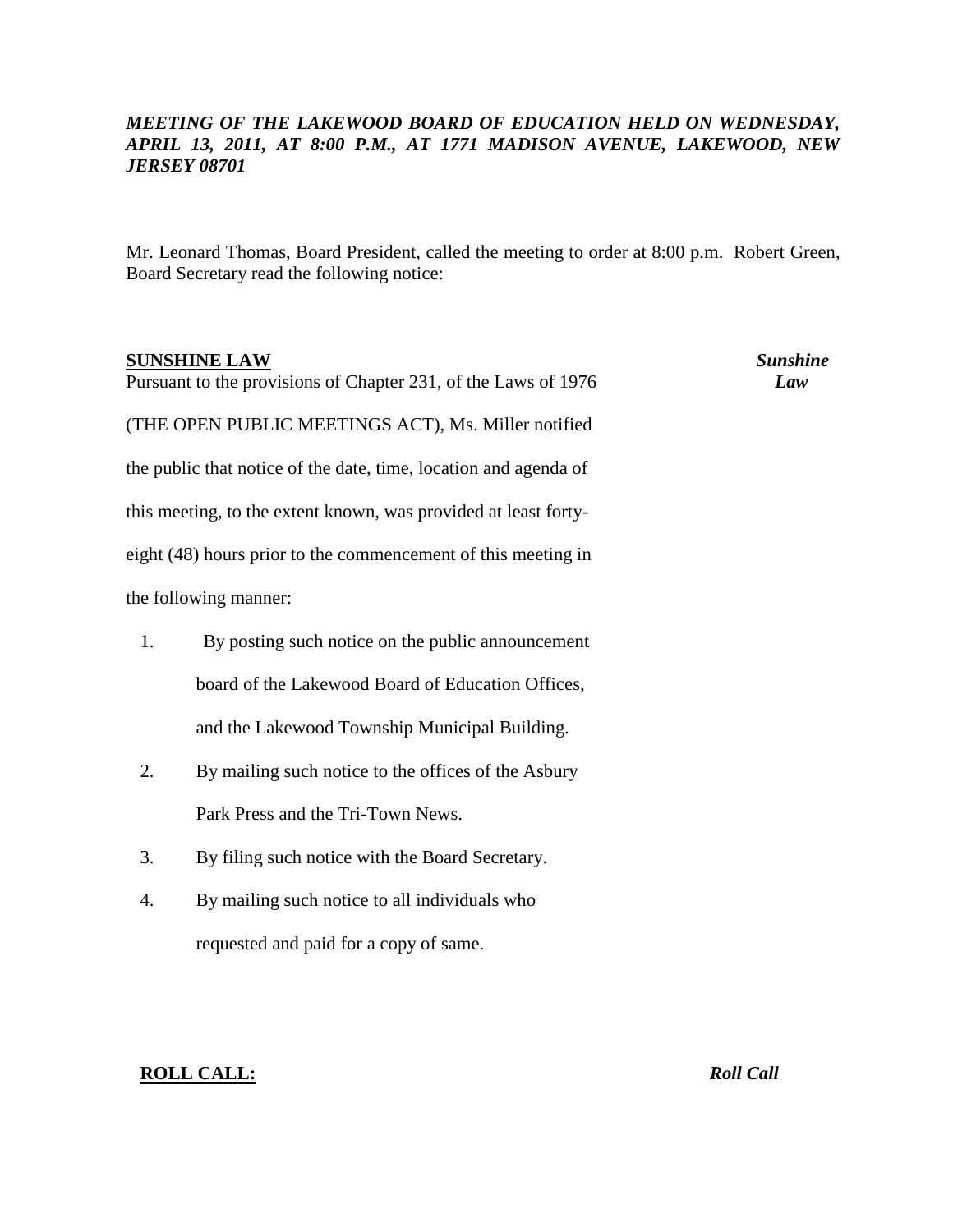| <b>Board Members Present:</b> | Mr. Fink                                                                                                                                                                     |
|-------------------------------|------------------------------------------------------------------------------------------------------------------------------------------------------------------------------|
|                               | Ms. Gonzalez, Mr. Grunhut,                                                                                                                                                   |
|                               | Mrs. Miccio, Mr. Ostreicher                                                                                                                                                  |
|                               | Mr. Thomas                                                                                                                                                                   |
|                               |                                                                                                                                                                              |
| <b>Board Members Absent:</b>  | Mr. Seitler, Mr. Silver,                                                                                                                                                     |
|                               | Mr. Zlatkin                                                                                                                                                                  |
|                               |                                                                                                                                                                              |
| <b>Also Attending:</b>        | Lydia Silva, Superintendent<br>Debra Mercora, Assistant Superintendent<br><b>Also</b><br>Robert Green, Business Administrator/<br><b>Attending</b><br><b>Board Secretary</b> |
|                               | Michael I. Inzelbuch, Esq.                                                                                                                                                   |
|                               |                                                                                                                                                                              |
|                               |                                                                                                                                                                              |

Mr. Grunhut – "We are going to do a few presentations. *Mr. Grunhut* After the presentations the Board is going back into Executive Session for a small while." Ms. Silva – Our first presentation is we would like to *Ms. Silva* recognize the Lakewood High School Football Coach and players."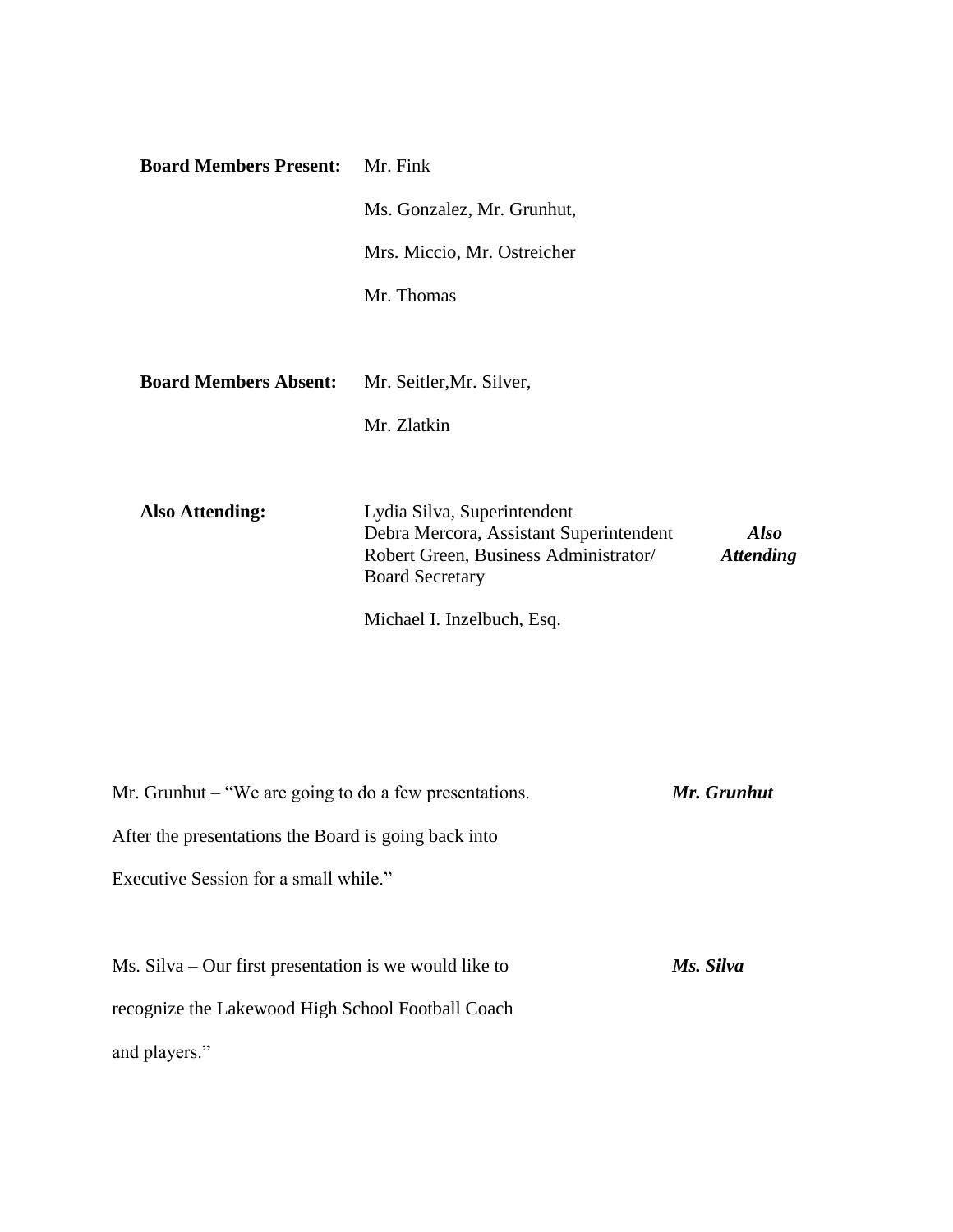Mr. Inzelbuch – "Is Coach Wolf here? Is Mr. Craddox *Mr. Inzelbuch* here? We would ask you to cut the first piece of cake for the football team. I believe this is the first time we have some wins. Let's have a hand for them."

Mr. Craddox – "We won three out of the last four games." *Mr. Craddox*

Ms. Silva – "The Oak Street Drill Team is here." *Ms. Silva*

Ms. Kearney – "This is the OSS Drill Team. These kids *Ms. Kearney* give up their Saturday mornings. They don't want to come in and jump around. I make them do it over and over again. I believe the practice and the listening skills are carrying over into the classroom. I am very proud of them. Let's give them a hand."

Ms. Silva – "Ms. Kearney is the reason that those *Ms. Silva* children are so synchronized. It should be noted that these children are from every elementary school."

Ms. Maldonado – "If we could have students and *Ms. Maldonado* teachers for the G.R.E.A.T. Program please come up. G.R.E.A.T. stands for Gang Resistance Education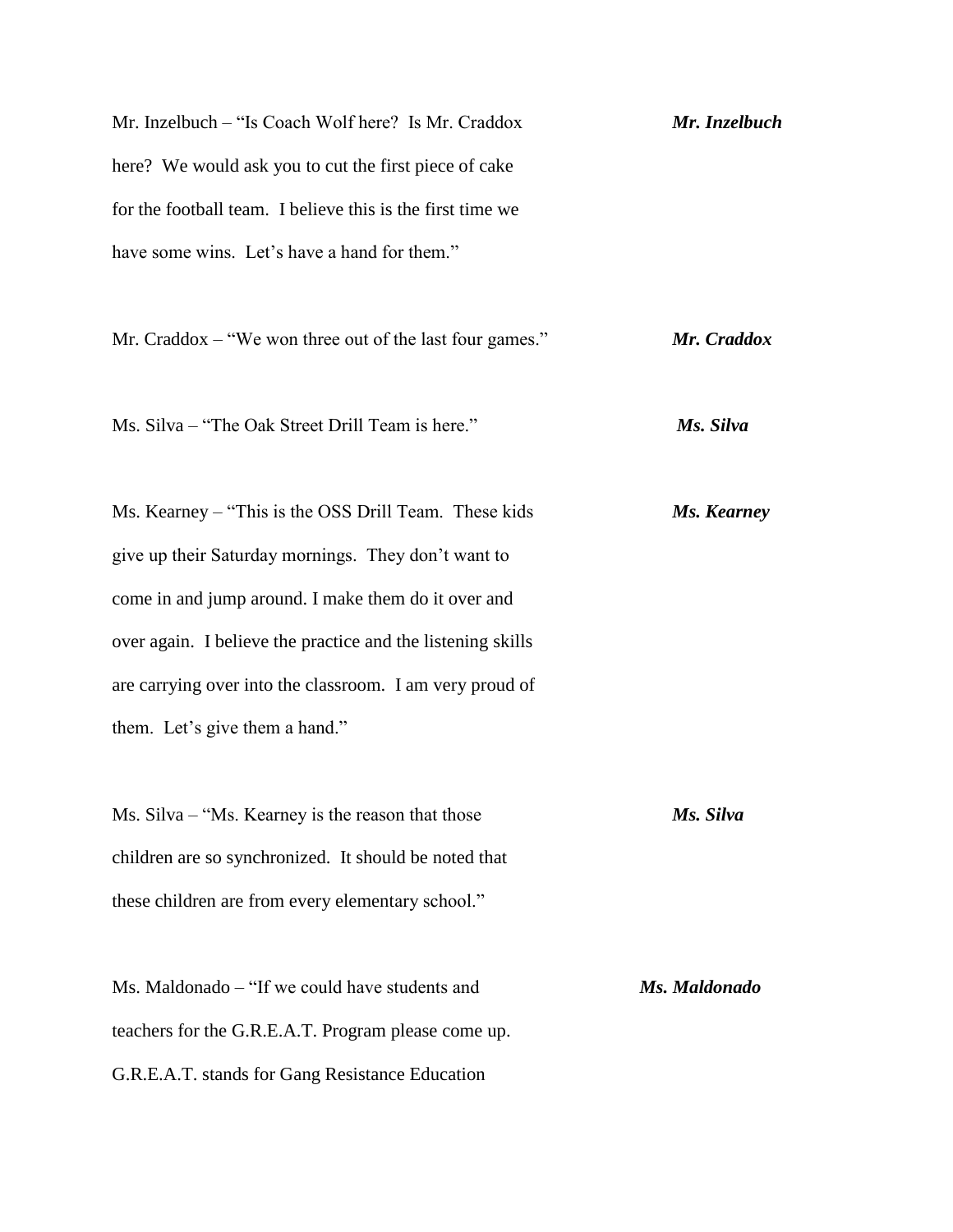And Training and we have had for two years at the middle school. All of our eight grade students have completed and now our seventh grades is as well. It is a wonderful program, it teaches children strategies and develops skills to say no to gang involvement, drug usage and crime. Here tonight is Mr. Pete LaRosa and Alex Gusman, police officers and Joseph Maroni and Mr. Mike Merit. Every single seventh grader will receive curriculum against gang and violence for the next 10 to 11 weeks. We have teachers here as well, Ms. Dunn, Science Bilingual teacher, Ms. Janusz, PTO Liaison, Ms. Darnowski, Bilingual, Ms. LaCada, Orchestra teacher and Ms. Crosby, Band teacher." (Ms. Maldonado introduced several students who have completed the GREAT Program.).

Ms. Silva – "I am please to announce that our Head *Ms. Silva* Football Coach Mr. Warren Wolf is here.

Mr. Wolf – Good evening. I am very proud of the *Mr. Wolf* education of the children of Lakewood. We got a team all of the way down the line, but it starts in the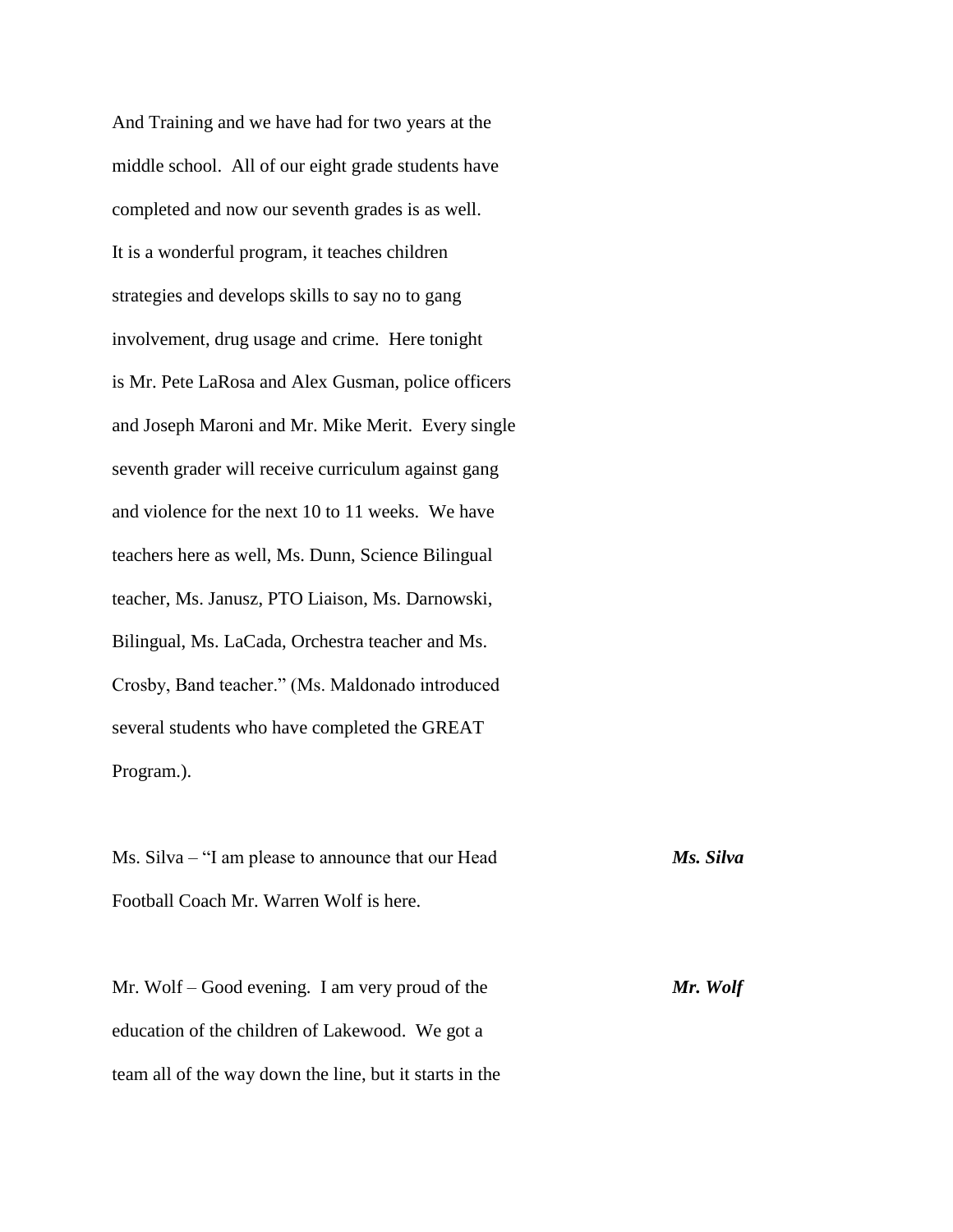classroom, in the community with everybody working together. I am pleased that you gave me the opportunity to come and coach here in Lakewood and work with your wonderful boys. I am proud to become part of Lakewood, and I say that sincerely.'

Ms. Silva – "Thank you very much." *Ms. Silva*

Ms. Silva – "A few months ago we were contacted *Ms. Silva* by Barnes and Noble of Howell asking us for our students to write about their favorite teacher, "Favorite Teacher Contest", we are very proud to say that over 50 children were nominated for recognition. I want to thank their principals, teachers and their parents, how proud they made us with the quality of their essays. Let's have a round of applause for the students and their teachers."

Mr. Grunhut – "We will now go back into *Mr. Grunhut* executive session to discuss personnel."

Mr. Inzelbuch – "We will be in closed session for *Mr. Inzelbuch*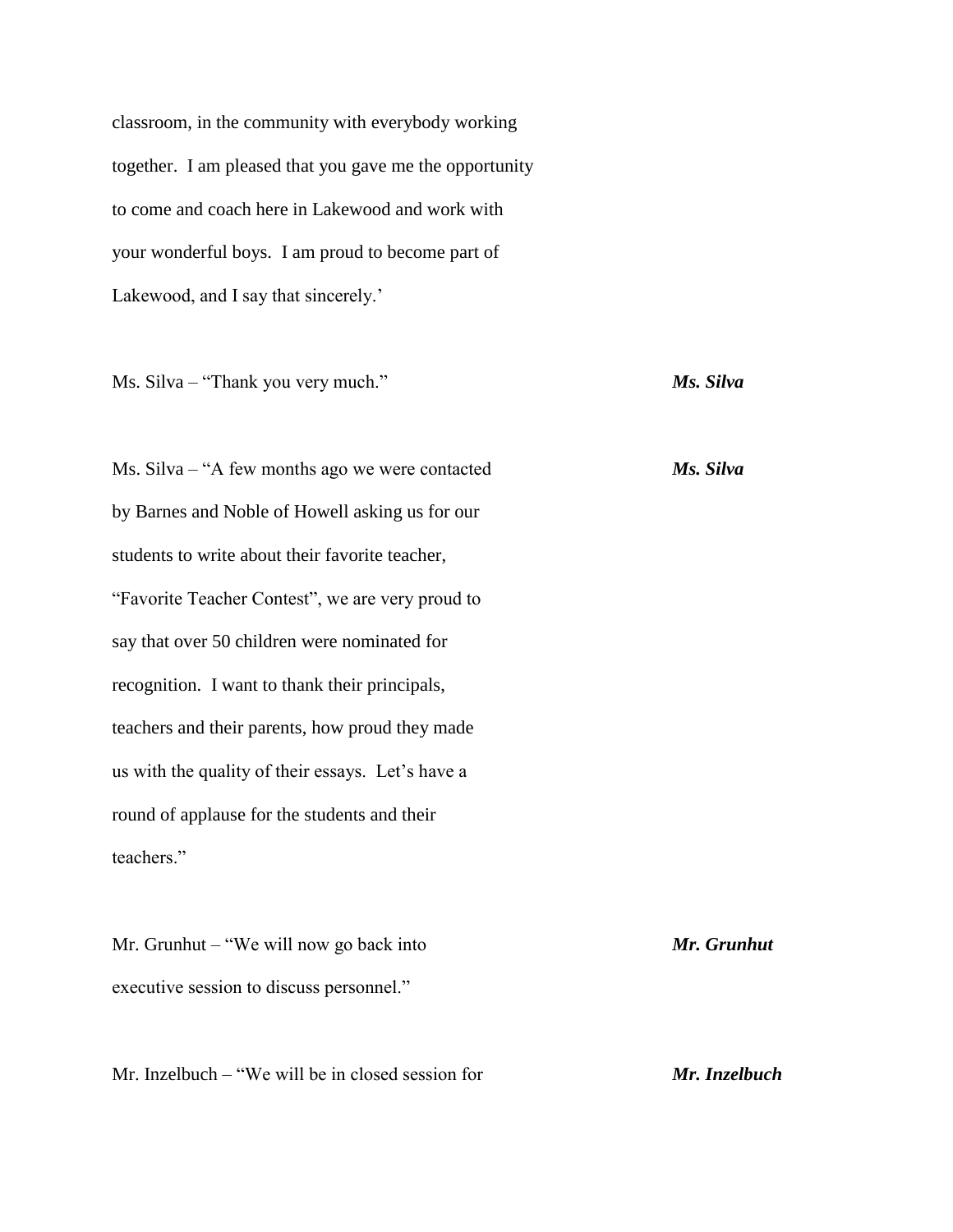approximately 15 minutes. In fairness to several employees who were RICED and they have been asked to be heard in closed session. Employees who work all day have the right to be heard."

Mr. Inzelbuch – "Please call to order." *Mr. Inzelbuch* Mr. Grunhut – "Motion." *Mr. Grunhut* Mr. Zlatkin – "I would like to make a motion *Mr. Zlatkin* to vote on the Superintendent's addendum, not the agenda and then continue with the public recognition." Mr. Grunhut – "Second. Discussion." *Mr. Grunhut* Mr. Tift – "Mike what are the addendum?" *Mr. Tift* Mr. Inzelbuch – "There were discussions held *Mr. Inzelbuch* with those who opted to show. There are significant decisions that needed to time of the Board and those affected employees as well as the Superintendent and Assistant. Is there a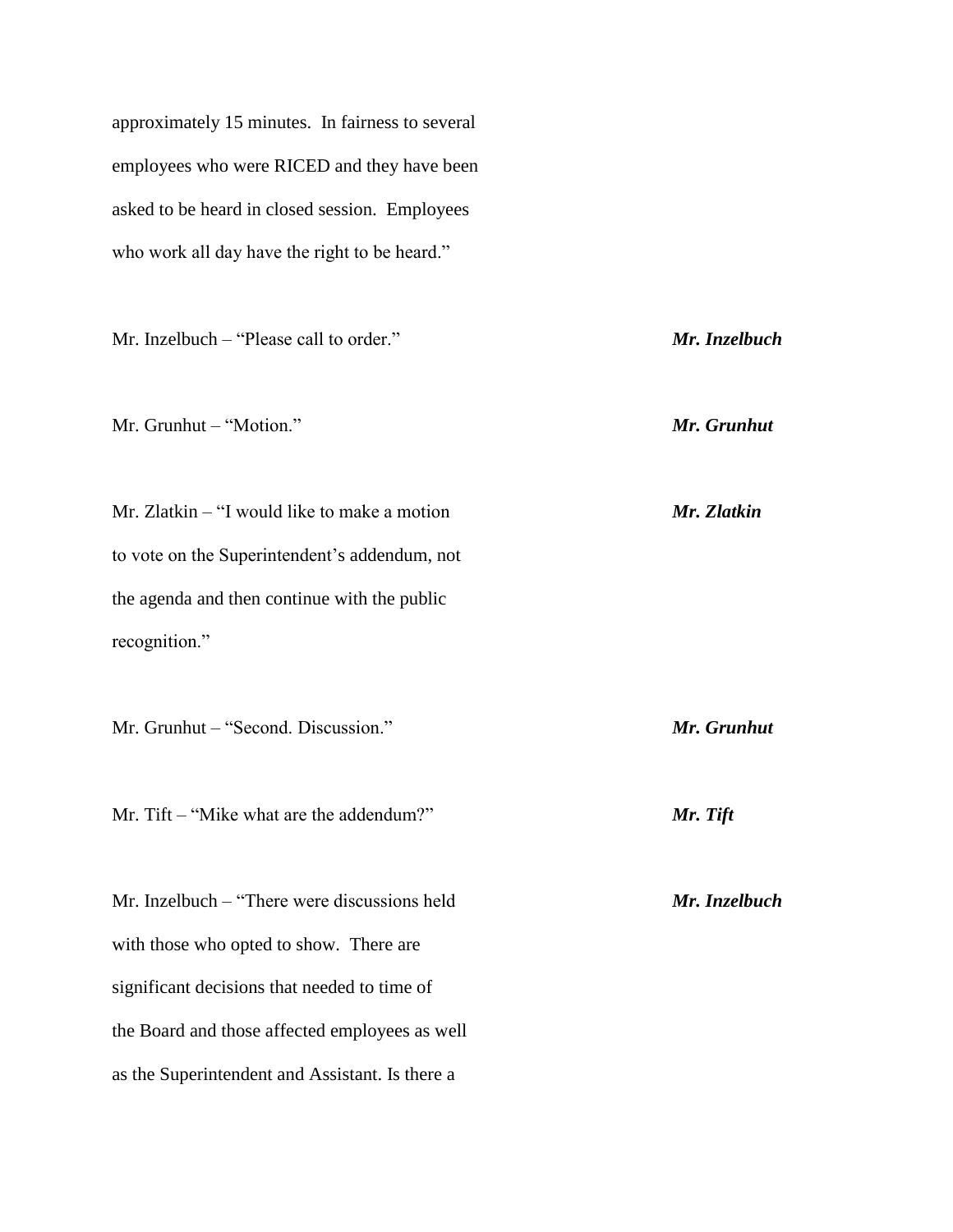discussion amongst the Board as to that?"

|    |                                             | Mr. Ostreicher – "Why are we going out of order?"     | Mr. Ostreicher             |
|----|---------------------------------------------|-------------------------------------------------------|----------------------------|
|    | vote on that."                              | Mr. Zlatkin $-$ "I have to leave, and I would like to | Mr. Zlatkin                |
|    |                                             | <b>MOTION TO VOTE ON SUPERINTENDENT'S</b>             | <b>Motion to vote on</b>   |
|    | <b>ADDENDUM ITEMS ONLY</b>                  |                                                       | <b>Addendum Items only</b> |
|    | <b>ROLL CALL</b>                            |                                                       | <b>Roll Call</b>           |
|    | YES:                                        | Mr. Fink, Ms. Gonzalez                                |                            |
|    |                                             | Ms. Miccio, Mr. Seitler,                              |                            |
|    |                                             | Mr. Tift, Mr. Zlatkin,                                |                            |
|    |                                             | Mr. Ostreicher, Mr. Grunhut                           |                            |
|    | <b>MOTION PASSES</b>                        |                                                       | <b>Motion Passes</b>       |
|    |                                             | Mr. Green - "The Addendum are as follows:             | Mr. Green                  |
| 1. | Approval to apply for the $21^{St}$ Century |                                                       |                            |
|    |                                             | Community Learning Center's Program Grant'            |                            |
|    |                                             | in the amount of \$535,00 from September 11,          |                            |
|    |                                             | 2011 through August 31, 2012, with \$283.000          |                            |
|    |                                             |                                                       |                            |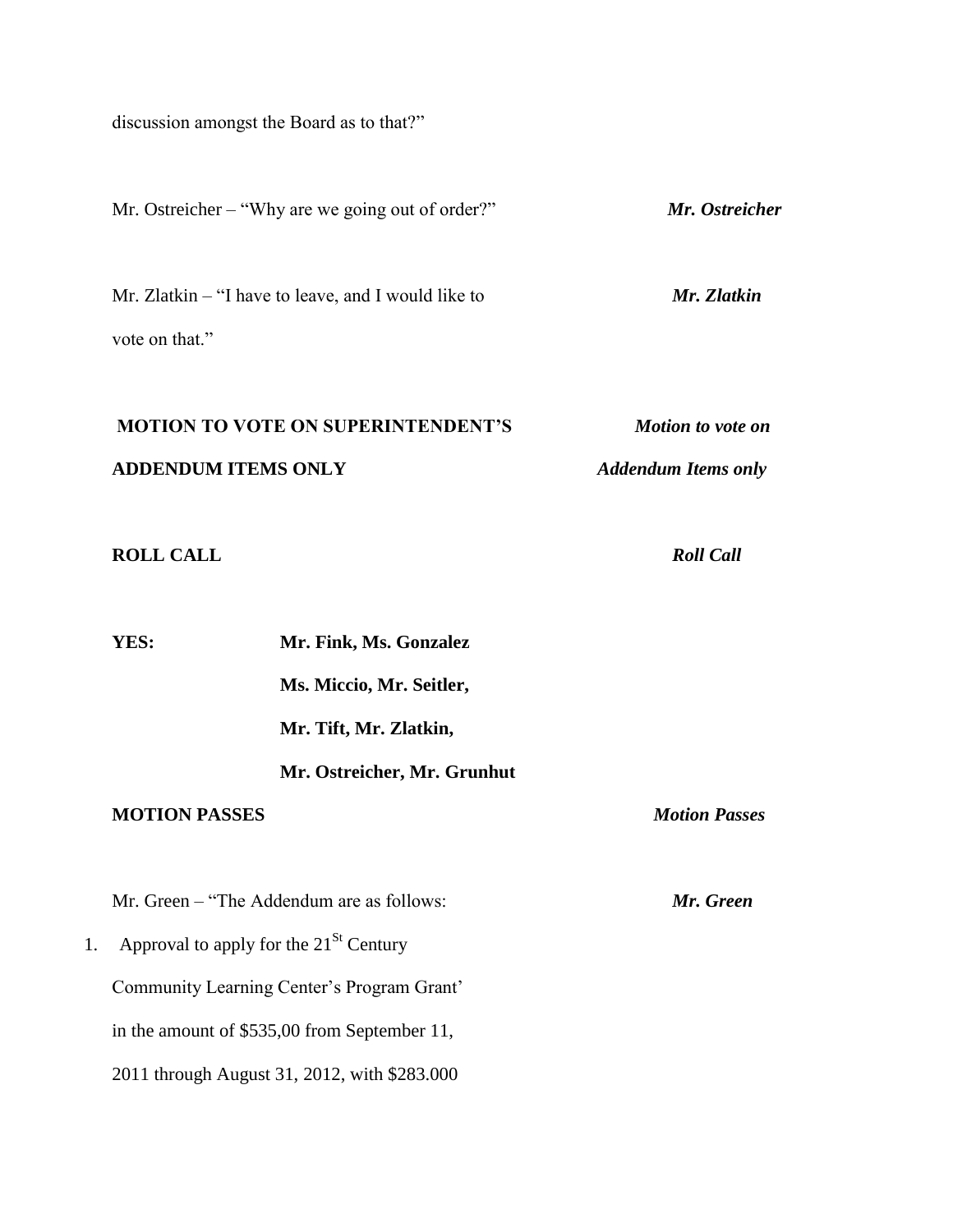for non-public and \$141,841 for public

| 2. Approve Julie Wolf, BCBA Consultant, (      |
|------------------------------------------------|
| Board approved on $12/20/10$ for an additional |
| 25.5 hours for February 2011 and an additional |
| 32.5 hours for March. This would be effective  |
| April 1 through June 30, 2011                  |
|                                                |

Mr. Inzelbuch – "You can vote on the addendum *Mr. Inzelbuch* separately if you would like. And have discussion."

Mr. Tift – "Yes, Mike. Have we applied for this grant *Mr. Tift* in the past?"

Mr. Inzelbuch – "From what I understand this is a renewal. *Mr. Inzelbuch* The grant I was told is several years in duration."

Mr. Tift – "Was the money for public and non-public the *Mr. Tift* same last year?"

Mr. Inzelbuch – "From what I am told by the Grant Office *Mr. Inzelbuch*

they are asking for it to follow the same policy as with Title I, which is based on population, which is approximately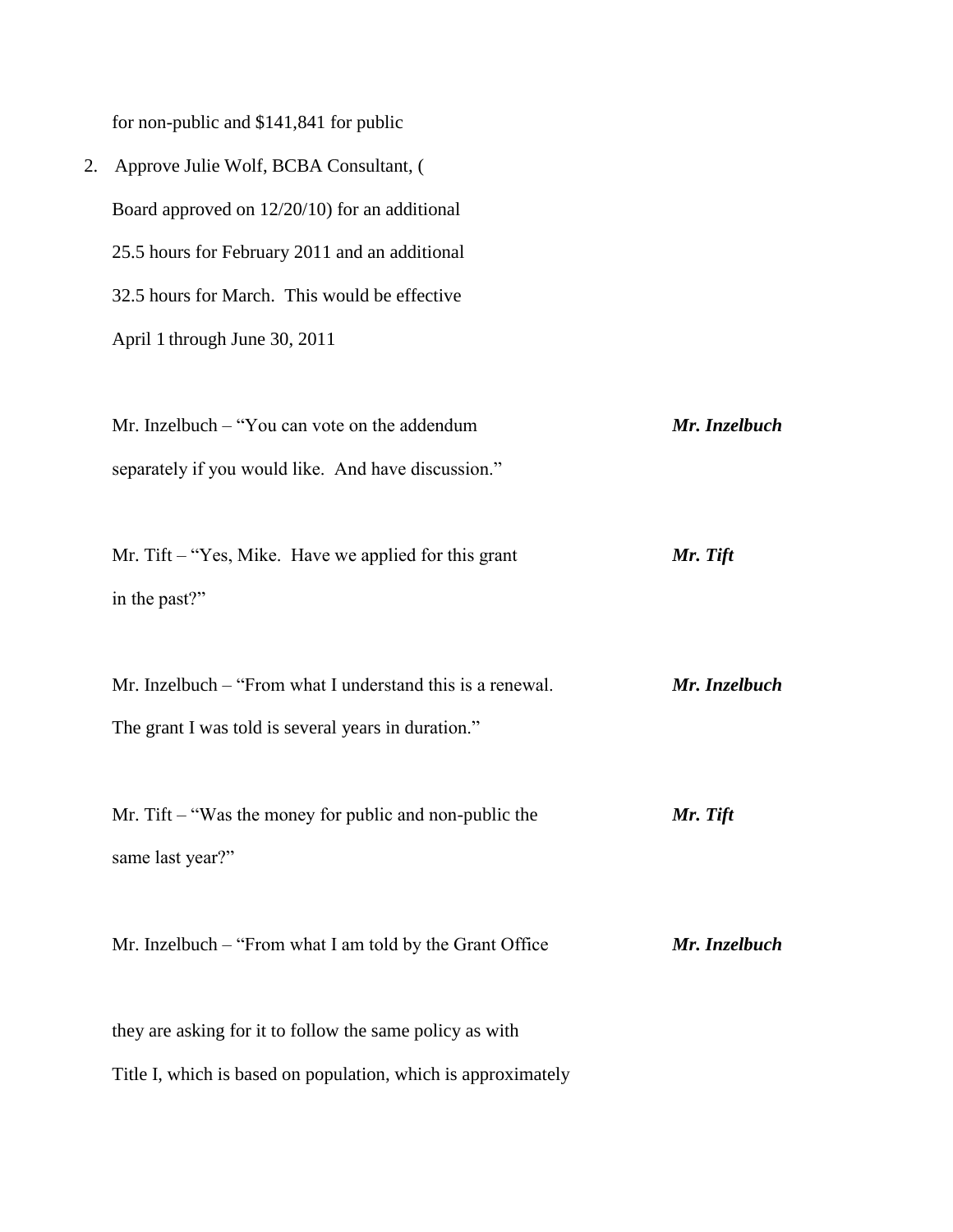two-thirds/one-third."

Mr. Tift – "Okay." *Mr. Tift*

# **SUPERINTENDENT ADDENDUM**

**21ST CENTURY GRANT**

## **MOTION TO VOTE ON SUPERINTENDENT'S**

## **ADDENDUM ITEMS ONLY**

**SUPERINTENDENT ADDENDUM**  $21^{st}$  *Century Gra*<br>*21<sup>st</sup> <i>Century Gramt 21<sup>st</sup> <i>Century Gram* **CENTURY GRANT** 

21<sup>st</sup> Century Grant 21<sup>ST</sup>

## **ROLL CALL**

| YES:                 | Mr. Fink, Ms. Gonzalez                         |                      |
|----------------------|------------------------------------------------|----------------------|
|                      | Ms. Miccio, Mr. Seitler,                       |                      |
|                      | Mr. Tift, Mr. Zlatkin,                         |                      |
|                      | Mr. Ostreicher, Mr. Grunhut                    |                      |
| <b>MOTION PASSES</b> |                                                | <b>Motion Passes</b> |
|                      | Ms. Miccio – Motion 2 move on $2nd$ addendum." | Ms. Miccio           |
|                      |                                                |                      |

Mr. Zlatkin – Second." *Mr. Zlatkin*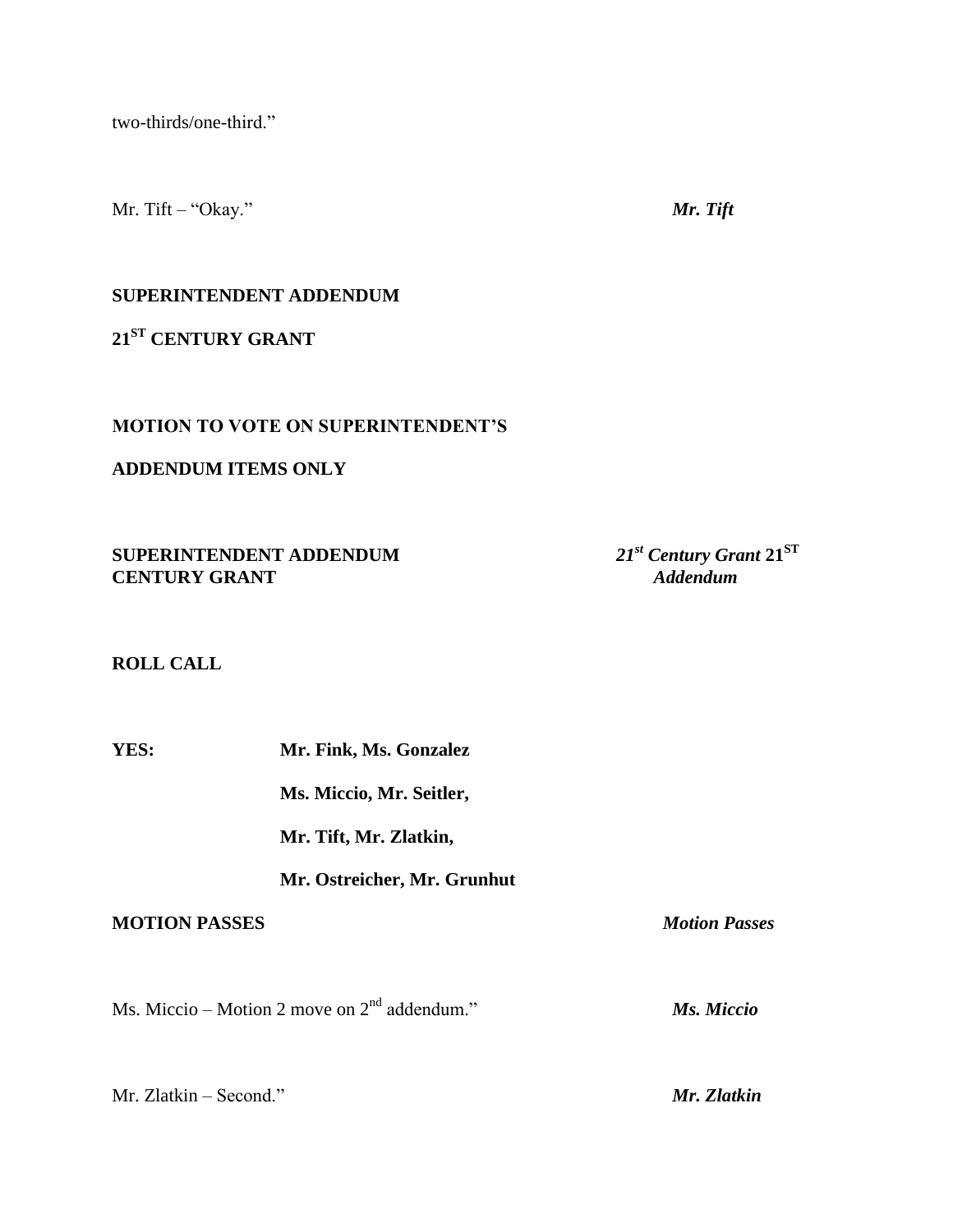Mr. Inzelbuch – "Any discussion?" *Mr. Inzelbuch*

**SUPERINTENDENT ADDENDUM** *Addendum Julie* **PERSONNELL ITEM CORRECTION TO** *Wolf Consultant* **CONSULTANT JULIE WOLF** *Correction*

### **ROLL CALL:**

**YES: Mr. Fink, Ms. Gonzalez Ms. Miccio, Mr. Seitler, Mr. Tift, Mr. Zlatkin, Mr. Ostreicher, Mr. Grunhut MOTION PASSES** *Motion Passes*

Mr. Green – "3rd addendum. Approval of Professional *Mr. Green* Development Institute focusing on under standing, designing and applying Apple Technology within the instructional framework; English/Language Arts Curriculum, including digital storytelling, movie books, ipad casts and digital creation as a foundation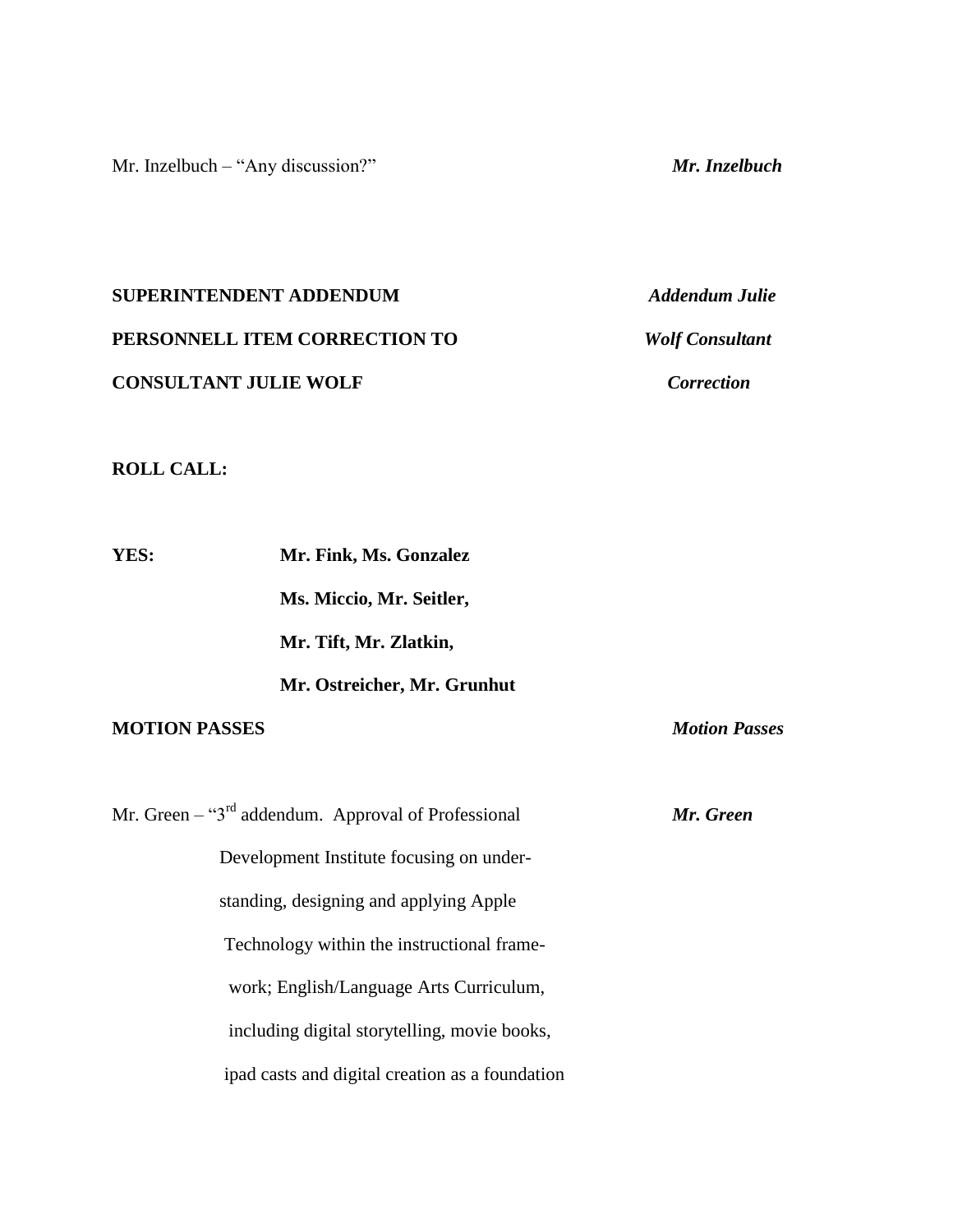| for learning Literacy through technology at |
|---------------------------------------------|
|---------------------------------------------|

a cost of \$273,583.70, paid through Title I."

Ms. Gonzalez – "Motion to approve." Ms. Gonzalez

| Ms. Miccio – "Second."                                                                                                                   | Ms. Miccio                                                             |
|------------------------------------------------------------------------------------------------------------------------------------------|------------------------------------------------------------------------|
| Mr. Inzelbuch – "Discussion?"                                                                                                            | Mr. Inzelbuch                                                          |
| Mr. Tift – "The grant for Apple Technology, will the District<br>receive any computers, any technology as far as getting this<br>grant?" | Mr. Tift                                                               |
| Dr. Mercora - "Yes. There will be two iPad carts in each of<br>the elementary schools, and an Apple Lab in the middle school."           | Dr. Mercora                                                            |
| MOTION TO APPROVE APPLE TECHNOLOGY<br><b>ADDENDUM</b>                                                                                    | <b>Motion to approve</b><br><b>Apple Technology</b><br><b>Addendum</b> |
| <b>ROLL CALL:</b>                                                                                                                        | <b>Roll Call</b>                                                       |

**YES: Mr. Fink, Ms. Gonzalez**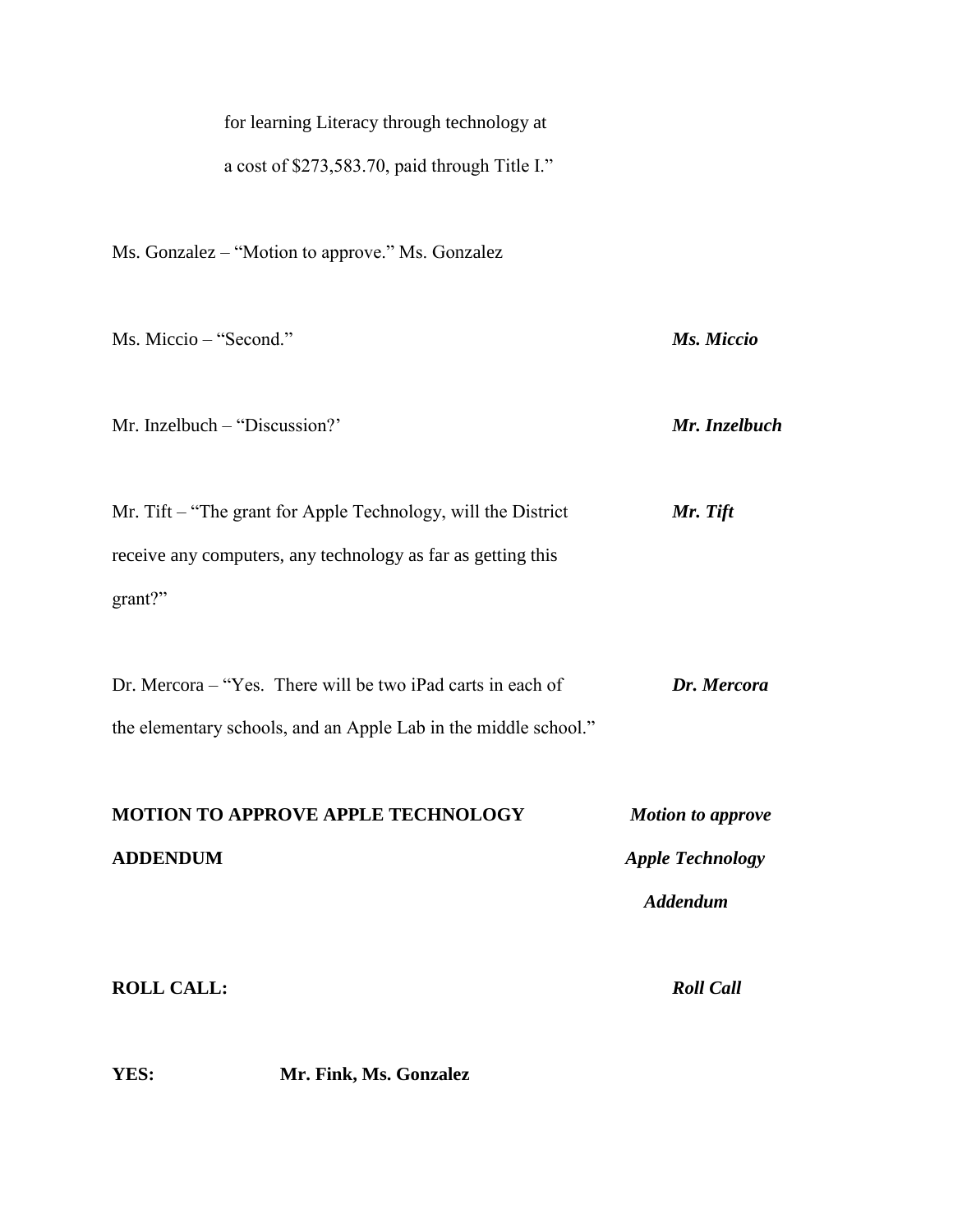| Ms. Miccio, Mr. Seitler,                                            |                                |
|---------------------------------------------------------------------|--------------------------------|
| Mr. Tift, Mr. Zlatkin,                                              |                                |
| Mr. Ostreicher, Mr. Grunhut                                         |                                |
| <b>MOTION PASSES</b>                                                | <b>Motion Passes</b>           |
|                                                                     |                                |
| Mr. Green $-$ "4 <sup>th</sup> addendum is Approval of Professional | Mr. Green                      |
| Leadership Institute focusing on under-                             |                                |
| standing and evaluation of the effectiveness                        |                                |
| of technologies in leadership within a digital                      |                                |
| environment. Cost is \$63,049, paid through                         |                                |
| Title I funds."                                                     |                                |
|                                                                     |                                |
| Ms. Miccio – "Move it."                                             | Ms. Miccio                     |
|                                                                     |                                |
| Ms. Gonzalez - "Second."                                            | Ms. Gonzalez                   |
|                                                                     |                                |
| Mr. Inzelbuch – "Discussion?"                                       | Mr. Inzelbuch                  |
|                                                                     |                                |
|                                                                     |                                |
| <b>MOTION TO APPROVE PROFESSIONAL</b>                               | <b>Motion to approve</b>       |
| <b>LEADERSHIP INSTITUTE</b>                                         | <b>Professional Leadership</b> |
|                                                                     | <b>Institute</b>               |
| <b>ROLL CALL:</b>                                                   | <b>Roll</b> call               |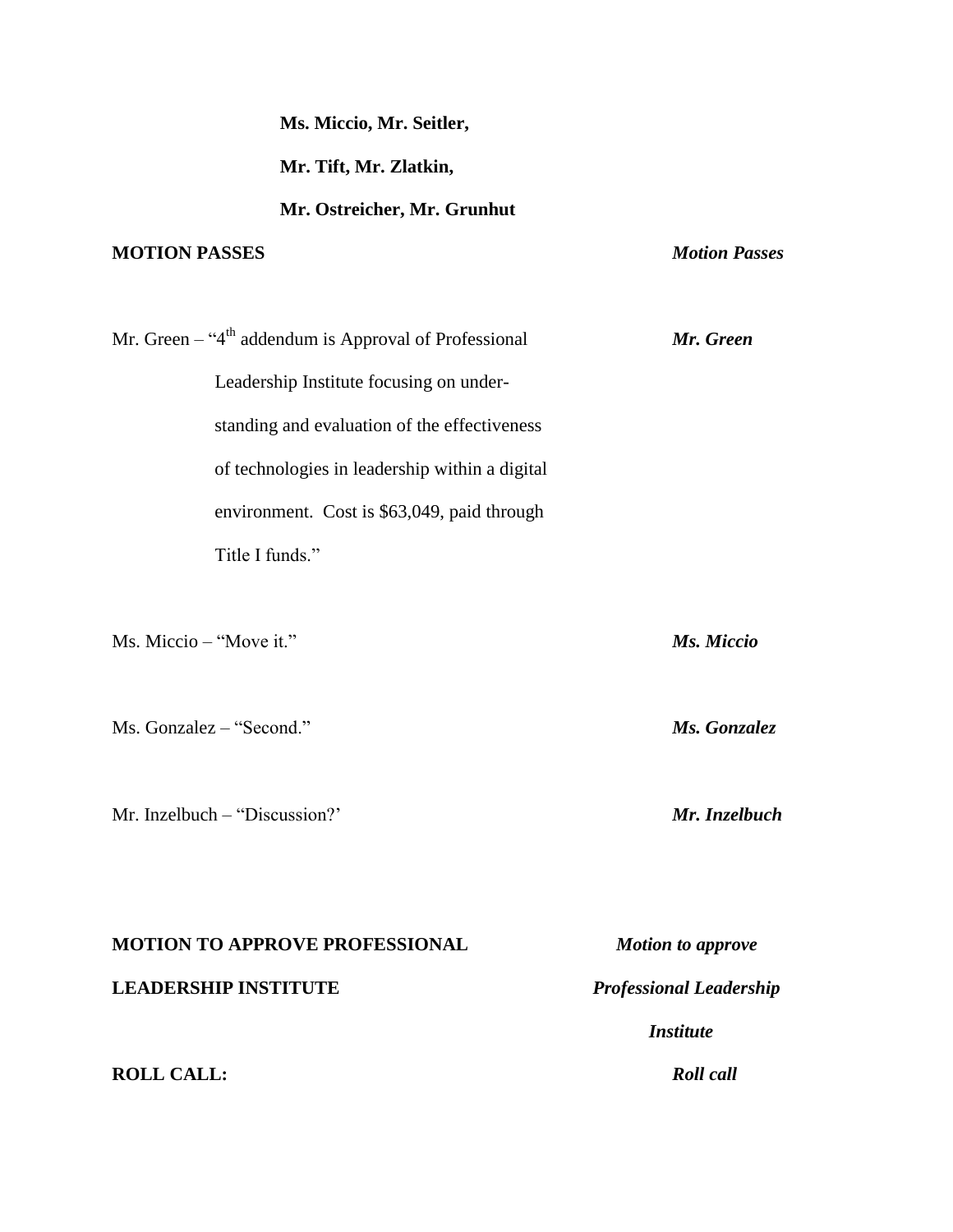| YES:                     | Mr. Fink, Ms. Gonzalez                                                                                              |                      |
|--------------------------|---------------------------------------------------------------------------------------------------------------------|----------------------|
|                          | Ms. Miccio, Mr. Seitler,                                                                                            |                      |
|                          | Mr. Tift, Mr. Zlatkin,                                                                                              |                      |
|                          | Mr. Ostreicher, Mr. Grunhut                                                                                         |                      |
| <b>MOTION PASSES</b>     |                                                                                                                     | <b>Motion Passes</b> |
|                          | Mr. Green – " $5th$ addendum approval of the job                                                                    | Mr. Green            |
|                          | description for Substance Abuse Coordinator."                                                                       |                      |
| Ms. Miccio - "Move it."  |                                                                                                                     | Ms. Miccio           |
| Ms. Gonzalez - "Second." |                                                                                                                     | Ms. Gonzalez         |
|                          | Mr. Inzelbuch – "Discussion?"                                                                                       | Mr. Inzelbuch        |
|                          | Mr. Tift $-$ "Have we had this position in the past or is<br>this a new position that we are looking to institute?" | Mr. Tift             |
|                          | Mr. Inzelbuch $-$ "Ms. Silva, is this a new position or                                                             | Mr. Inzelbuch        |
|                          | have we had a SAC officer before employed by the                                                                    |                      |
| district?"               |                                                                                                                     |                      |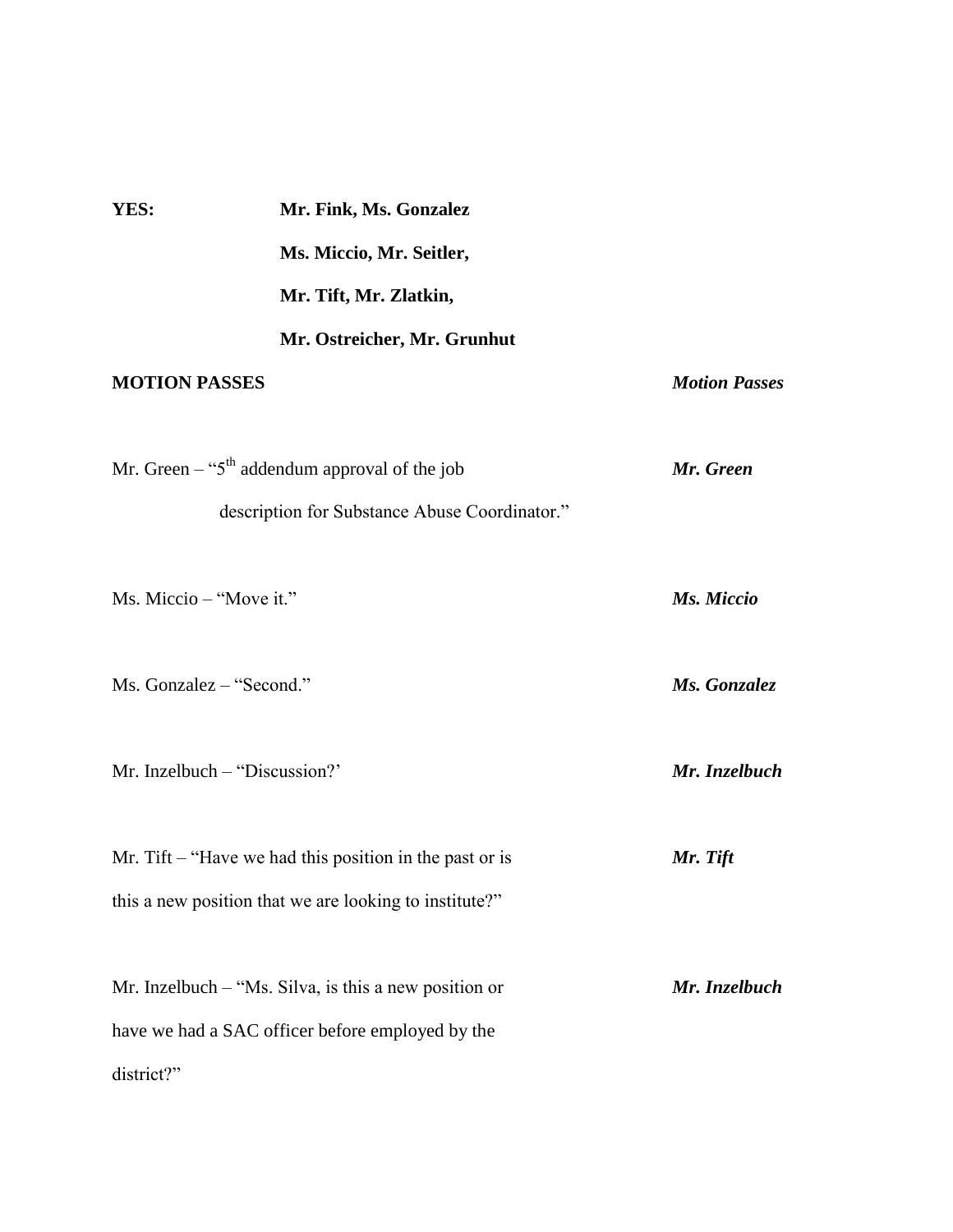| Ms. Silva – "No, we do not have a district SAC person."    | Ms. Silva                  |
|------------------------------------------------------------|----------------------------|
| Mr. Inzelbuch – "Just so we are clear, for the public and  | Mr. Inzelbuch              |
| the Board, we have SAC officers through Preferred I        |                            |
| believe."                                                  |                            |
| Ms. Silva – "One, I believe."                              | Ms. Silva                  |
| Mr. Tift – "Ms. Silva, do we have a need in district for a | Mr. Tift                   |
| Substance Abuse Coordinator?"                              |                            |
| Ms. Silva - "Yes."                                         | Ms. Silva                  |
| Mr. Tift – "Thank you."                                    | Mr. Tift                   |
| <b>MOTION TO APPROVE SUBSTANCE ABUSE</b>                   | <b>Motion to approve</b>   |
| <b>COORDINATOR JOB DESCRIPTION</b>                         | <b>SAC Job Description</b> |
| <b>ROLL CALL:</b>                                          | <b>Roll</b> call           |
| YES:<br>Mr. Fink, Ms. Gonzalez                             |                            |
| Ms. Miccio, Mr. Seitler,                                   |                            |
| Mr. Tift, Mr. Zlatkin,                                     |                            |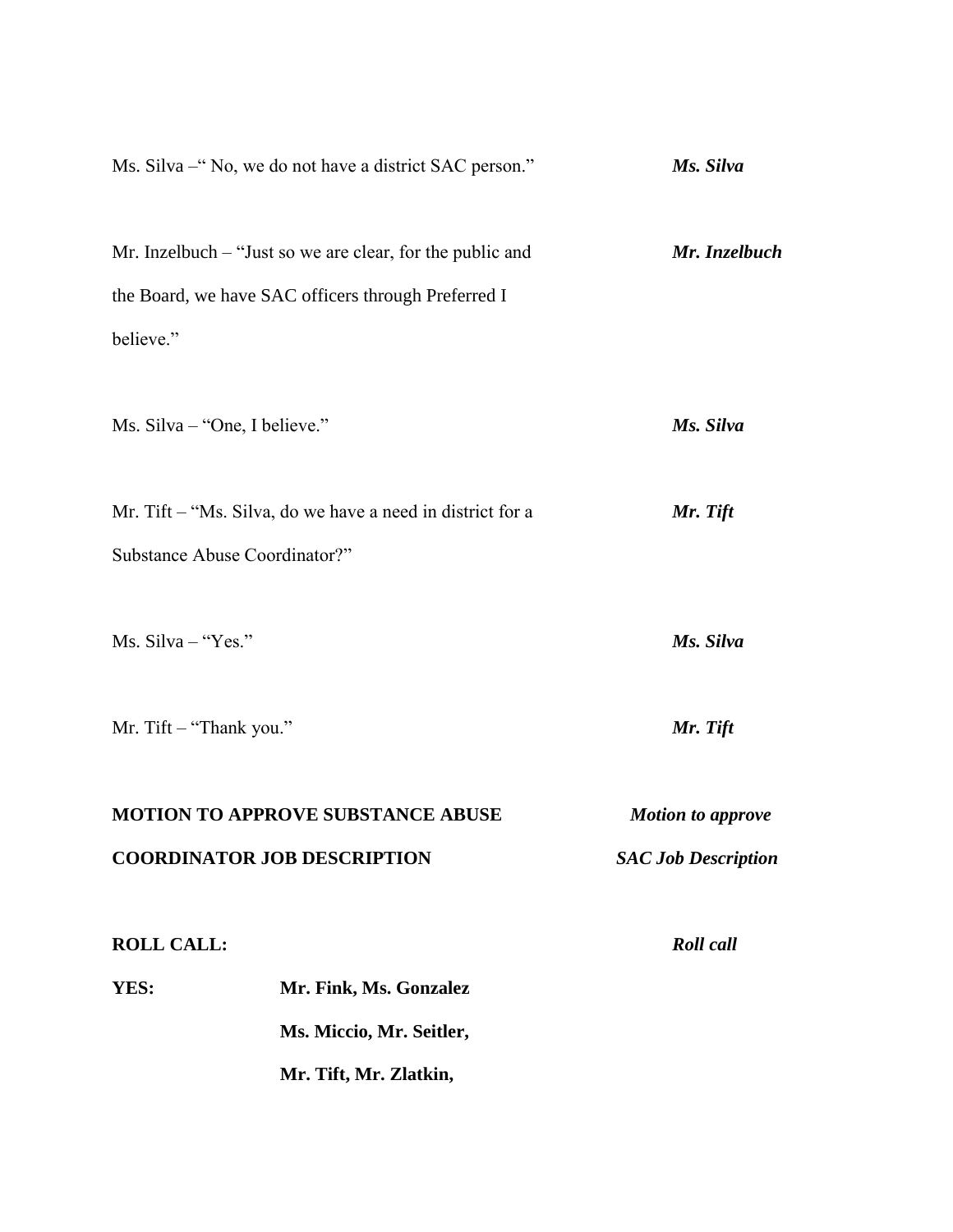# **MOTION PASSES** *Motion Passes* Mr. Green – "6<sup>th</sup> addendum to approve one year Pre-School *Mr. Green*  Program Plan update for the 2011-2012 school year." Ms. Miccio – "Move it." *Ms. Miccio* Ms. Gonzalez – "Second." *Ms. Gonzalez* Mr. Inzelbuch – "Discussion?' *Mr. Inzelbuch* Mr. Tift – "Is there a cost on that?" *Mr. Tift* Dr. Mercora – "This is just to approve the program moving *Dr. Mercora* forward that we have in place." Mr. Inzelbuch – "So, there is no cost?" *Mr. Inzelbuch* Dr. Mercora – "Well, there is a budget based on the *Dr. Mercora* Pre-School budget."

**Mr. Ostreicher, Mr. Grunhut**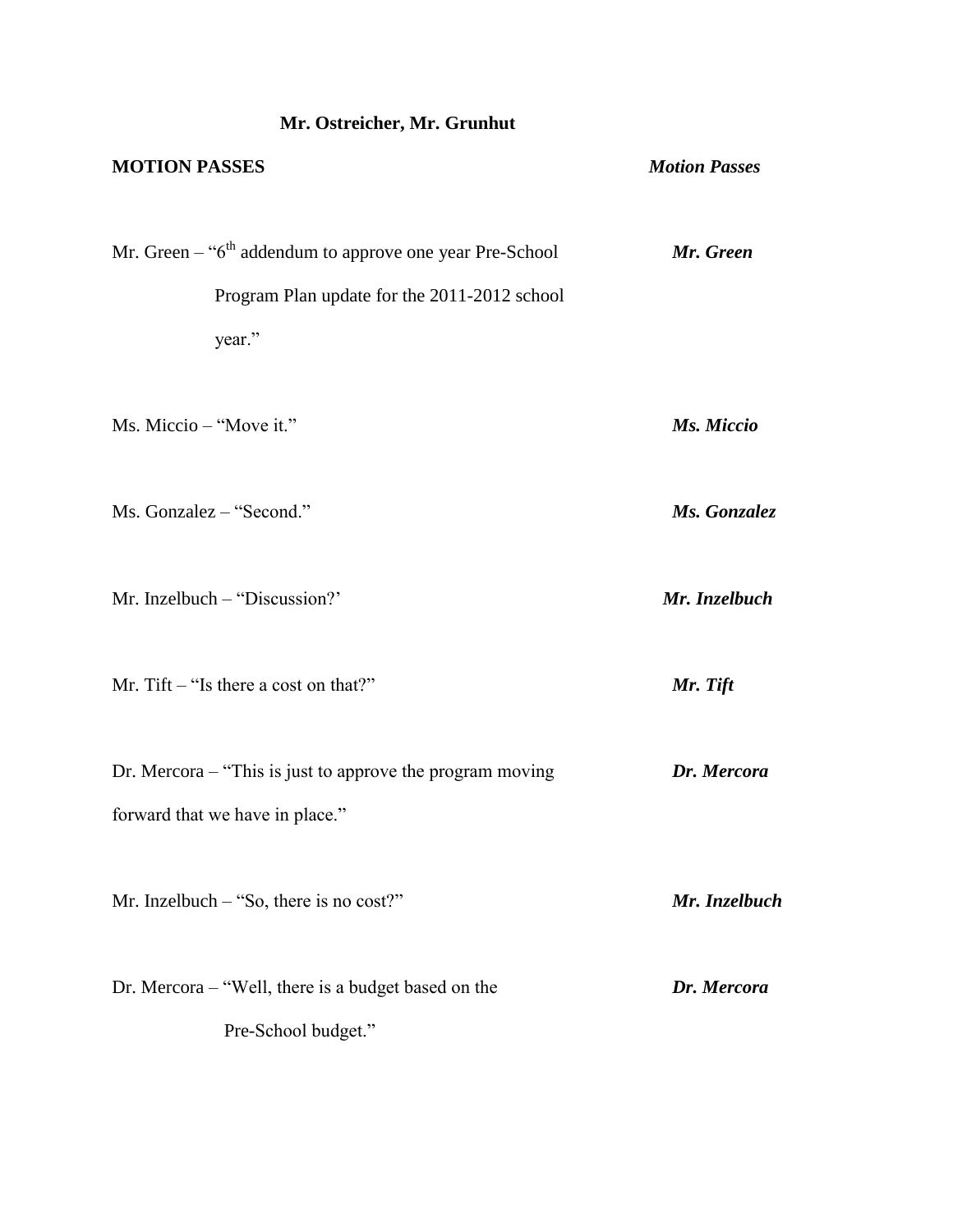|                      | Mr. Tift $-$ "Based on the findings?"                        | Mr. Tift                      |
|----------------------|--------------------------------------------------------------|-------------------------------|
| Dr. Mercora - "Yes." |                                                              | Dr. Mercora                   |
|                      | Mr. Inzelbuch – "Does that answer your question?"            | Mr. Inzelbuch                 |
| Mr. Tift $-$ "Yes."  |                                                              | Mr. Tift                      |
|                      | <b>MOTION TO APPROVE PRE-SCHOOL PROGRAM</b>                  | <b>Motion to approve</b>      |
|                      | PLAN UPDATE FOR THE 2011-2012 SCHOOL YEAR                    | <b>Pre-School Plan Update</b> |
|                      |                                                              | for 2011-2012                 |
| <b>ROLL CALL</b>     |                                                              | <b>Roll Call</b>              |
| YES:                 | Mr. Fink, Ms. Gonzalez                                       |                               |
|                      | Ms. Miccio, Mr. Seitler,                                     |                               |
|                      | Mr. Tift, Mr. Zlatkin,                                       |                               |
|                      | Mr. Ostreicher, Mr. Grunhut                                  |                               |
| <b>MOTION PASSES</b> |                                                              | <b>Motion Passes</b>          |
|                      | Mr. Green – "#7 addendum, personnel item to terminate        | Mr. Green                     |
|                      | employee #6795, effective May 6, 2011,                       |                               |
|                      | administrative paid leave through June 14, 2011.             |                               |
|                      | Mr. Inzelbuch – "There is significant personnel issues about | Mr. Inzelbuch                 |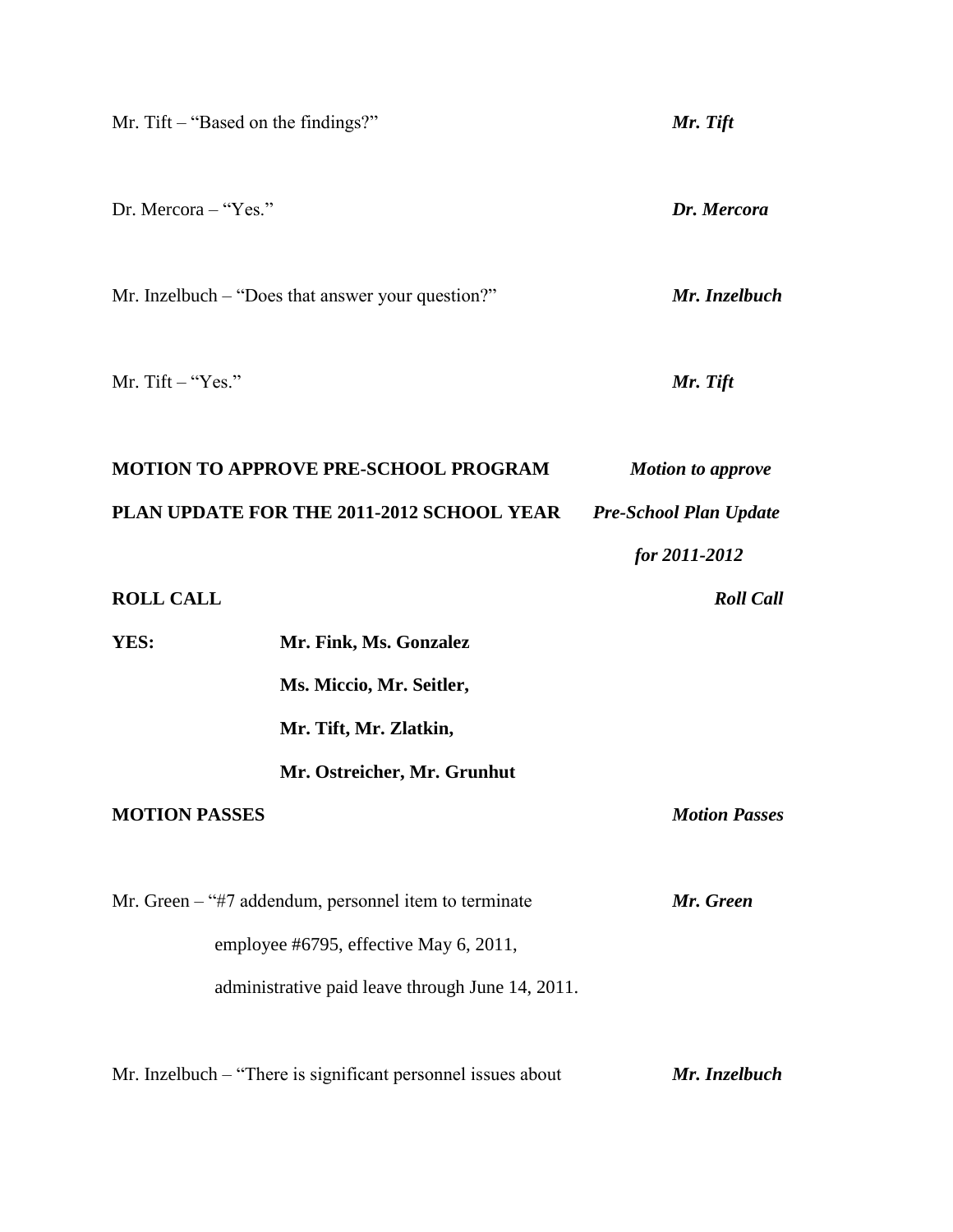to be discussed, the public should know and if you signed up to speak, you have the right to discuss these personnel issues. May I have all of the personnel addendum Mr. Green?"

Mr. Green – "Yes." *Mr. Green*

| Mr. Inzelbuch – "Mr. President and Board, if I could read the    | Mr. Inzelbuch |
|------------------------------------------------------------------|---------------|
| personnel matters that were discussed. The reason they are       |               |
| on an addendum is because people were RICED, which is the        |               |
| law. The first personnel item is to transfer Ms. Yuli, Principal |               |
| of the high school to the Ella G. Clarke School. Her salary      |               |
| would go from Group I, Step 18, MA30 to Group I, Step,           |               |
| MA 30, which means from \$!32,166 to \$135,921 on the            |               |
| LAA Guide."                                                      |               |
|                                                                  |               |
| Mr. Inzelbuch – "Ms. Silva, is this your recommendation?"        | Mr. Inzelbuch |
|                                                                  |               |
| Ms. Silva - "Yes."                                               | Ms. Silva     |
|                                                                  |               |
| Mr. Inzelbuch – "Let me finish all of the personnel items.       | Mr. Inzelbuch |
| To have Ms. Laura Winters become Principal of Oak Street         |               |
| School replacement for Dr. Boxer, retired. Commencing            |               |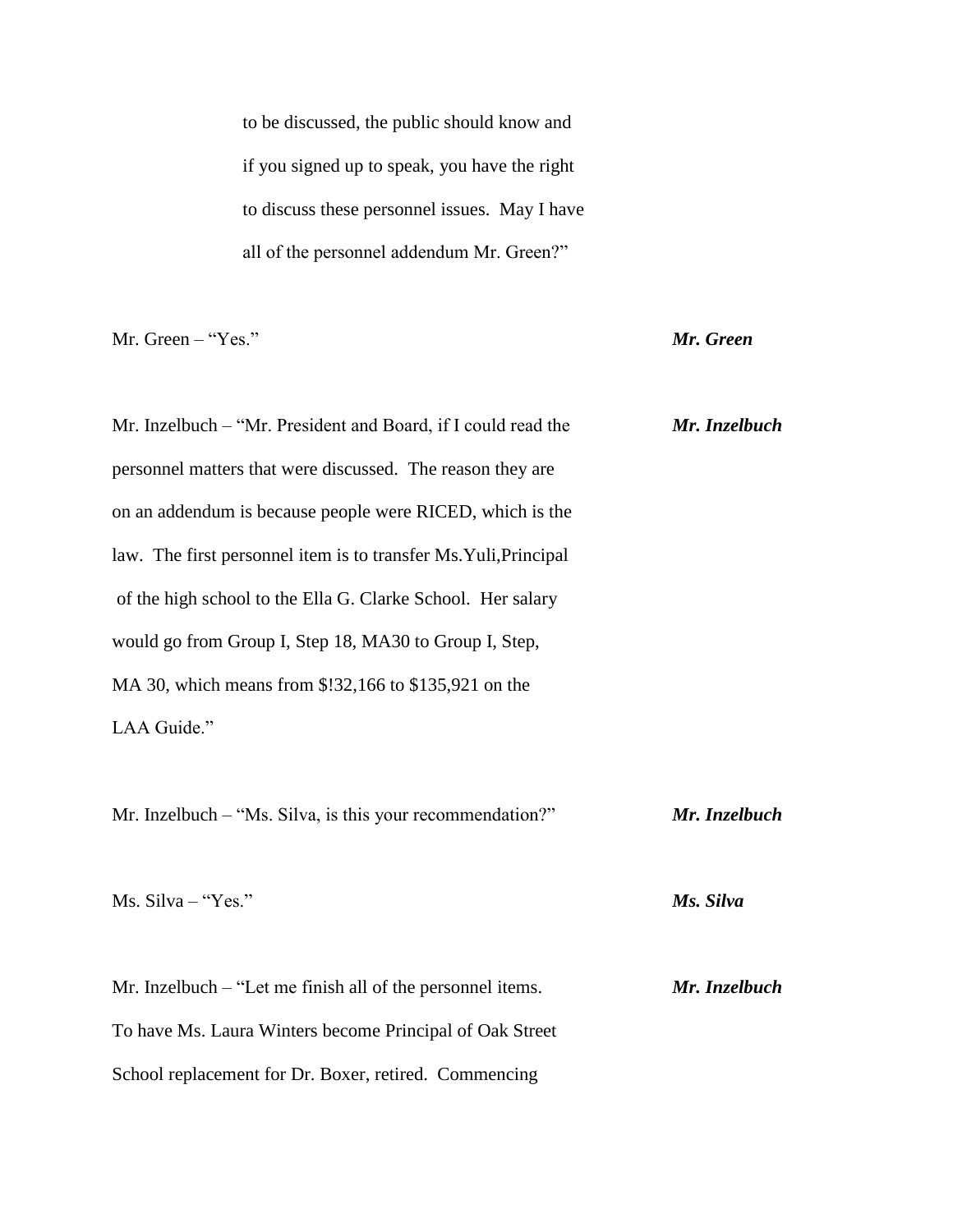June 1, 2011 going from \$104,490 Group II to Group I \$128,560. That is your recommendation Superintendent?"

Ms. Silva – "Yes." *Ms. Silva*

Mr. Inzelbuch – "The next personnel addendum is to *Mr. Inzelbuch* transfer Ms. Maldonado, Principal Middle School to Vice Principal at Oak Street School. Salary from a salary of \$116,305 to \$109,745, effective July 1, 2011. Is this your recommendation Superintendent?"

Ms. Silva – "Yes, it is." *Ms. Silva*

Mr. Tift – "Are we doing all of them at once?" *Mr. Tift*

| Mr. Inzelbuch $-$ "We will do them separately, but I want | Mr. Inzelbuch |
|-----------------------------------------------------------|---------------|
| the public to have a chance to address these issues.      |               |
| The next one is to transfer Yvonne Marti de Daniels,      |               |
| Principal Ella G. Clarke School at \$132,166 to the       | Mr. Inzelbuch |
| Principal of Discipline and Student Affairs at the High   |               |
| School at \$138,488. And to terminate employee #6795      |               |
| effective May 6, 2011, administrative paid leave          |               |
| through June 14, 2011. So the public is aware those       |               |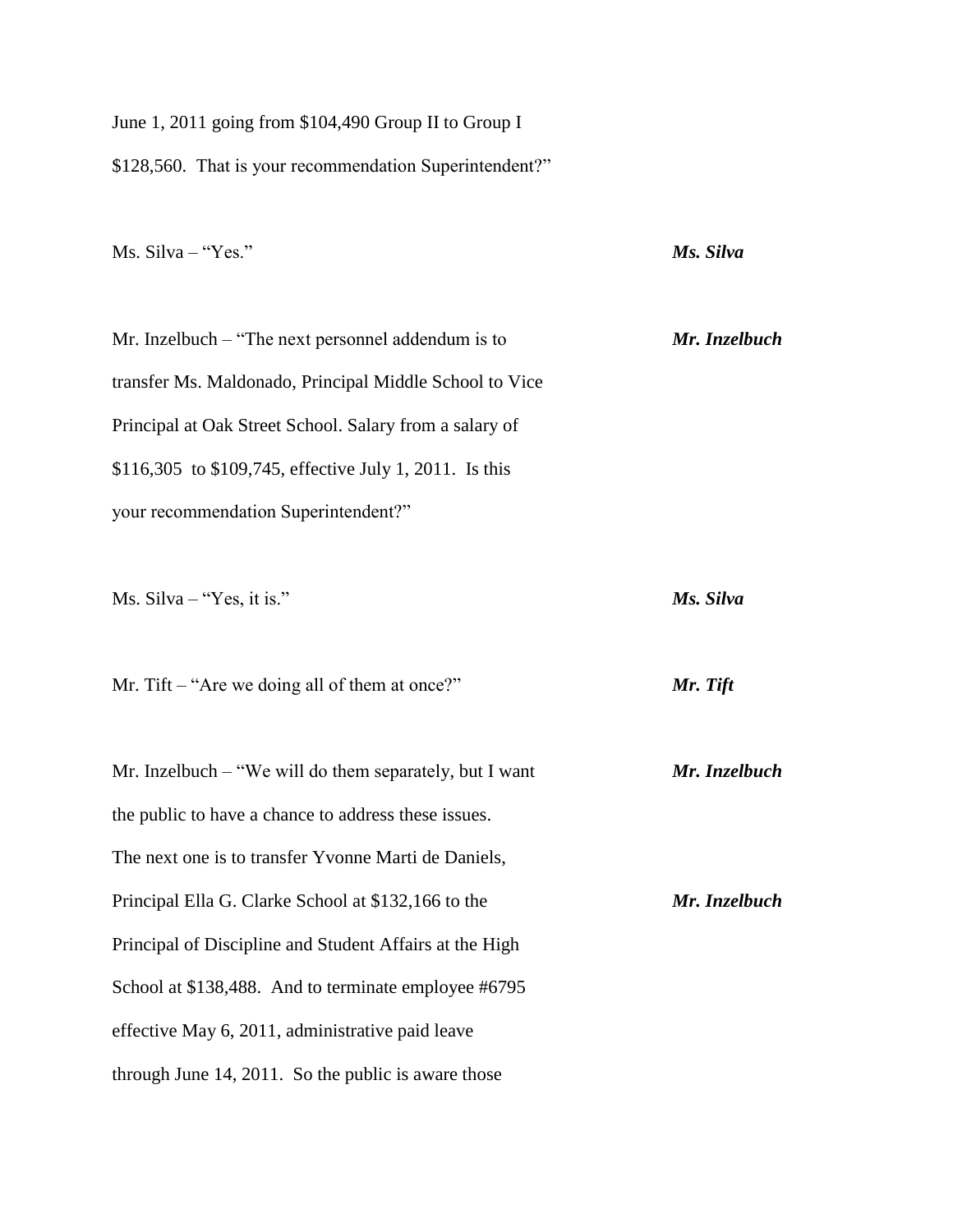were the personnel items discussed in closed session. The next one is to withhold the increment and formulate an improvement plan for employee S.S. and to put the plan immediately in place; not renew C.J. as Health Benefits Coordinator and to return to an non-instructional para position for the 2011-2012 school year and not to renew employee K.G. as a para for the 2011-2012 school year. Ms. Silva these are your recommendations, correct?"

Ms. Silva – "Yes, they are." *Ms. Silva*

Mr. Inzelbuch – "They were discussed in closed session. *Mr. Inzelbuch* The Board has decided, at my suggestion, that the public has a right to discussion on these items. We will call the list as it exists."

### **PUBIC RECOGNITION** *Public Recog.*

Adriana Williams – "Excuse me, I would like everyone's *Adriana Williams* attention because I have something important to say. As concerned students, we would like to address the decisions that are being made by the Board and the Superintendent.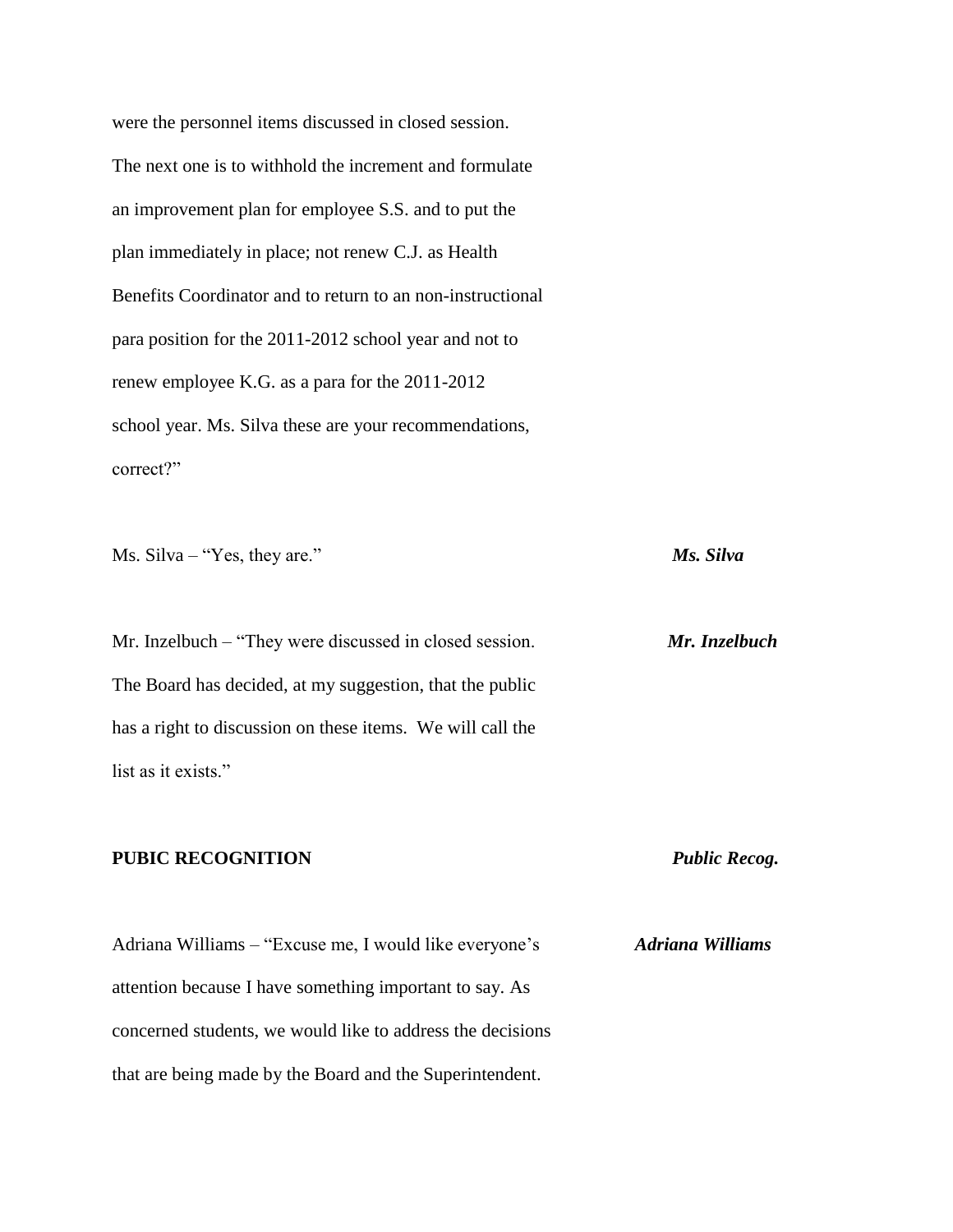There are rumors, that once again, Lakewood High School will have different administration. For the past five years there has been no consistent leadership. It appears that the Board in conjunction with the Superintendent has a desire to see the school fail. We have repeatedly made decisions that are not in the high schools best interest of the high school students. We have not had a Guidance Director for a whole year. Successful programs for example, Neptune High School, which by the way hired one of our Guidance Counselors, but Ms. Silva refused to hire her in Lakewood. Our district spends more money on busing than anything. Other schools have technology that is way better than ours, they have smart boards, we are still using chalk boards. The school is slowly falling apart, when it rains the windows leak. It is cold, y'all made a decision that we should not wear hoodies, did you take in to consideration that it is cold in the building? We understand that we are not Jews, however, we deserve an opportunity to be successful. Invest in the high school the same way you invest in your schools and in your community. It is time for the misuse and abused power by the Board and the Superintendent to stop. I would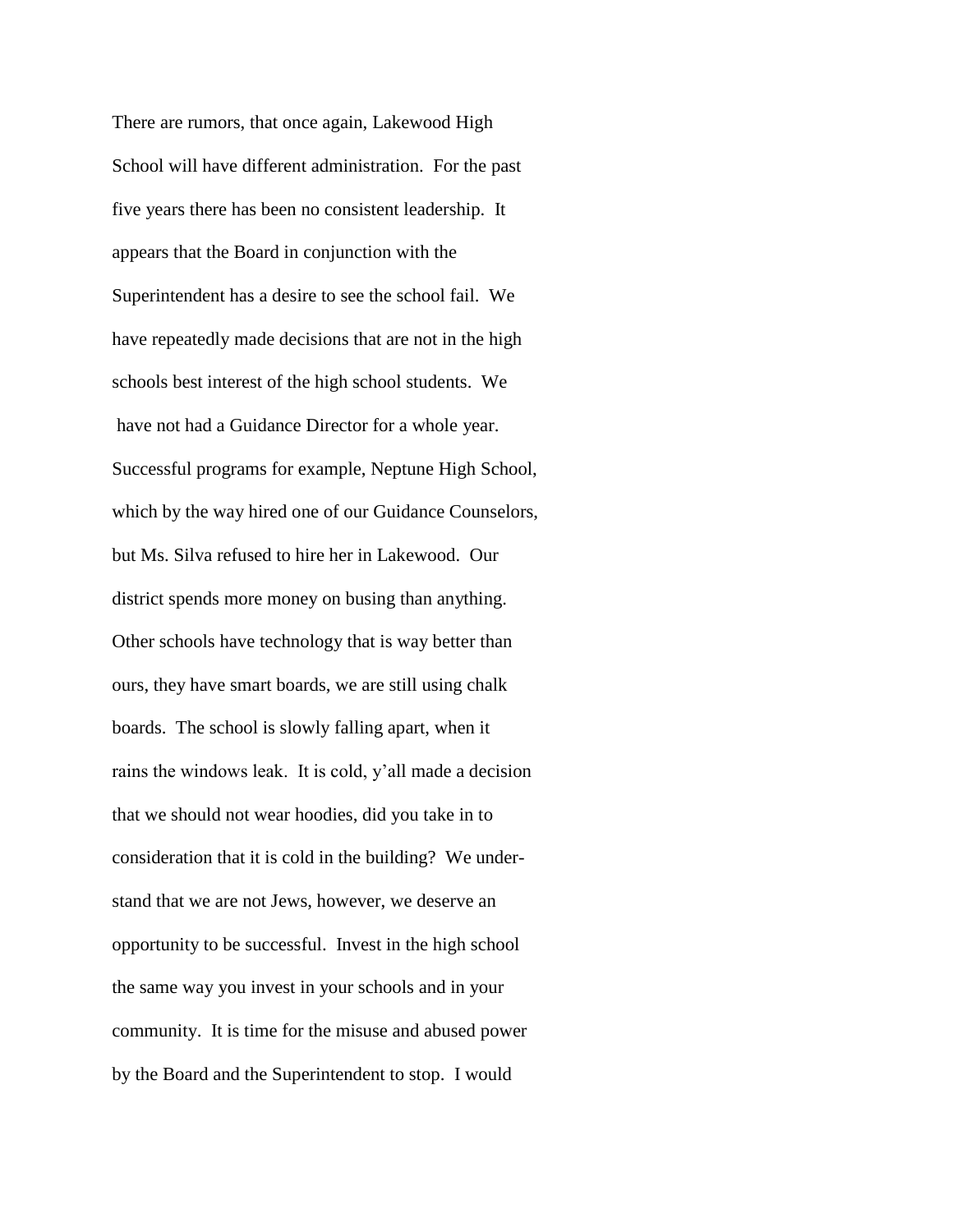like you to reevaluate the Superintendent and the Assistant Superintendent. Also, our principal has done a lot for us, y'all may not see it, but we do. To y'all it is just a jungle, but to us she has made it a home. The teachers and faculty really do care about us. Y'all our trying to break us apart. We came here as one today, because we believe in our principal and I want you to take that into consideration."

Mr. Inzelbuch – "Ms. Silva, can you respond to *Mr. Inzelbuch* that? I thought this was based on something with a grant?"

Ms. Silva – "It is in the best interest of the school *Ms. Silva* district. We are in the process of applying for a grant that will enable the high school to have an additional 2 million dollars per year and in order to receive that grant we need to make some radical changes. This will enable us to have things such as smart boards. This is not to say that everything that the student indicated is true. Ms. Yuli was asked by this Board and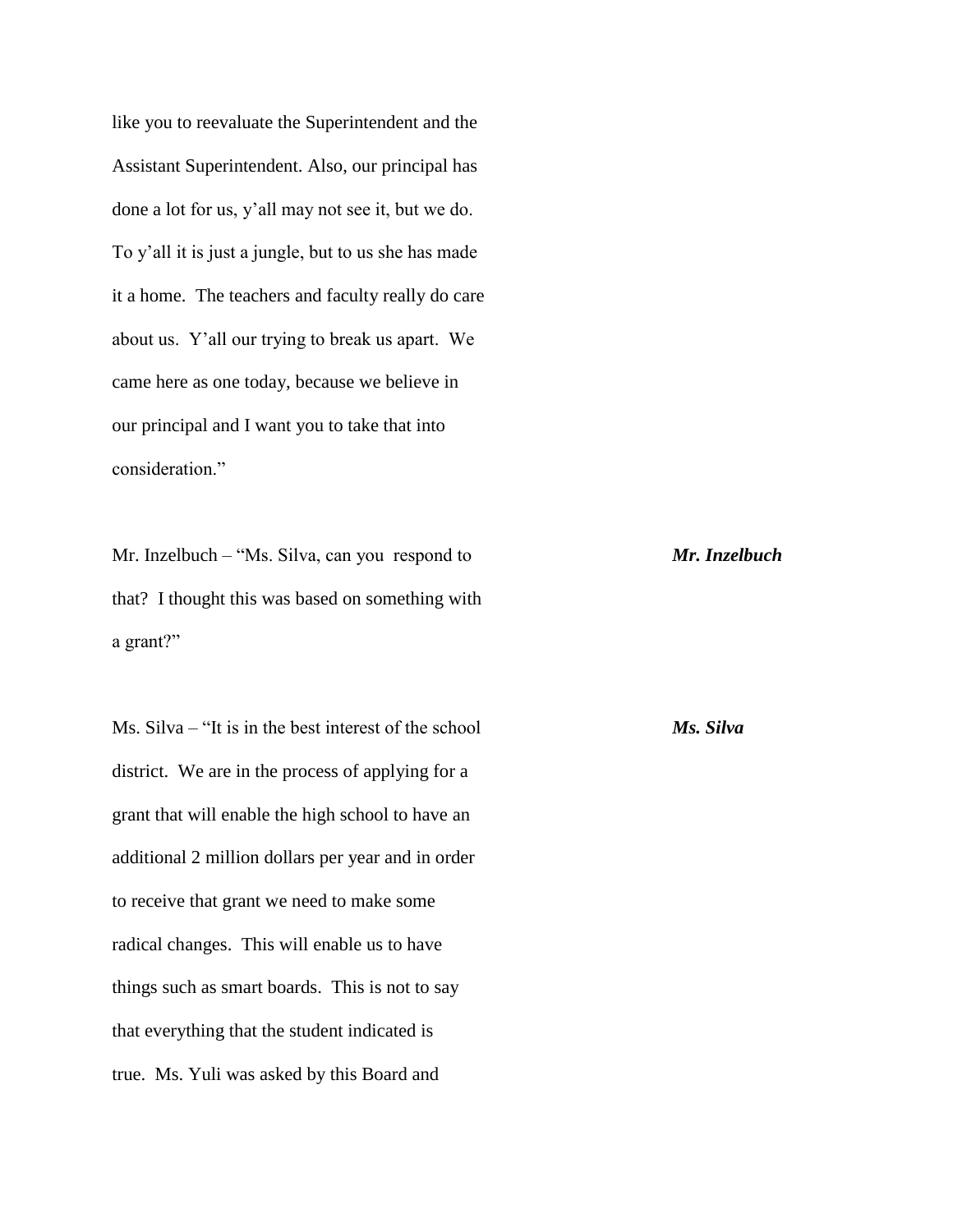previous Board members to come in to organize and manage it. We are indebted to her for what she did. In order to move forward we need someone that is much more knowledgeable about the instruction of the high school. Ms. Yuli will be transferred to another school where she has experience, a lot of experience in the area of reading for grammar school children. As hard as it was for me, because I've worked with Ms. Yuli for the last year and a half, I had to make this decision in the interest of the students and the future of the high school,"

Dr. Rush – "Ms. Silva, I don't understand *Dr. Rush* your rationale when it comes to Ms. Marti de Daniels. There is something wrong with

your thought process in terms of getting this grant. And you know if we get the grant we are not going to get the money. It is going to go somewhere else. Give me a break. She should stay at the Ella G.

*Public Recog.*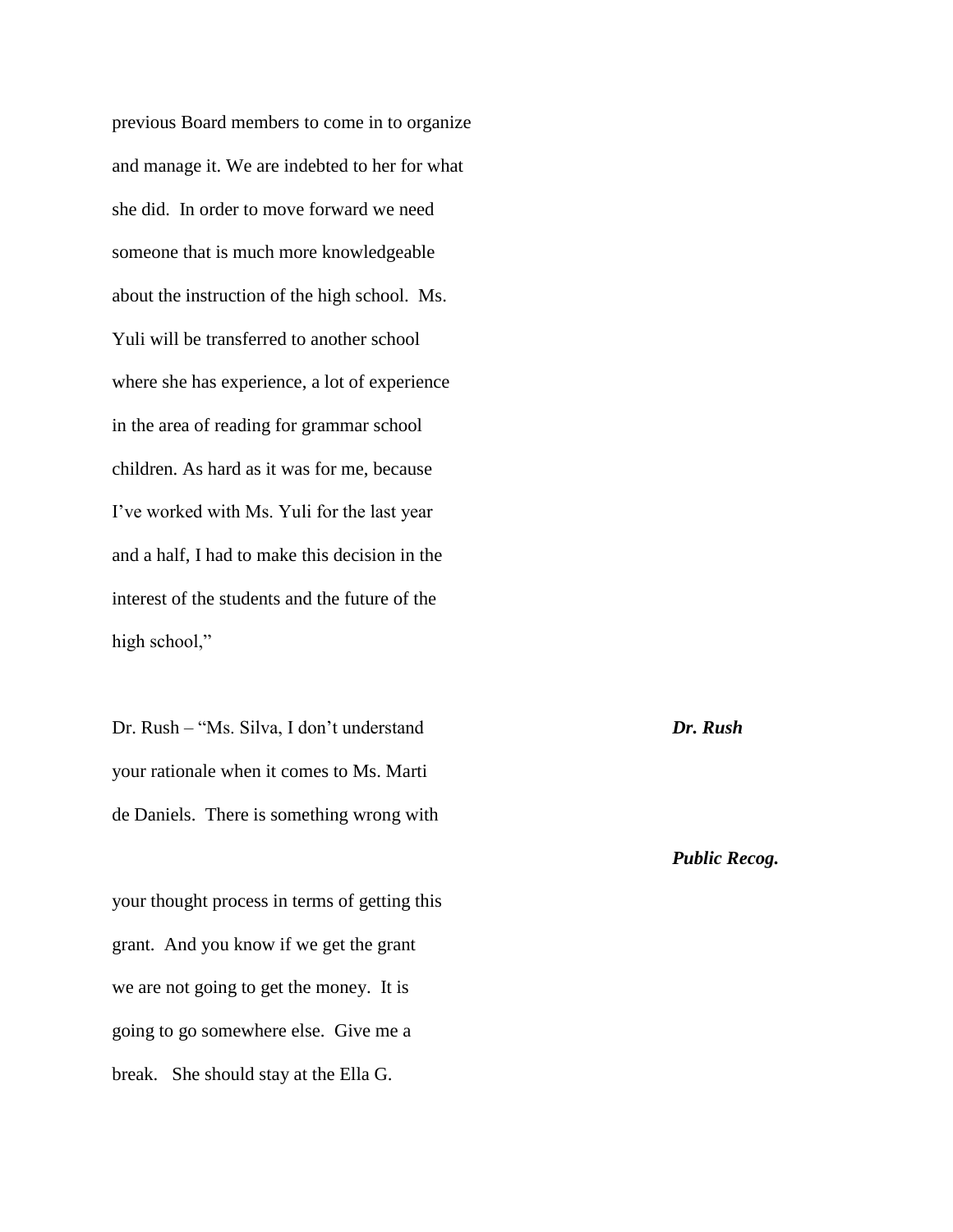Clarke School, that would be in the best interests of the students. She has been in this district much longer than you. I would hope that you guys would reconsider. I think you are making a big mistake in your realignment. Quite frankly I don't understand how this grant, this 2 million dollars, will be awarded to us. If you can assure us that we are going to get it, then that is another conversation. You are moving them with the intent, the possibility. Grants are hard to get."

Mr. Woodside – "I am the parent of Le'Shae Woodside, *Mr. Woodside* she has been a student here since  $9<sup>th</sup>$  grade. In the begining the school was a little rough, since Ms. Yuli has come these kids are like brothers and sisters, and some even look up to her like a mom. They have a foundation now. You pull her out and you are going to pull them down. Ms. Silva you made a blanket statement that Ms. Yuli is not qualified, your qualifications as Superintendent are also in question."

Mr. Williams – "I have been dialoguing with you about *Mr. Williams* this everyday math, and I am going to show you tonight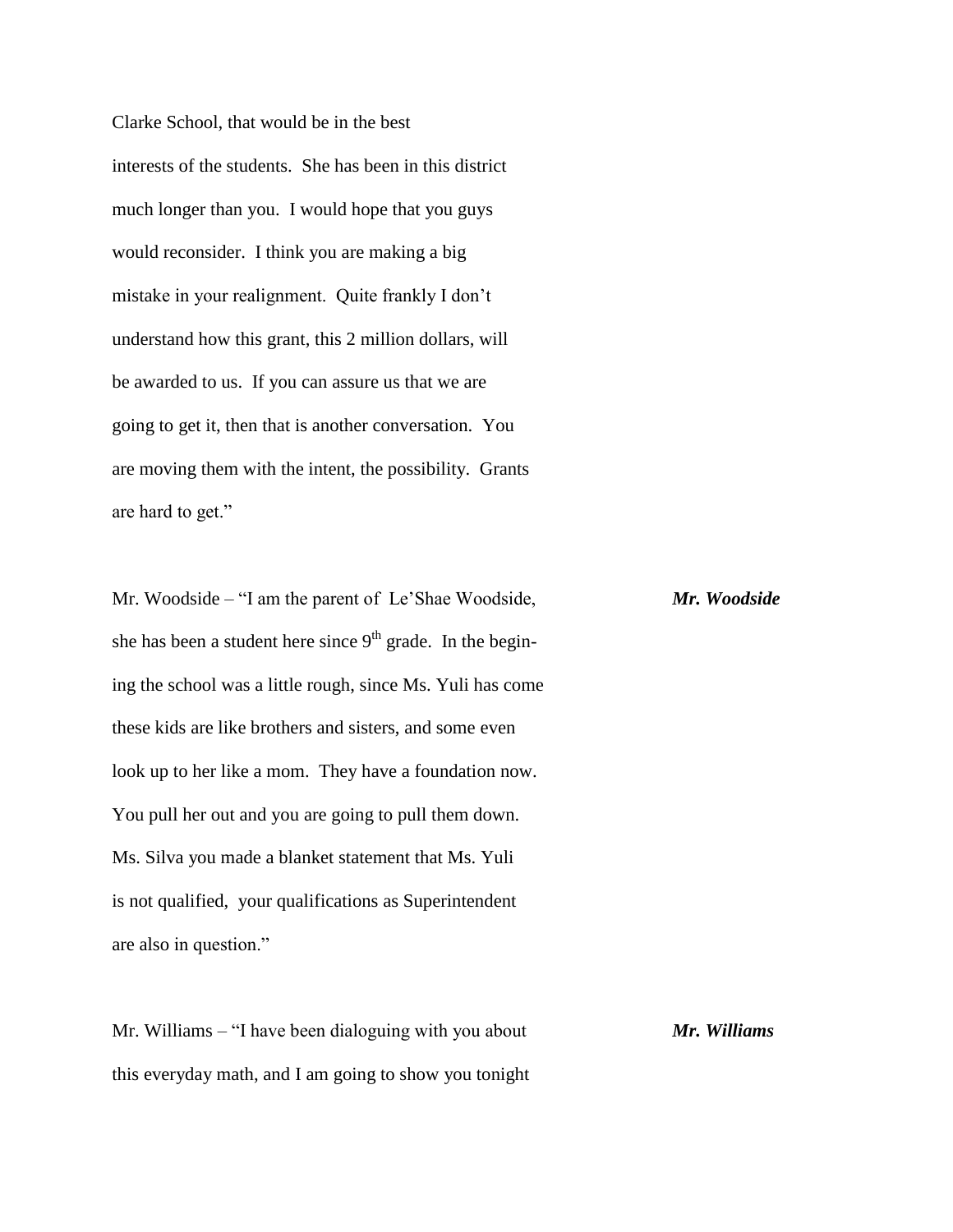that you are not qualified to run this district, period. You can take credentials back to Newark, where there are urban learners. These are students that plan on going to college."

Mr. Hobday – "30 School House Lane. Business and *Mr. Hobday* industry has had to rise to these occasions over the years to stay in business and to survive. Lakewood has been a failing school district for enough years that the state has said you have to reorganize. And because you are a failing district you can apply for this grant, you must follow the guidelines. It is heartbreaking, but when things have gone so wrong for so long, you have to shuffle and that is hard and yes it devastates people. It is difficult on the teachers, and the students. I empathize with you, and congratulate you for doing it."

### *PUBLIC SESSION CLOSED Public Closed*

Ms. Miccio – "What I was going to ask is if we could *Ms. Miccio* table one of the people being recommended to be moved due to the new information that came in front of us in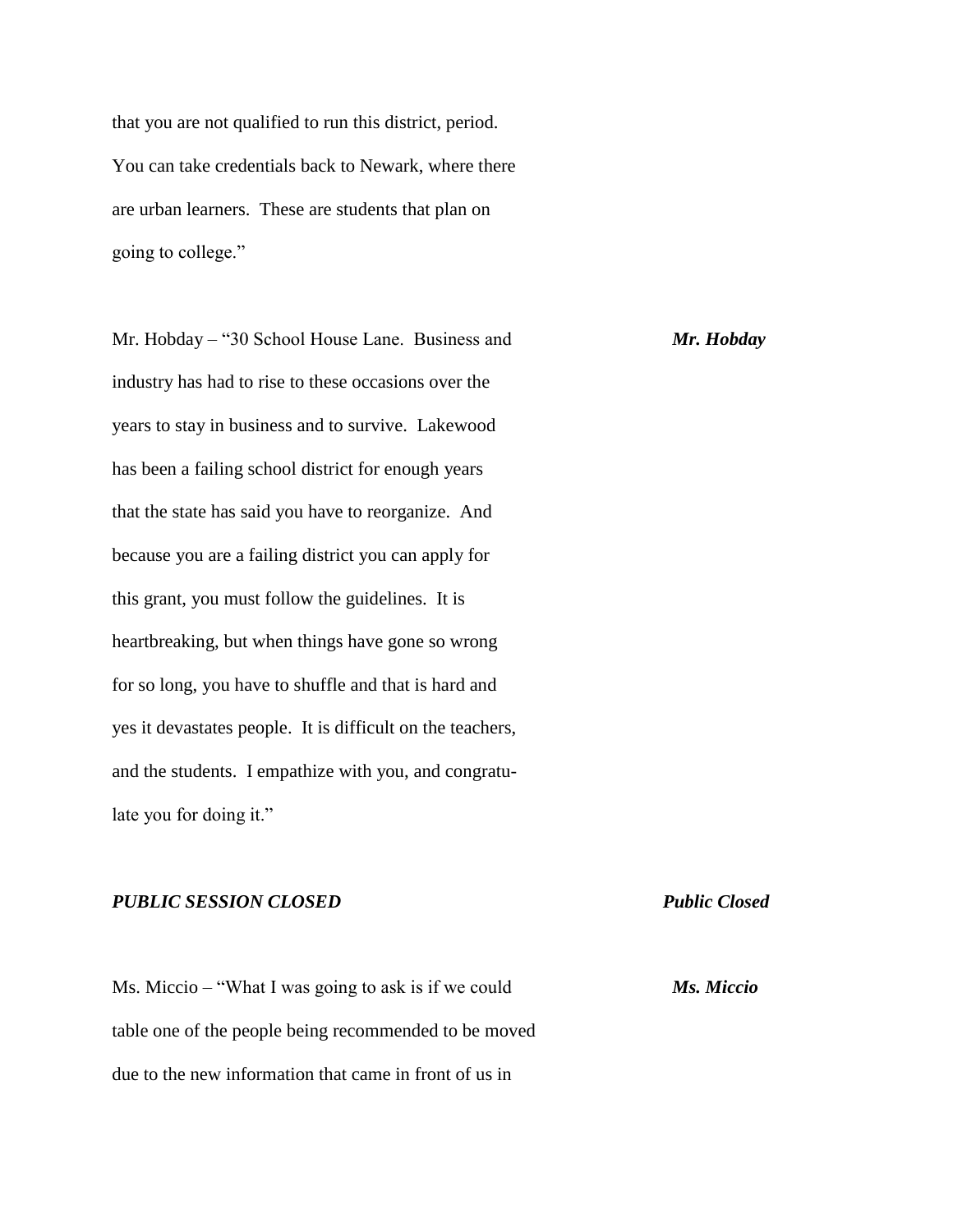private conference, and it is Ms. Marti de Daniels?"

| Mr. Ostreicher – "Second."     |                                                                     | Mr. Ostreicher                                          |
|--------------------------------|---------------------------------------------------------------------|---------------------------------------------------------|
| Discussion."                   | Mr. Inzelbuch – "To table Ms. Marti de Daniels.                     | Mr. Inzelbuch                                           |
|                                | Mr. Seitler – "Does this stop anything else?"                       | Mr. Seitler                                             |
| domino effect."                | Ms. Silva – "I don't want to table it, it will have a               | Ms. Silva                                               |
| <b>YVONEE MARTI de DANIELS</b> | <b>MOTION TO TABLE THE TRANSFER OF</b>                              | <b>Motion to table transfer</b><br>Ms. Marti de Daniels |
| <b>ROLL CALL</b>               |                                                                     | <b>Roll Call</b>                                        |
| YES:                           | Ms. Miccio, Mr. Tift,<br>Mr. Osteicher                              |                                                         |
| NO:                            | Mr. Fink, Ms. Gonzalez,<br>Mr. Seitler, Mr. Zlatkin,<br>Mr. Grunhut |                                                         |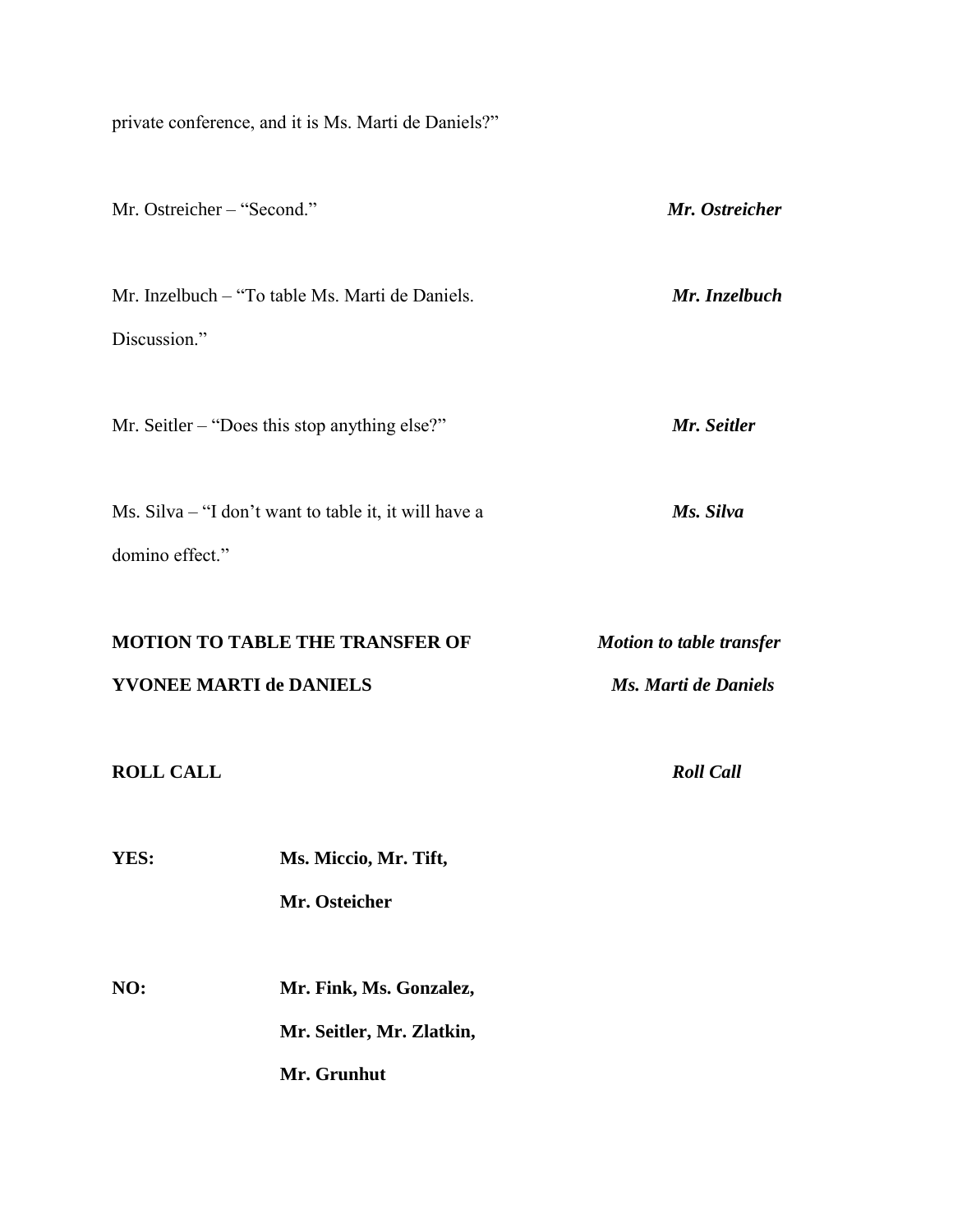### **MOTION FAILS** *Motion Fails*

Mr. Inzelbuch – "The next motion is…." *Mr. Inzelbuch*

MOTION TO TRANSFER MS. YULI AS *This motion not voted* PRINCIPAL OF LHS TO PRINCIPAL OF *on at this time, later*  EGC EFFECTIVE JULY 1, 2011 TERM- *in meeting motion* INATING JUNE 30, 2012, SALARY *brought up again* FROM \$132,166 TO \$135,921 *and voted on*

Mr. Tift – "Ms. Silva is there anyway to know *Mr. Tift* based on the application that we filed wit the State that we will get this grant?"

Ms. Silva – "No. It is based on the efficacy *Ms. Silva* and the quality of the actual application. Recently the Commissioner sent us letter and he clearly indicated that there will be aggressive moves and based on research this indicates *Ms. Silva* reform. Higher graduation rates, children engaged in their instruction and that must be led by the principal. Originally it was going to be submitted as a transitional model which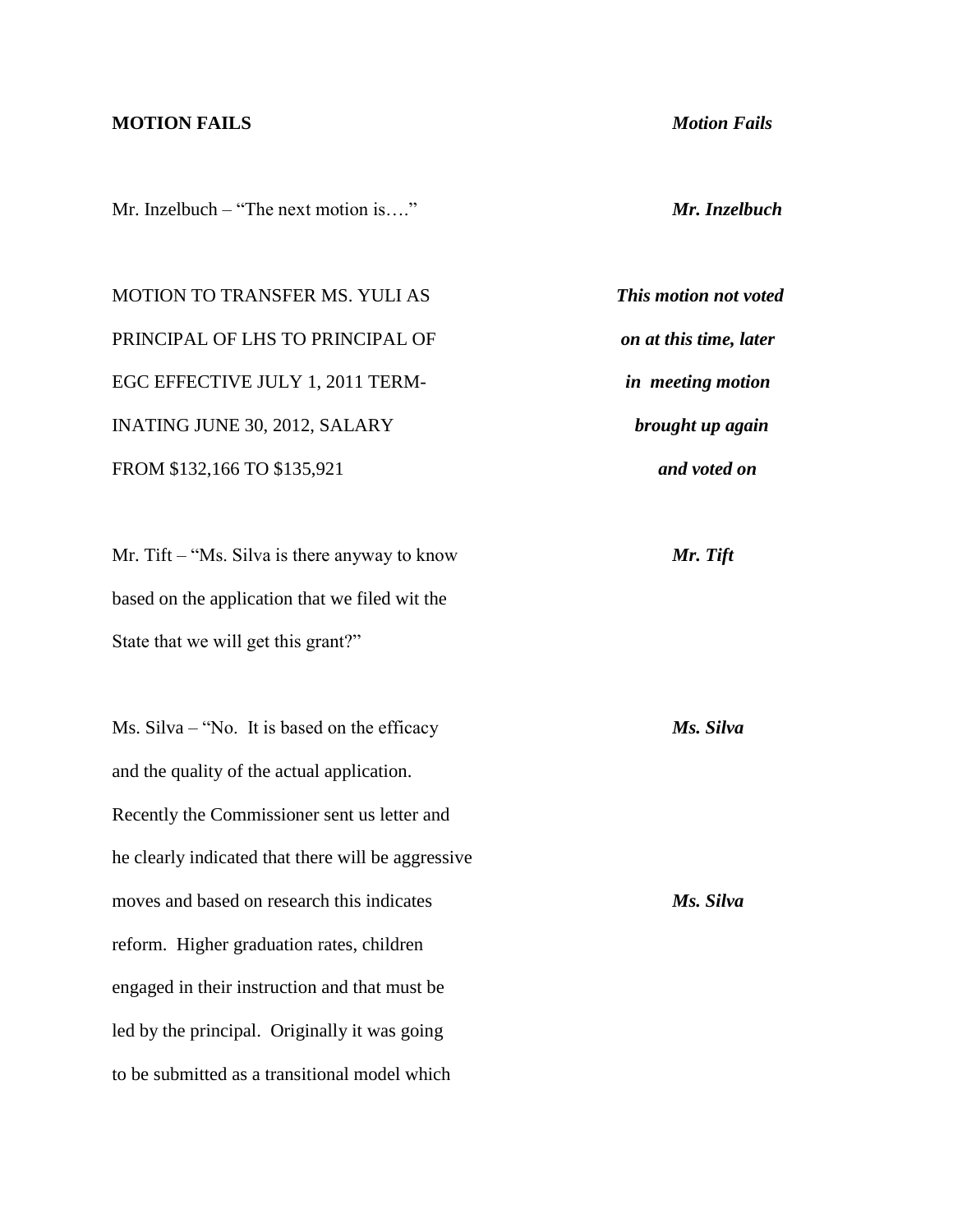would maintain everyone and he recently wrote us a letter stating that it will not be highly considered as the other three models. Given that information we made a decision to change the way we were submitting the grant."

Mr. Tift – "If we did not apply for this grant *Mr. Tift* would these moves still be taking place?"

Ms. Silva – "Yes." *Ms. Silva*

Mr. Seitler – "Through the chair. Three weeks *Mr. Seitler* ago we said we were doing transitional, I don't know why we don't make these changes based on the grant. Why didn't we have this discussion three weeks ago, why was this recommended then?"

Ms. Silva – "Are you done?" *Ms. Silva* Mr. Seitler – "Yes." *Mr. Seitler*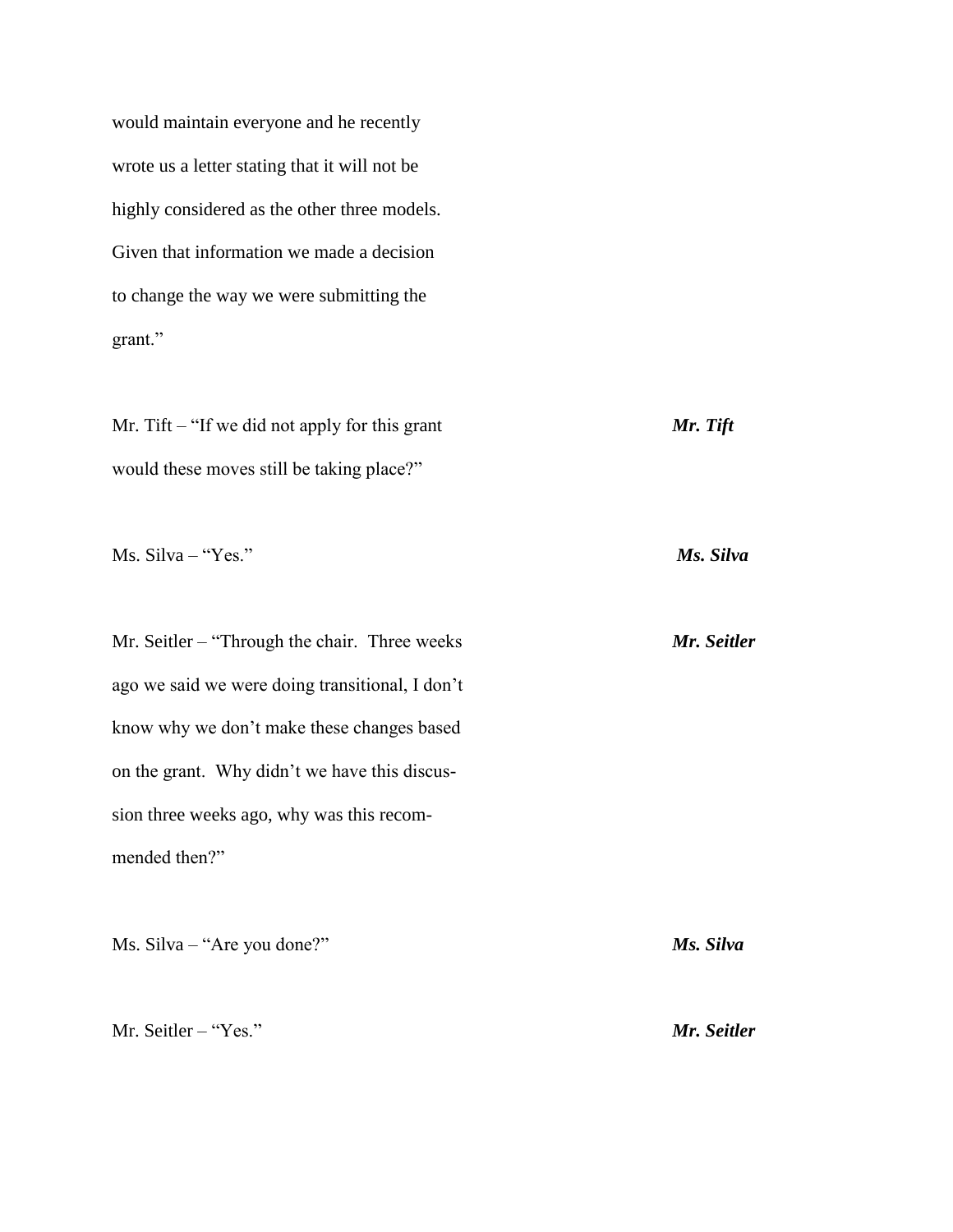Ms. Silva – "In answer to your question, *Ms. Silva* Einstein say the definition of insanity is to do the same thing in the same way and expect different results. If you are going to make reform, you have to do a number of things. One of the key elements in changing a school is, if after a number of years the school is not showing the kind of progress that is expected, the Principal and that is what all these grants are saying, that to make aggressive changes, you change the Principal. No one is losing a job, everyone is continuing."

Mr. Seitler – "What happened three weeks *Mr. Seitler* ago?"

Mr. Inzelbuch – "Ms. Silva, Mr. Seitler is *Mr. Inzelbuch* asking, if I may, that just a few weeks ago Ms. Yuli was standing here presenting for the grant. So, maybe explain what happened."

Ms. Silva – "I made it very clear at that time *Ms. Silva*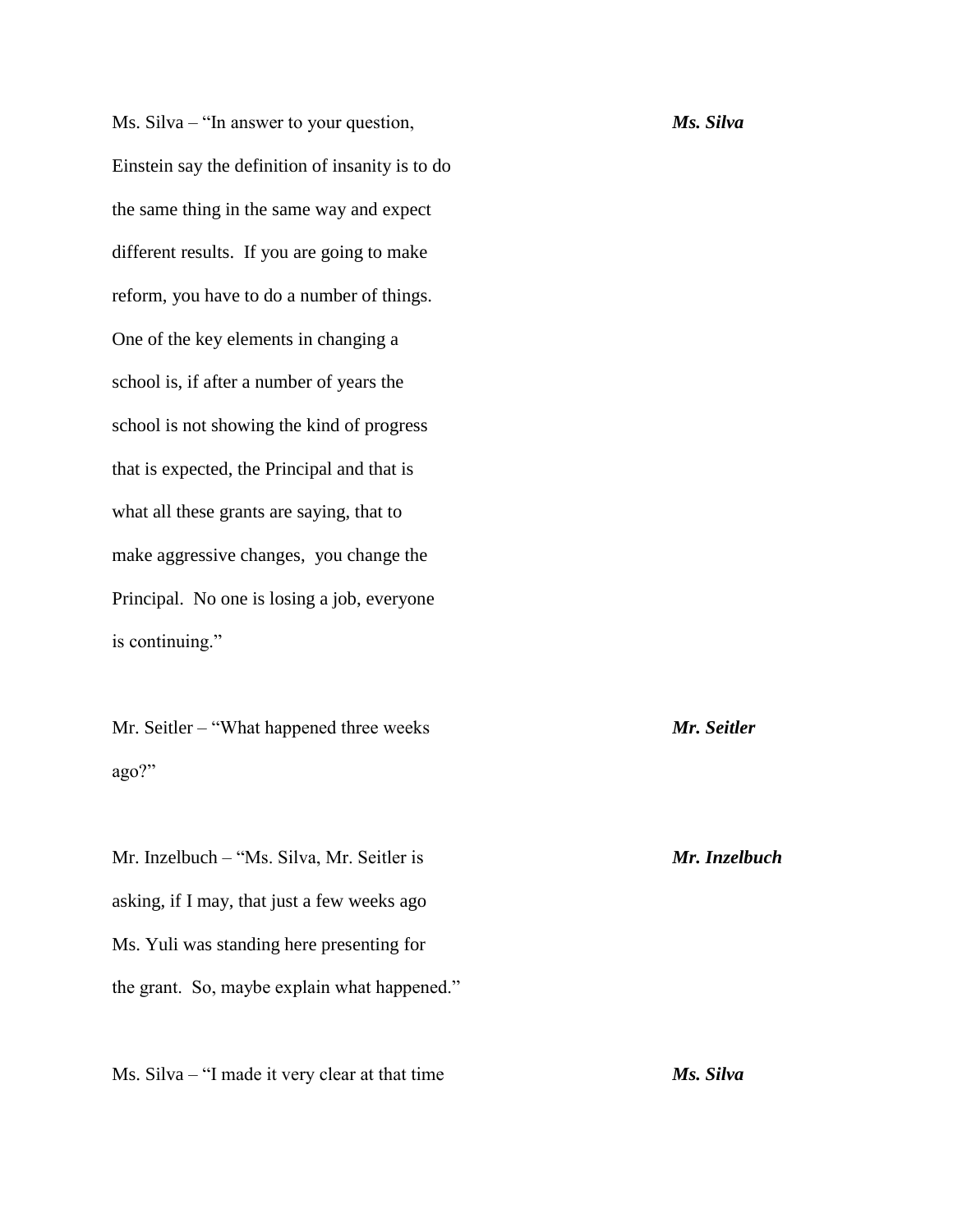we were going for the transitional model, which did not call for aggressive change and we went along with that so we could maintain a lot of people in place and when we found out that we would have to be much more aggressive, quite frankly it gave me an opportunity to say, "okay, we are prioritizing instruction." A lot of good things have happened in the high school and I applaud them. But now we have to go to the next level. Which is instruction and really dig in where the students are getting the most rigorous instruction."

Mr. Seitler – "I am just saying it should be *Mr. Seitler* contingent on the grant."

Ms. Silva – "That is your decision. This is my *Ms. Silva* recommendation as Superintendent, and when I was hired I was told that I have raise the achievement levels."

Mr. Osrteicher – "You were a principal previously *Mr. Osrteicher* in Washington Heights, an Assistant Supt. in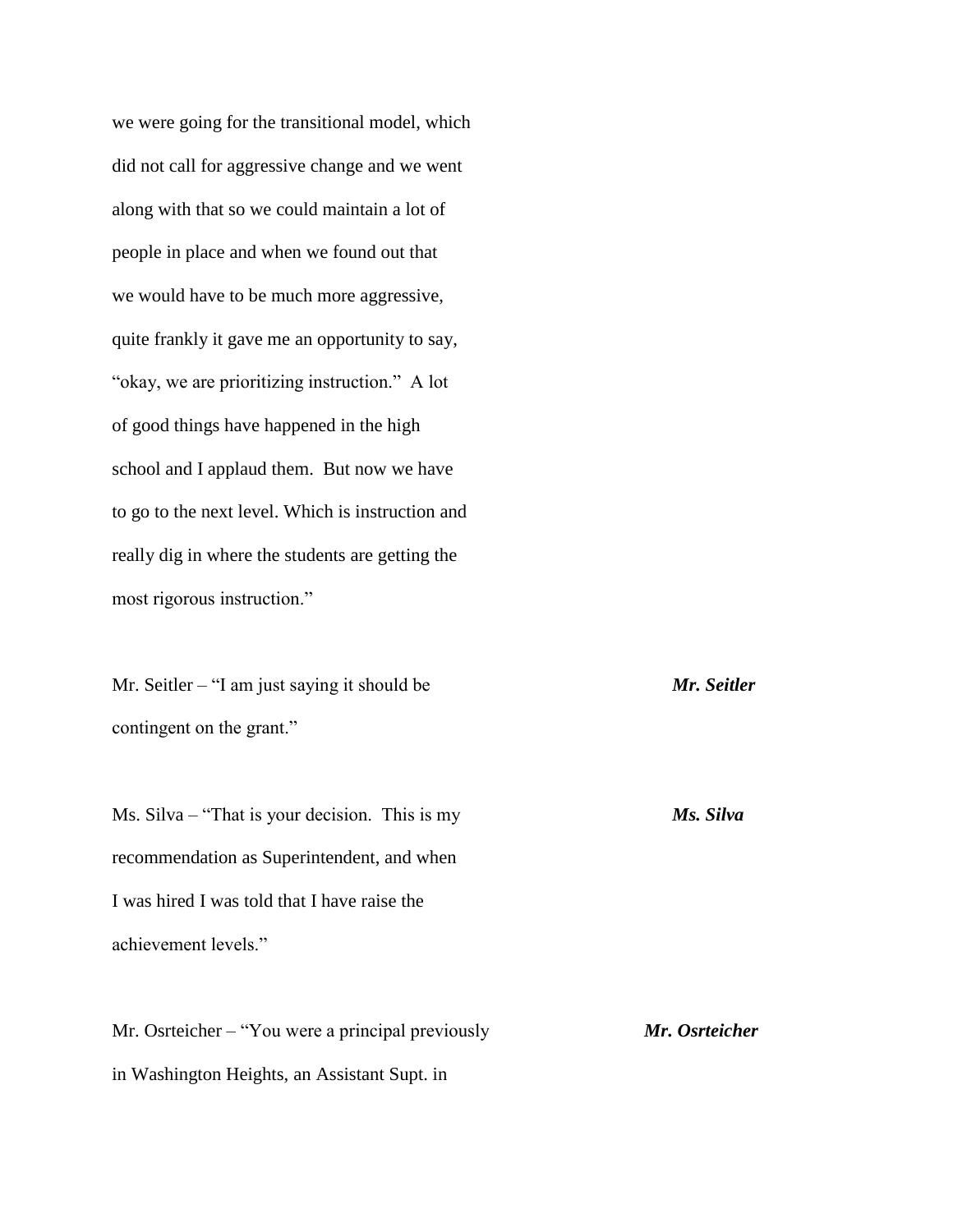Newark and you came along with a resume that you changed the schools. For the public can you please tell them how long it took for you to change the schools in Newark."

Ms. Silva – "Within the first three years we started *Ms. Silva* to see change in the test scores, and within seven years we had a blue ribbon school."

Mr. Ostreicher – "And you are to be given *Mr. Osrteicher* tremendous credit for your accomplishments in Newark. However, you just indicated that it took three years for things to begin to move. Ms. Yuli was highly successful as Middle School Principal and that is why she was moved to the High School and everyone has agreed she has made tremendous strides at the high school, why are we going to pull the rug out from underneath her just for the sake of doing Einstein's theory of doing the same thing wrong? Let her stay on and three, four, five years we could reconsider."

(Shouting from the audience)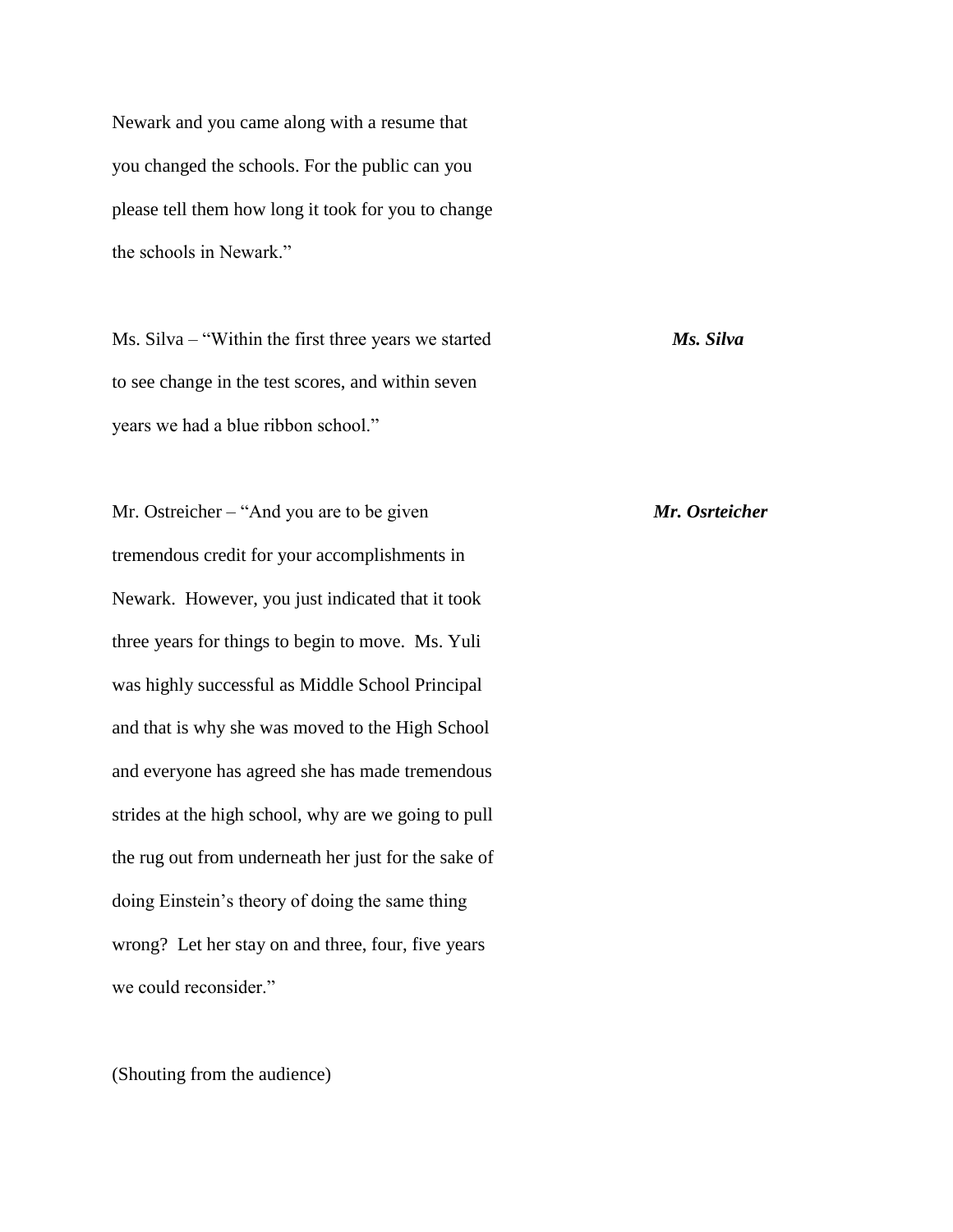Mr. Tift – "I am very concerned about some of the *Mr. Tift* moves that being made here tonight. My kids attend the Clarke School and I feel that it would disrupt the learning in the school when these kids find out that principals are being moved out. We have to look at other reasons that a school might be failing, I recall a couple of months ago that some of the schools didn't even have enough books.. Sometimes the recommendations from the State isn't always what is best for the district. I got here late, so I did not hear everything that was said in closed session, but I do feel that these moves are not good for the district, nor the kids. I spoke to you earlier and said I didn't know about this grant, but you are the educator, the administrator, but you do not have my support in this decision to make these moves. What would happen if we did not, can we reapply for the grant?

Ms. Silva – "I want higher education for our *Ms. Silva* children, I want them to come back to Lakewood and build it up. I have been told by many of my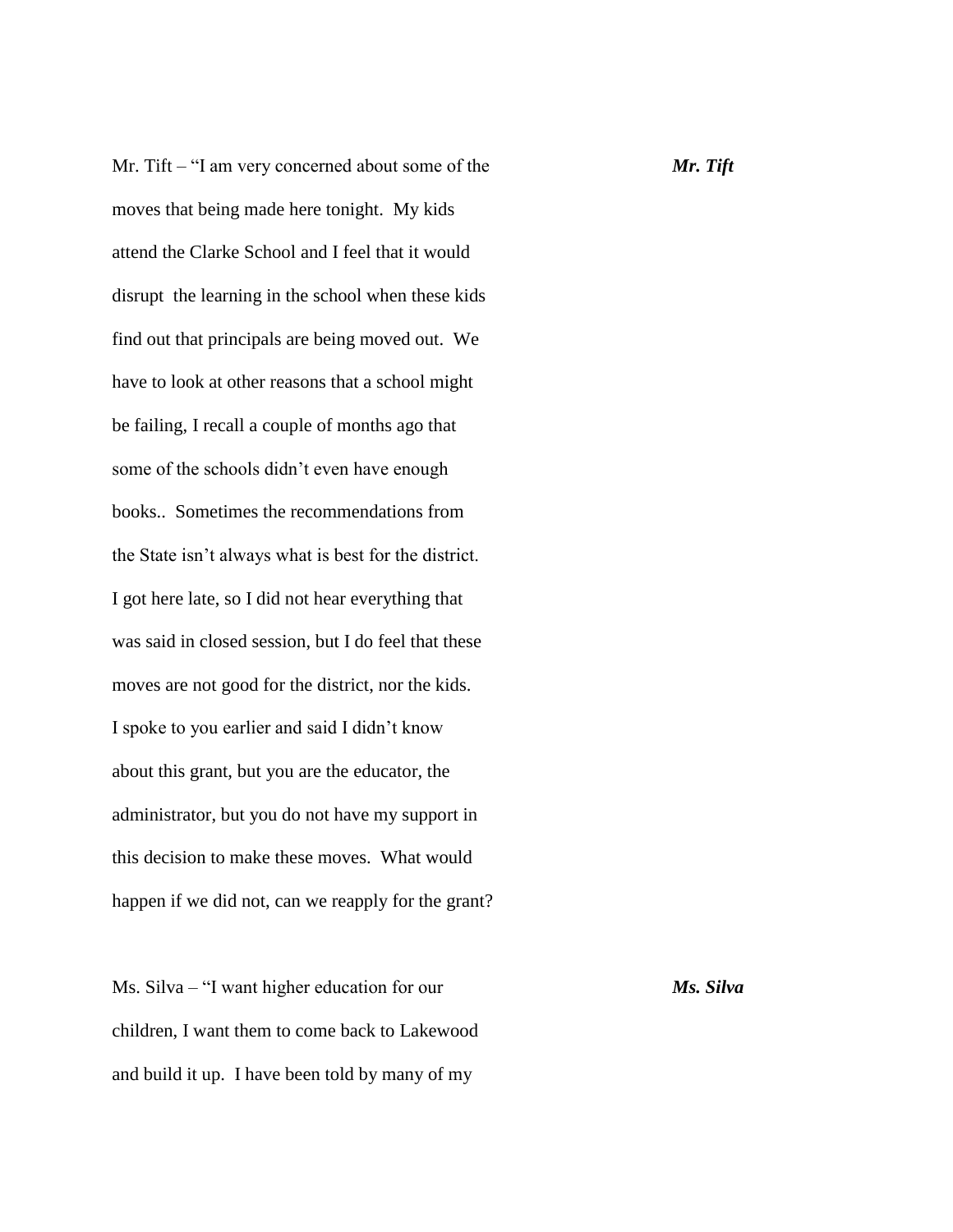Board members, not all, but many that if we don't get the grant, they have indicated that they would like Ms. Yuli to remain. I was rather adamant about that, but given the fact that I am being asked to reconsider, then yes, Ms. Yuli can remain if we do not receive the grant."

Mr. Inzelbuch – "The motion would then say *Mr. Inzelbuch* to transfer Ms. Yuli from LHS to EGC pending receipt of the grant, correct?"

Ms. Silva – "Correct." *Ms. Silva*

Mr. Tift – "Then the same should apply for Mrs. *Mr. Tift* Marti de Daniels, you can't keep one and remove one, it does not make sense."

Ms. Silva – "I want to remind everyone that last *Ms. Silva* year when I was adamant that every para take the examine to become highly qualified and 92% passed that exam giving them much more job security. There are certain things that are painful, I know, it would be much easier for me as a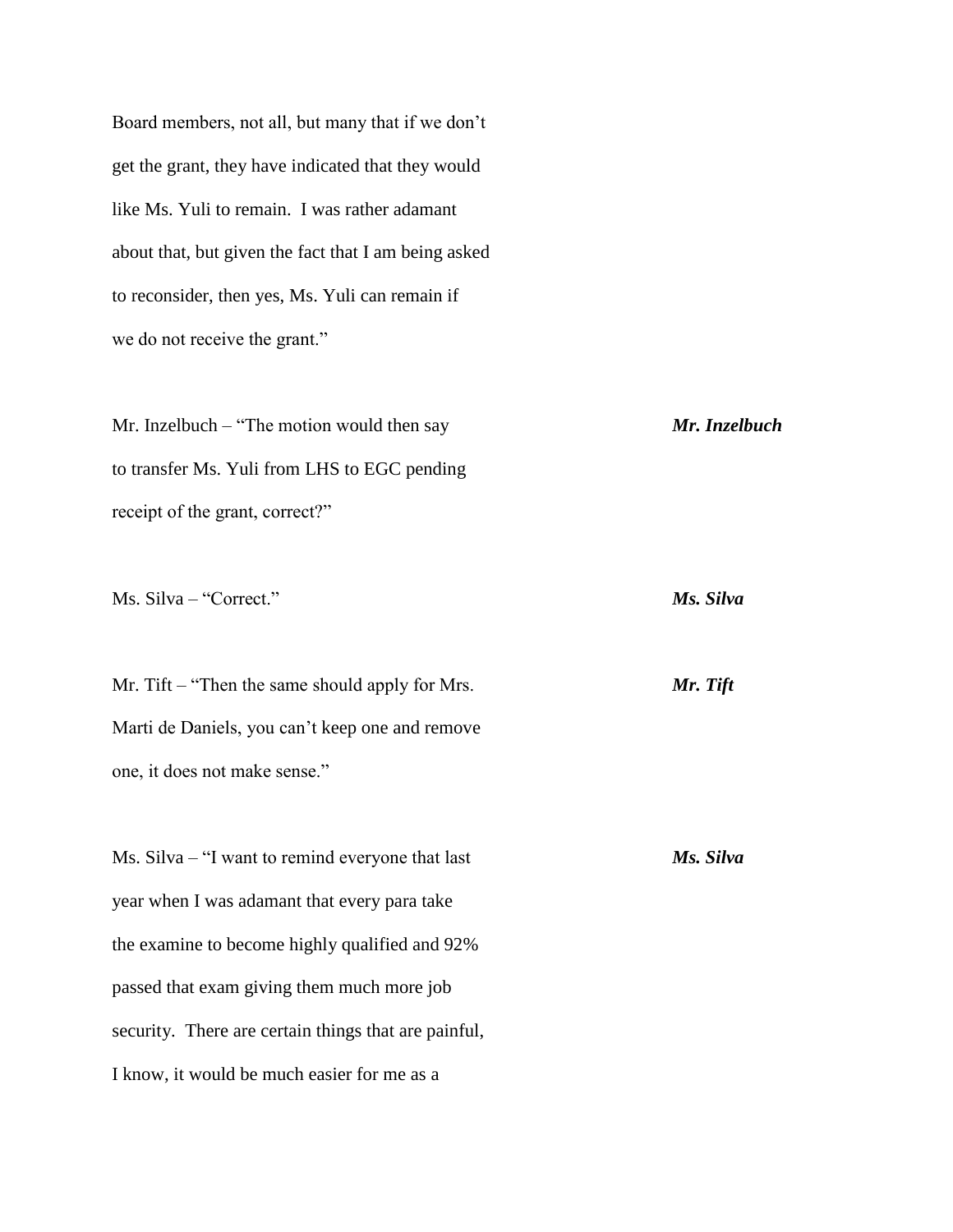Superintendent to sit here and say "Let everything stay the same." If we stay the same then we are not going to move forward. If the Board is really serious about academic achievement, then you have to let me do what I know to do. You can not keep things the same and expect to move forward. So I ask the Board to allow me make changes so that we can move forward. But if you saddle me and say, "Do this, do these miraculous things but keep everybody the same way," it will be much harder."

Mr. Fink – "Through the chair. You have had failing *Mr. Fink* schools for ten years, same Board members. Lydia is trying to make moves, whether you like it or not. We have teachers that have tenured that should not. End it, let's go."

(Shouting from the audience)

Mr. Ostreicher – "Madam Superintendent, my *Mr. Osrteicher* comment to what you're saying is it would all be correct when you say that nothing has changed.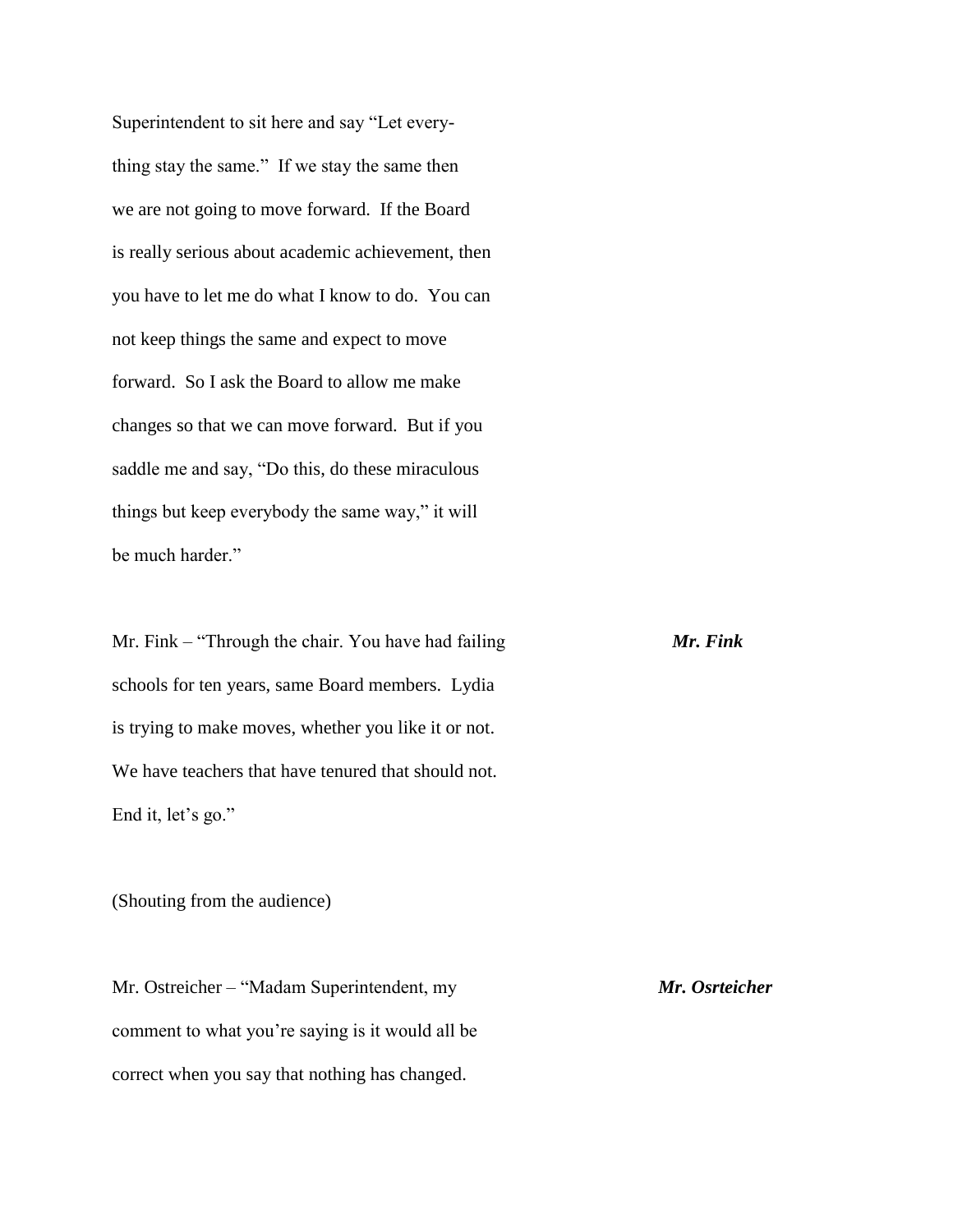However, things have dramatically changed. Talk to the people in the high school, and things have changed in last year and a half. Ms. Yuli has come along with tremendous success from the middle school, and my point is we are going to bring in a new principal who is untested in or district, who does not know the dynamics, the people, the families."

Ms. Silva – "You don't know that." *Ms. Silva*

Mr. Ostreicher – "Whoever you bring is going to *Mr. Osrteicher* be new and I would rather deal with a commodity I know than an unknown commodity."

Ms. Silva – "And that has contributed to the failure *Ms. Silva* of this district."

Mr. Inzelbuch – "Do we have to say right now about *Mr. Inzelbuch* the principal for the grant? Do we get more points, more credit, more whatever if we take action now or wait and see if we get the grant?"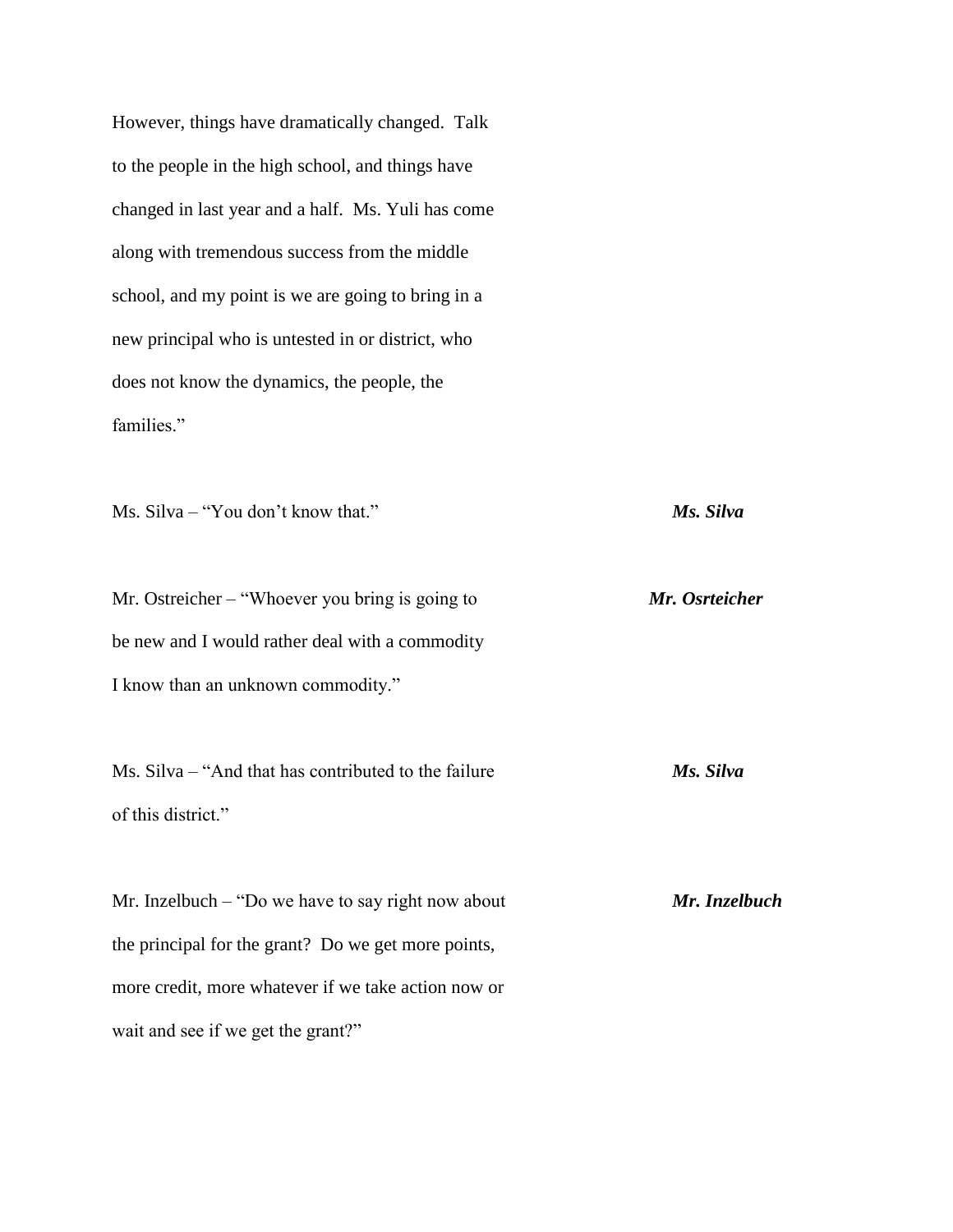| $Ms. Silva - "No. We have to take the action now and$  | Ms. Silva |
|--------------------------------------------------------|-----------|
| indicate that the changes are going to take place, and |           |
| then we have to own up to it."                         |           |

Mr. Inzelbuch – "So, you have to take the action now? *Mr. Inzelbuch*

Ms. Silva – "Yes." *Ms. Silva*

Mr. Inzelbuch – "So, what is your recommendation?" *Mr. Inzelbuch*

Ms. Silva – "My original recommendation was to *Ms. Silva* make these moves in the interest of the children of Lakewood, that is what I originally indicated."

Mr. Inzelbuch – "That is not what we amended *Mr. Inzelbuch* tonight here."

Ms. Siva – "No." *Ms. Silva*

(Shouting from the audience)

Mr. Inzelbuch – "You were on the list, you were. *Mr. Inzelbuch* I asked if you wanted to speak, you said no."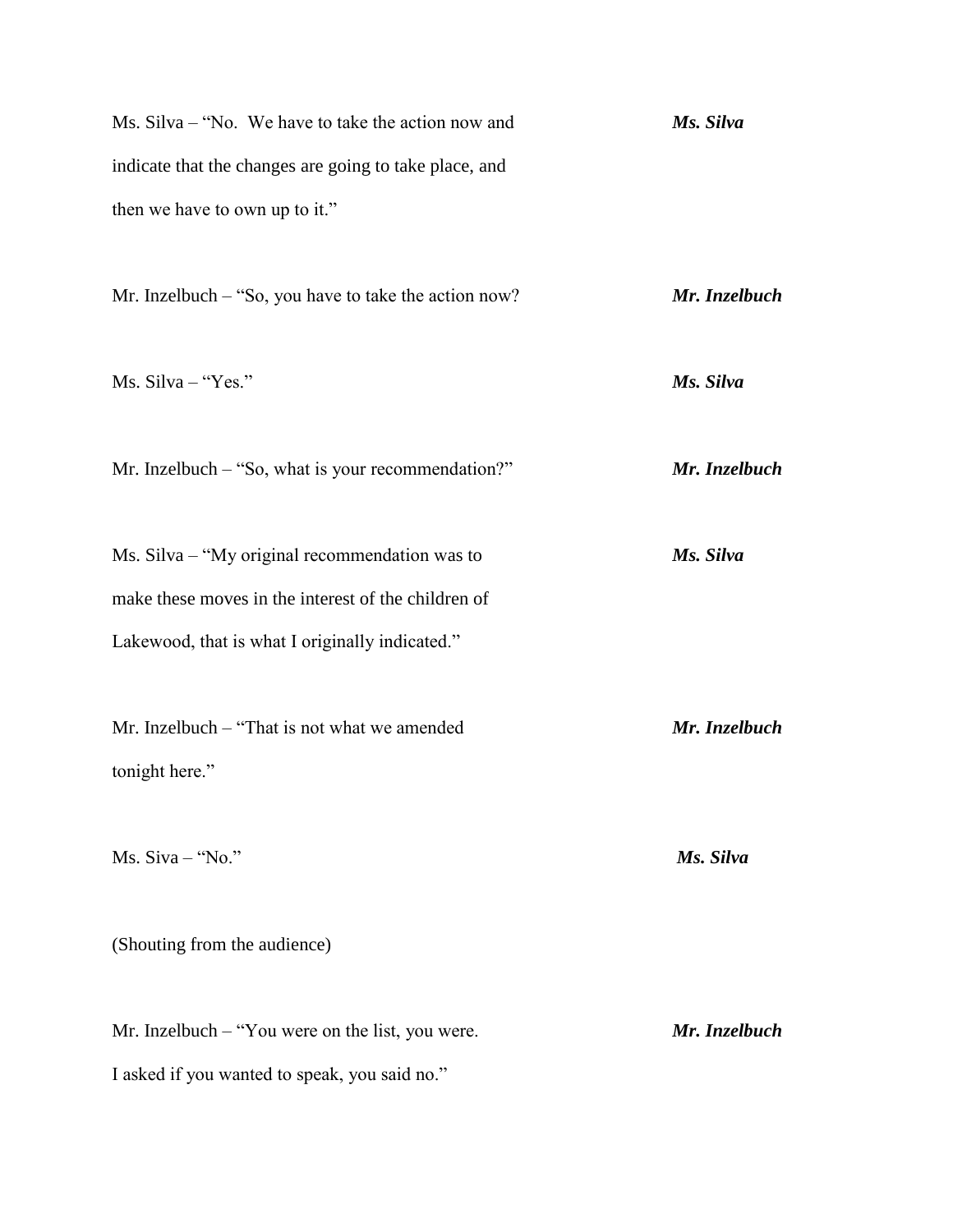| Mr. Williams - "You said you were strictly                                                                   | Mr. Williams         |
|--------------------------------------------------------------------------------------------------------------|----------------------|
| talking to the personnel."                                                                                   |                      |
| Mr. Inzelbuch – "I am speaking to him. Pastor,<br>am I right?"                                               | Mr. Inzelbuch        |
| Pastor Wilson - "Yes."                                                                                       | <b>Pastor Wilson</b> |
| Mr. Inzelbuch - "Pastor Wilson said he did not<br>want to speak."                                            | Mr. Inzelbuch        |
| Mr. Grunhut - "Was the motion cleared already?"                                                              | Mr. Grunhut          |
| Mr. Inzelbuch $-$ "There is no motion. The motion,<br>if you would want to do this is one, two, three, four, | Mr. Inzelbuch        |
| five, six, seven, eight employees. The first motion,                                                         |                      |
| to transfer Ms. Yuli on the terms we said earlier,                                                           |                      |
| originally. This is still the recommendation of                                                              |                      |
| the Superintendent."                                                                                         |                      |

Ms. Silva – "Yes." *Ms. Silva*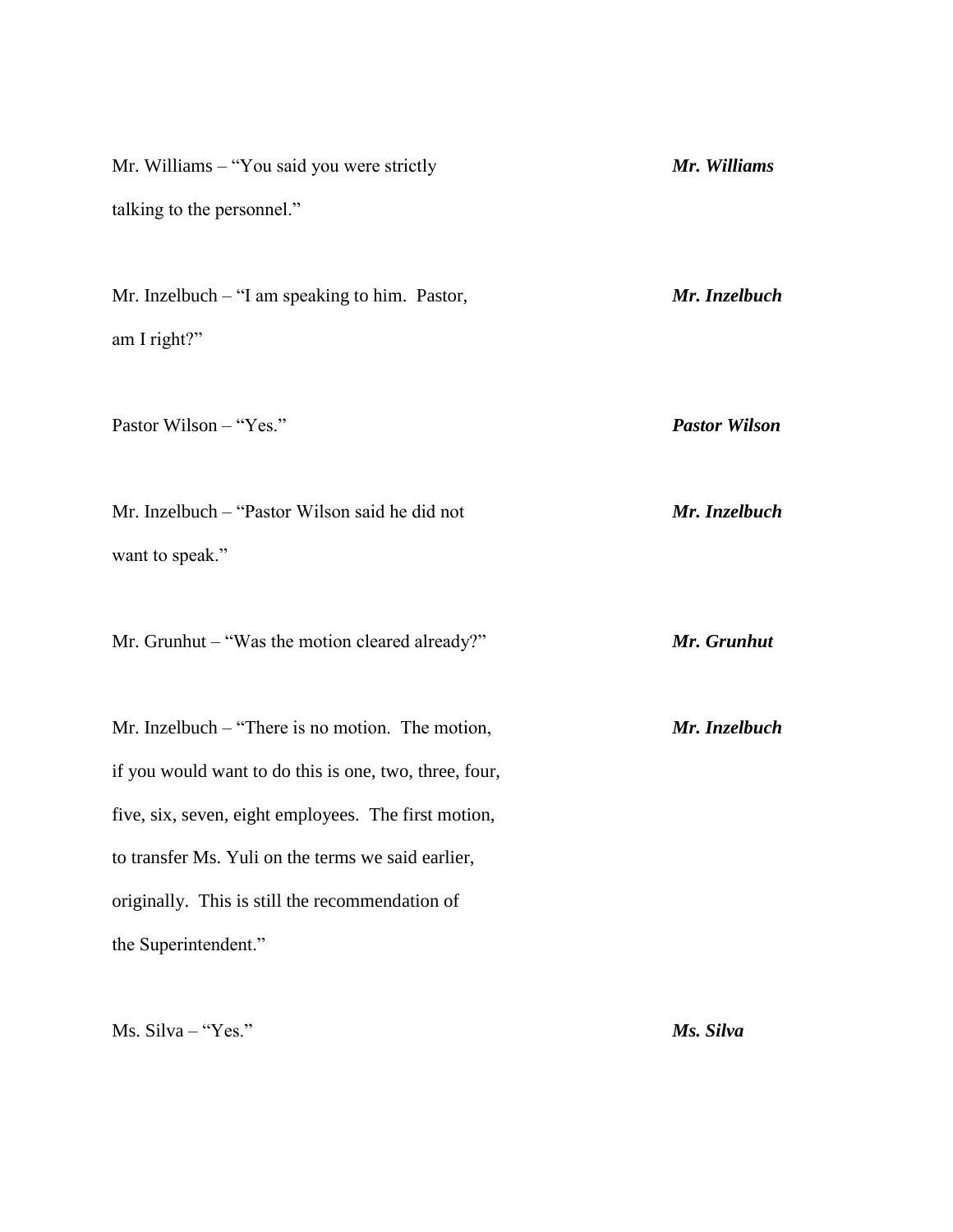| Mr. Inzelbuch – "From the High School to Clarke,    | Mr. Inzelbuch |
|-----------------------------------------------------|---------------|
| with the same term. Is there a motion?"             |               |
| Audience Member – "They need to be bilingual."      |               |
| Mr. Fink $-$ "I will make the motion."              | Mr. Fink      |
| Ms. Gonzalez – "I second."                          | Ms. Gonzalez  |
| Mr. Inzelbuch $-$ "Any discussion?"                 | Mr. Inzelbuch |
| Mr. Tift – "Yes. Michael, the audience member       | Mr. Tift      |
| has a good point, the population of Spanish         |               |
| speaking kids in Clarke, they need a Spanish        |               |
| speaking administrator in that building. I have     |               |
| witnessed myself, when I attend the PTO meetings    |               |
| at the Clarke School, we get more Spanish speak-    |               |
| ing parents who attend these meetings than not.     |               |
| Ms. Marti de Daniels has a relationship, a tie to   |               |
| the community that no one else in the has with the  |               |
| Spanish speaking parents. If not for her they would |               |
| not have any representation at all. My recommend-   |               |
| ation would be to keep Ms. Marti de Daniels at      |               |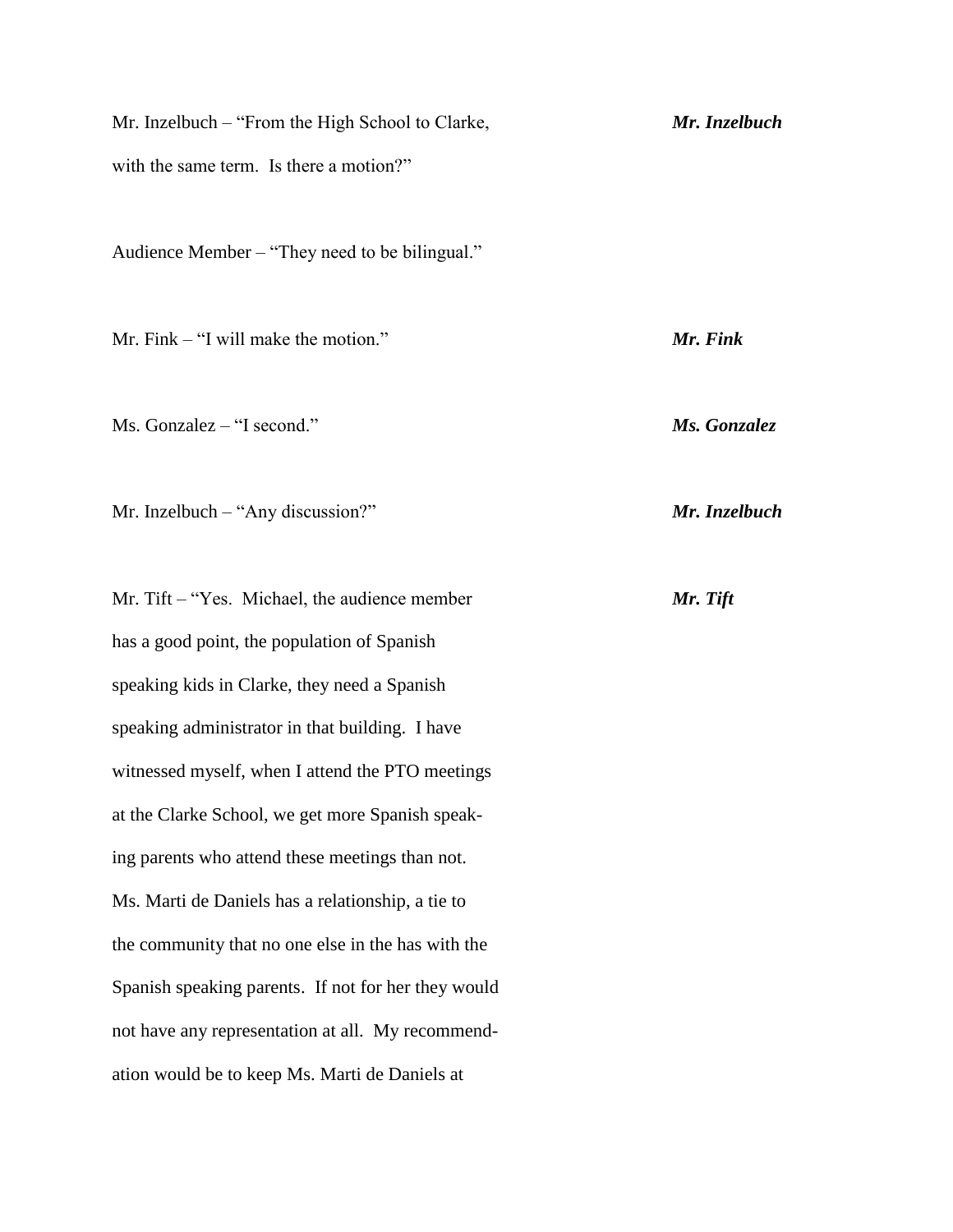Ella G. Clarke School."

Mr. Ostreicher – "Through the chair. I am going *Mr. Ostreicher* to quote are very capable attorney, and he likes to quote our motto is "Lakewood is love" and Ms. Marti de Daniels is much more than a principal in the Clarke School, to many children she is either a mother or a grandmother, I would hope Ms. Silva you would not move a mother from a household just for the sake of change."

Mr. Inzelbuch – "Any other comments from the *Mr. Inzelbuch* Board?"

Mr. Tift – "I would really encourage the Board *Mr. Tift* members to reconsider what is really, really in the best interests of the kids in the public schools system."

Mr. Inzelbuch – ":Are there any other people on *Mr. Inzelbuch* the Board who want to discuss this? Ms. Silva are you standing or not standing by your recom-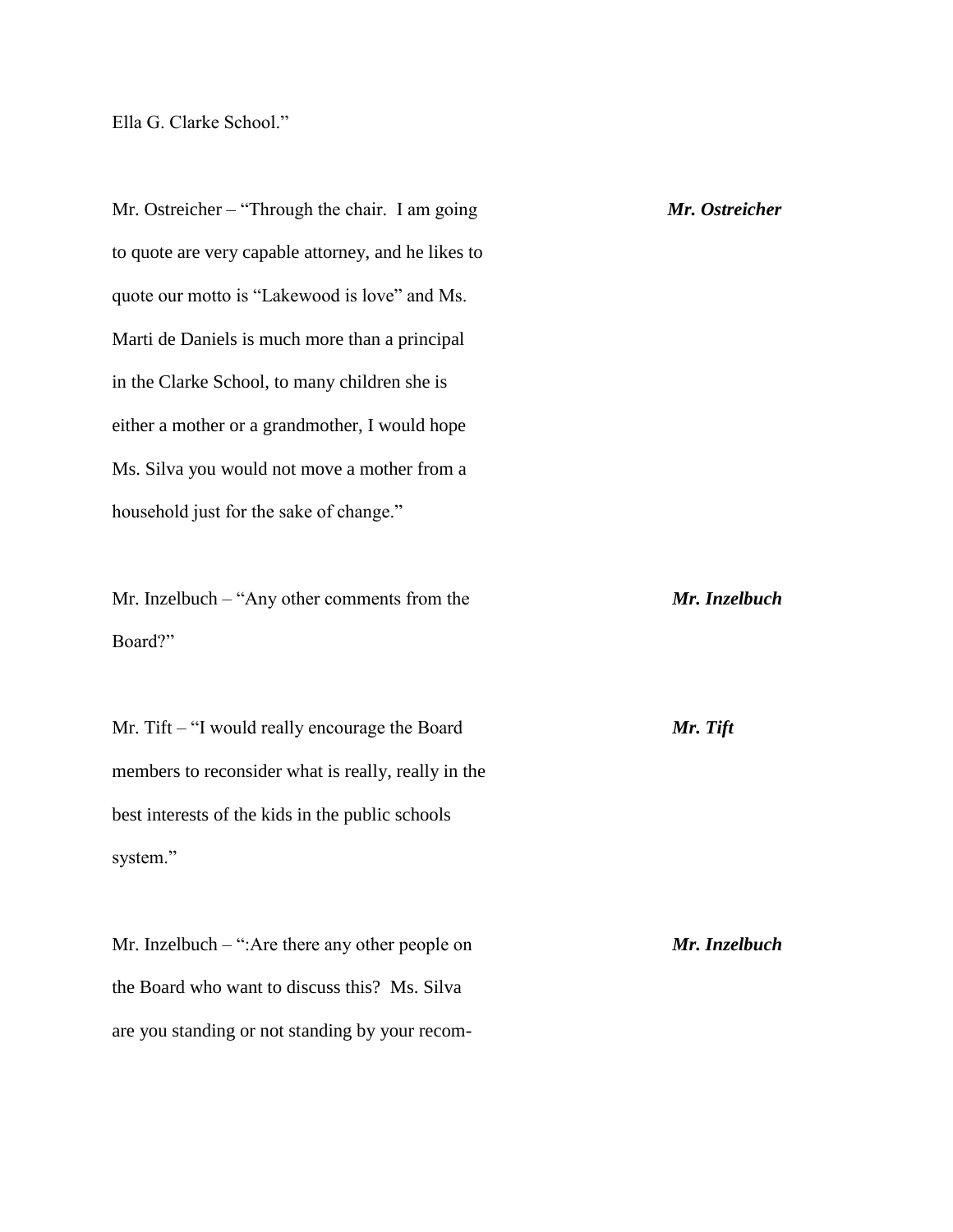## mendation?"

Ms. Silva – "I am standing by my recommendation." *Ms. Silva* Mr. Williams – "Michael, I do not want to be disre- *Mr. Williams* spectful, but there are a lot of people who don't understand, are you allowing the people to speak on personel?" Mr. Inzelbuch – "Those who signed up." *Mr. Inzelbuch* Audience Member – "These items were not on the agenda." Mr. Williams – "Some people are thinking if they *Mr. Williams* speak now on this personnel position, they will not be able to speak when you recognize the public." Mr. Inzelbuch – "No, let me suggest this, and I will *Mr. Inzelbuch* take it from the Board. These reason these items were not on the agenda is because we RICED the employees and we wanted the Board, at my advice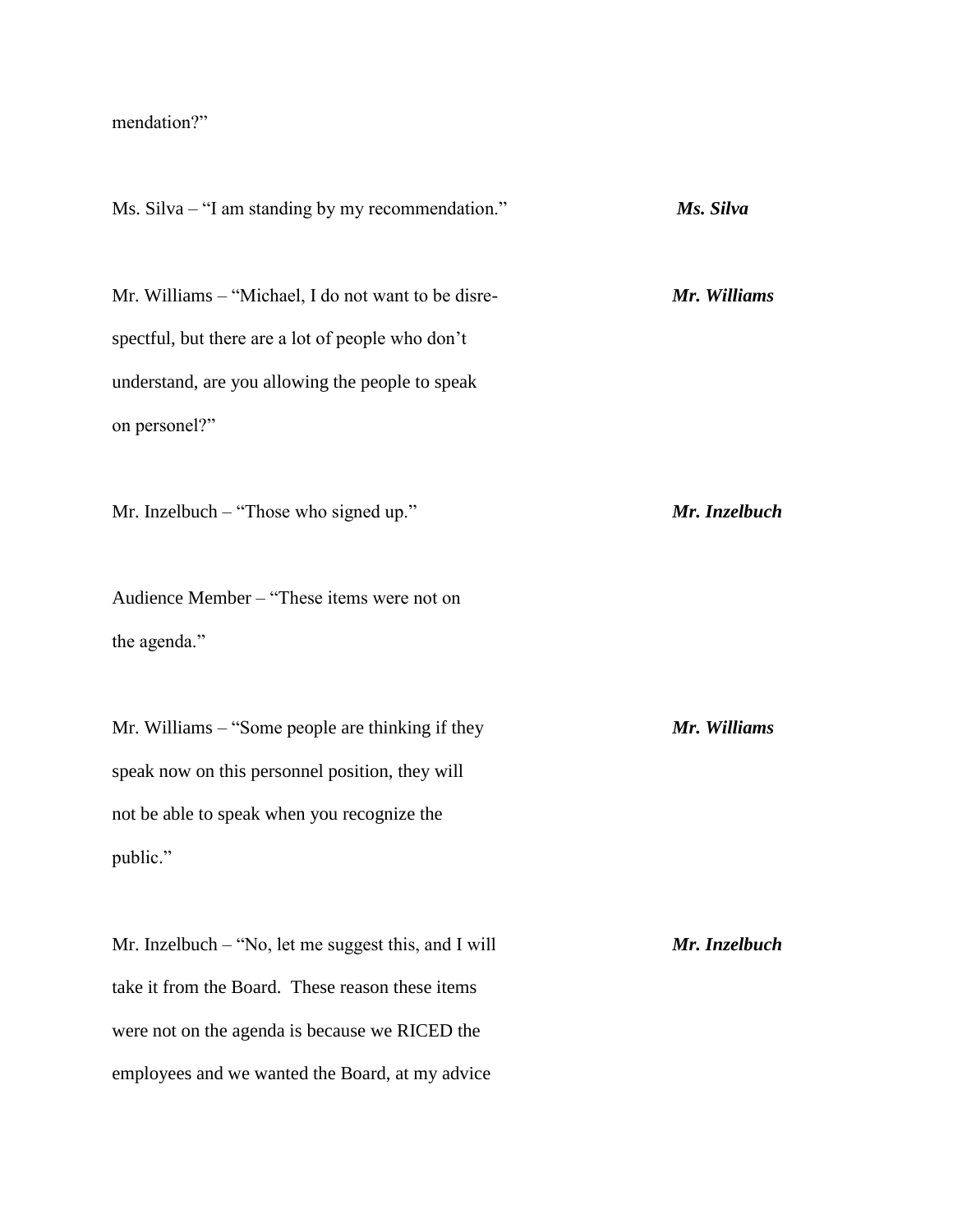to have the opportunity to meet with these employees, as the did with many of them. We did not to put it necessarily on the agenda, because there is no reason to call embarrassment to people, and again, the effected employees were RICED, did have an opportunity, and many of them took that opportunity. The Board at this point has mad a decision. I advised them as, not a legal decision, let the members of the public who signed up to talk about personnel. As always, no good deed goes unpunished. Now what I am hearing, and I am rephrasing, "Well, now we want many people who didn't know these items were on to discuss." There is no legal ruling on that. There is no case I know of that says there is an entitlement to that. Number two, there is a Board policy somewhere in here, saying that duplicative comments do not necessarily have to be heard. The fact is, the Board, unless they want to amend their policy, need not amend their policy. *Mr. Inzelbuch* So does the Board want to amend their policy to allow additional people to speak? I have to ask the Board."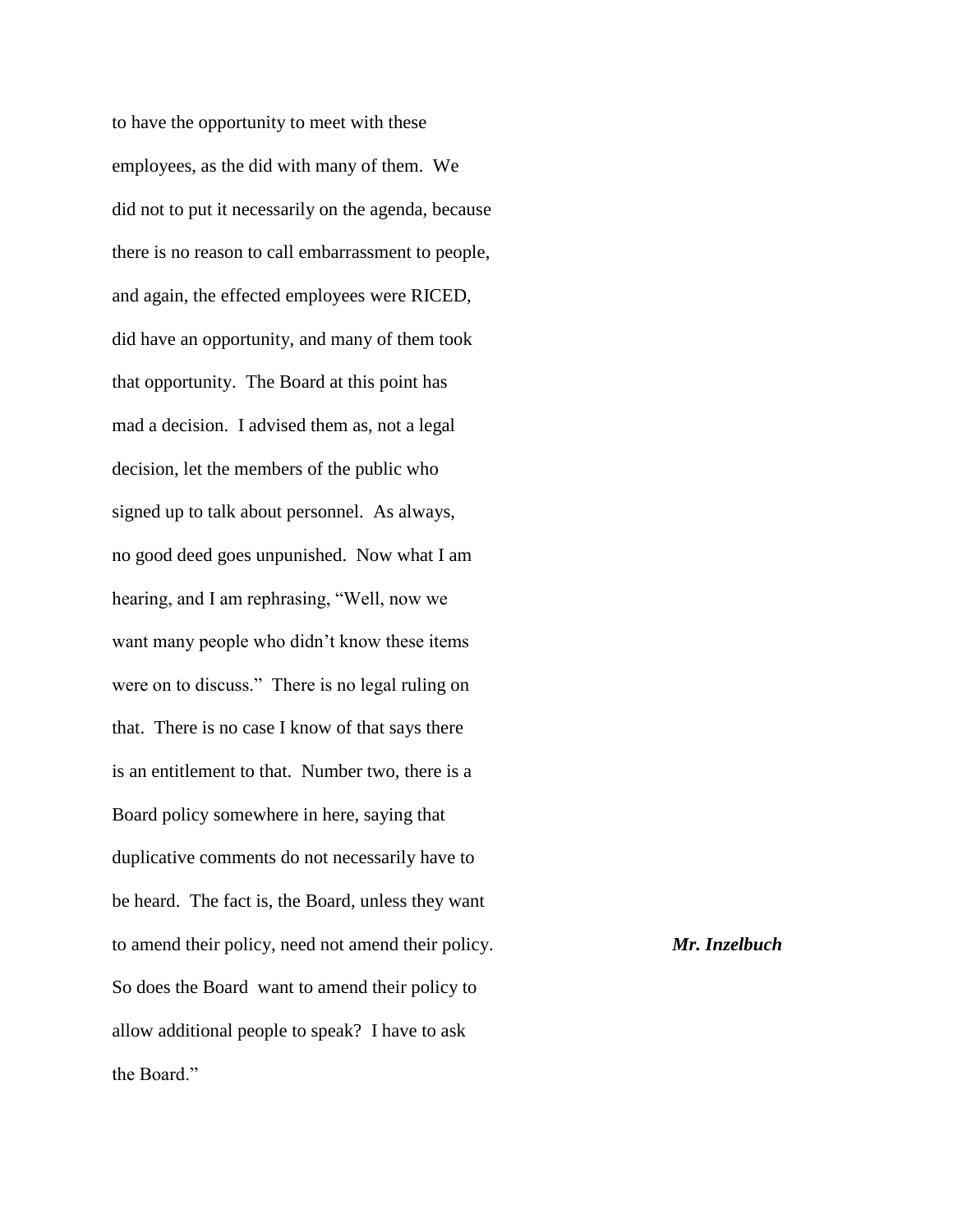### Mr. Tift – "Yes." *Mr. Tift*

Mr. Williams – "What happened was, we have *Mr. Williams* people who believe that if they were going to speak on the personnel decision, they would not be recognized in the public opening."

Mr. Inzelbuch – "So, can I say this, Mr. Williams. *Mr. Inzelbuch* What you are saying, which is what I said, and even the Reverend, if you are signed up here, do you want to speak on personnel. You are saying that, my understanding was, if they spoke on personnel they could not speak on anything else."

Mr. Williams – "Right. But, what I would say is *Mr. Williams* that you did not delineate to the public that there are two separate lists."

Mr. Inzelbuch – "There is only one list. So we *Mr. Inzelbuch* are not disingenuous with each other, there are many staff members here who clearly knew the Board was taking action this evening. Let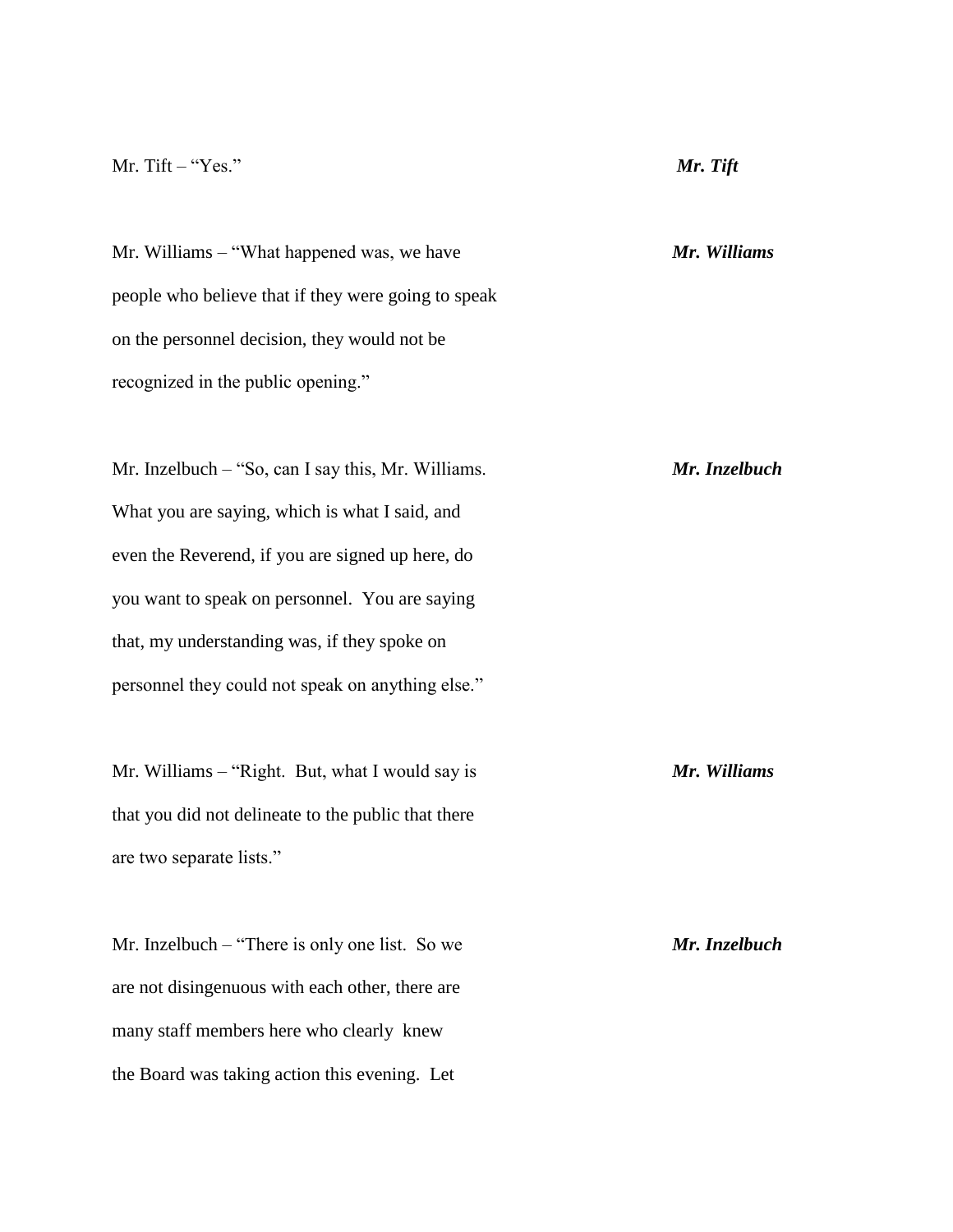us call it like it is. It was private, but there was signs, fro example, today in the high school. Please don't make say what I must say. These actions were known. Now, let me say this, and Pastor Wilson will agree, I said "Pastor here is a list, you are on it. Are you speaking about personnel?" He said "No." Now you are saying he assumed that if he spoke about personnel, he couldn't speak about other things."

Mr. Williams – "Right." *Mr. Williams*

Mr. Inzelbuch – "I have no reason to doubt a *Mr. Inzelbuch* man of cloth, that the Pastor. If that was your understanding, I am sorry certain Board members may be upset with me, I don't care. The fact is, if that is your understanding, do you want to speak about personnel?"

Pastor Wilson – "Yes. I have a tremendous *Pastor Wilson* conflict for the simple fact that I sat in all of the proceedings for this particular grant, and I knew nothing that the Board would have to make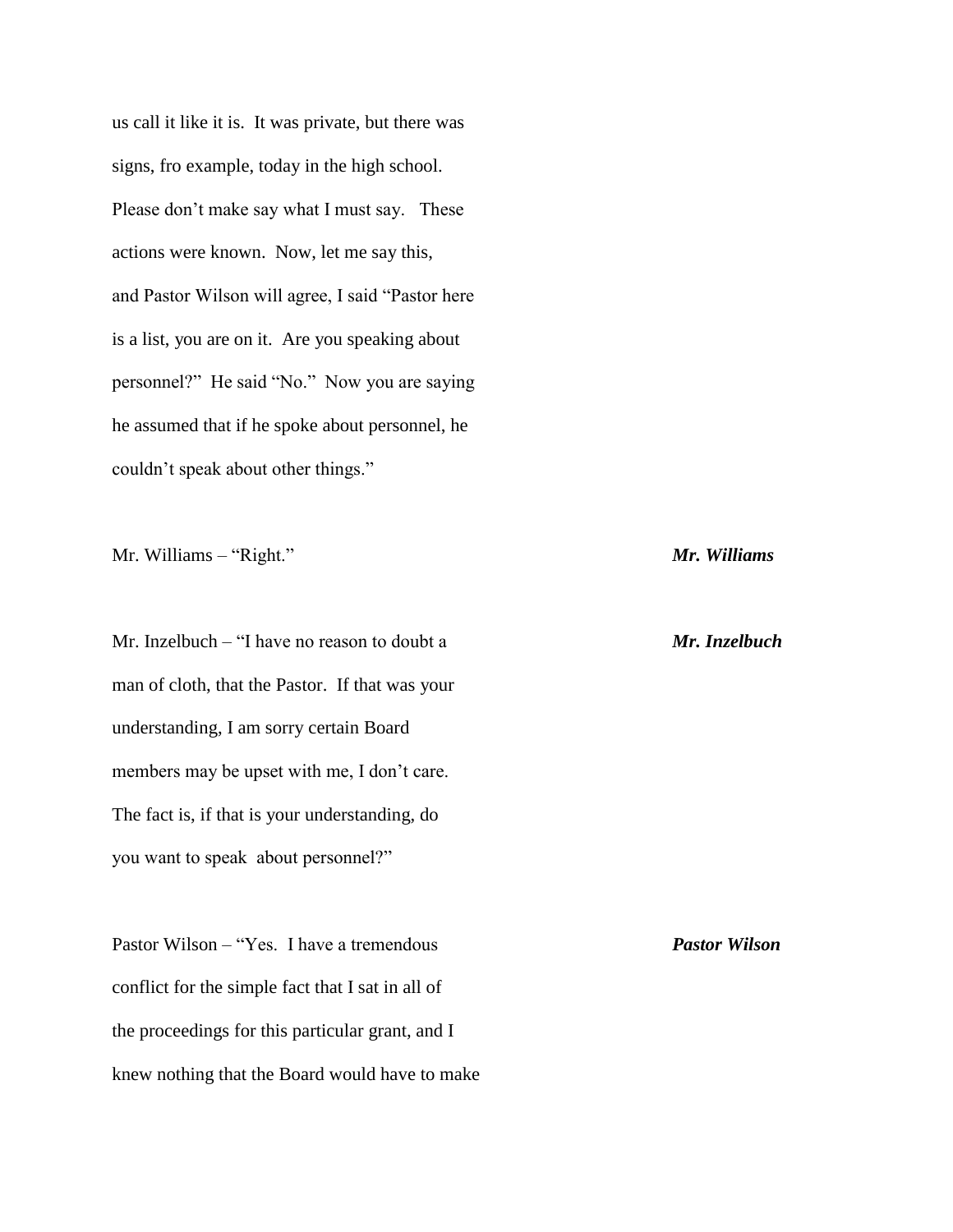the final decision of what happens. However, I do not believe that Ms. Marti de Daniels should be moved to the high school. I believe that she should stay right where she is at, because there are some reasons, Michael, which I have expressed to you and I hope that you can express it to the Board."

Mr. Inzelbuch – "In fact, Ms. Marti de Daniels, if *Mr. Inzelbuch* she is still here, I hope you did express those. Is that correct?"

Mrs. Marti de Daniels – "Yes." *Mrs. Marti de Daniels*

Mr. Williams - "Those reasons are major concerns *Mr. Williams* why she does not need to go to the high school. You know, she is dong a great job at the Clarke School, and she should be left alone."

Mr. Inzelbuch – "So, we are fair here, Dr. Rush, *Mr. Inzelbuch* you signed up. Let me just find your name."

Dr. Rush – "First of all, I sat through several *Dr. Rush*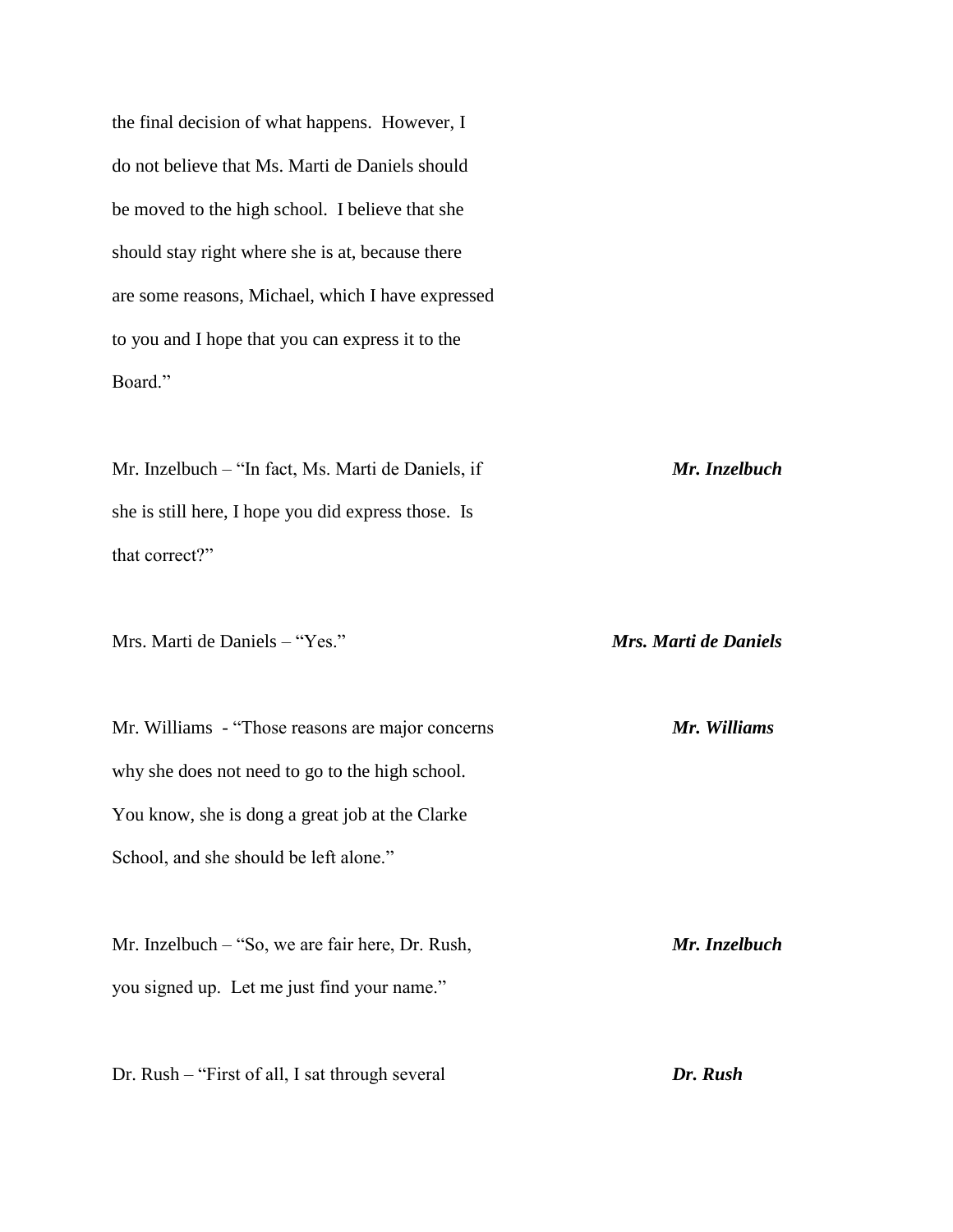meetings. I was asked to be a part of the committee for the grant and gave what I thought was decent input and the committee decided to go with the transformational model and that is what was given to the Board three weeks ago in a presentation. I did not know until tonight that the model had changed. Being a part of the committee and many hours that I spent, and had no problem doing it, because I'm glad I was asked to be a part of that. The grant was signed, we all had to sign the grant. It was sent to Trenton. My issue is, was somebody going to let those of us from the community who were on the committee, now that it changed and is there a procedure that if the grant initiative changed from transformational to turnaround? Second question is, the turnaround mode calls for removal of the principal and 50% of their staff, my question is are we prepared to change 50% of the staff? That is *Dr. Rush* a lot of staff members. Timing is everything, and with everything going on in this district, a new Board coming up next month. Put the changes on hold and when you know whether you are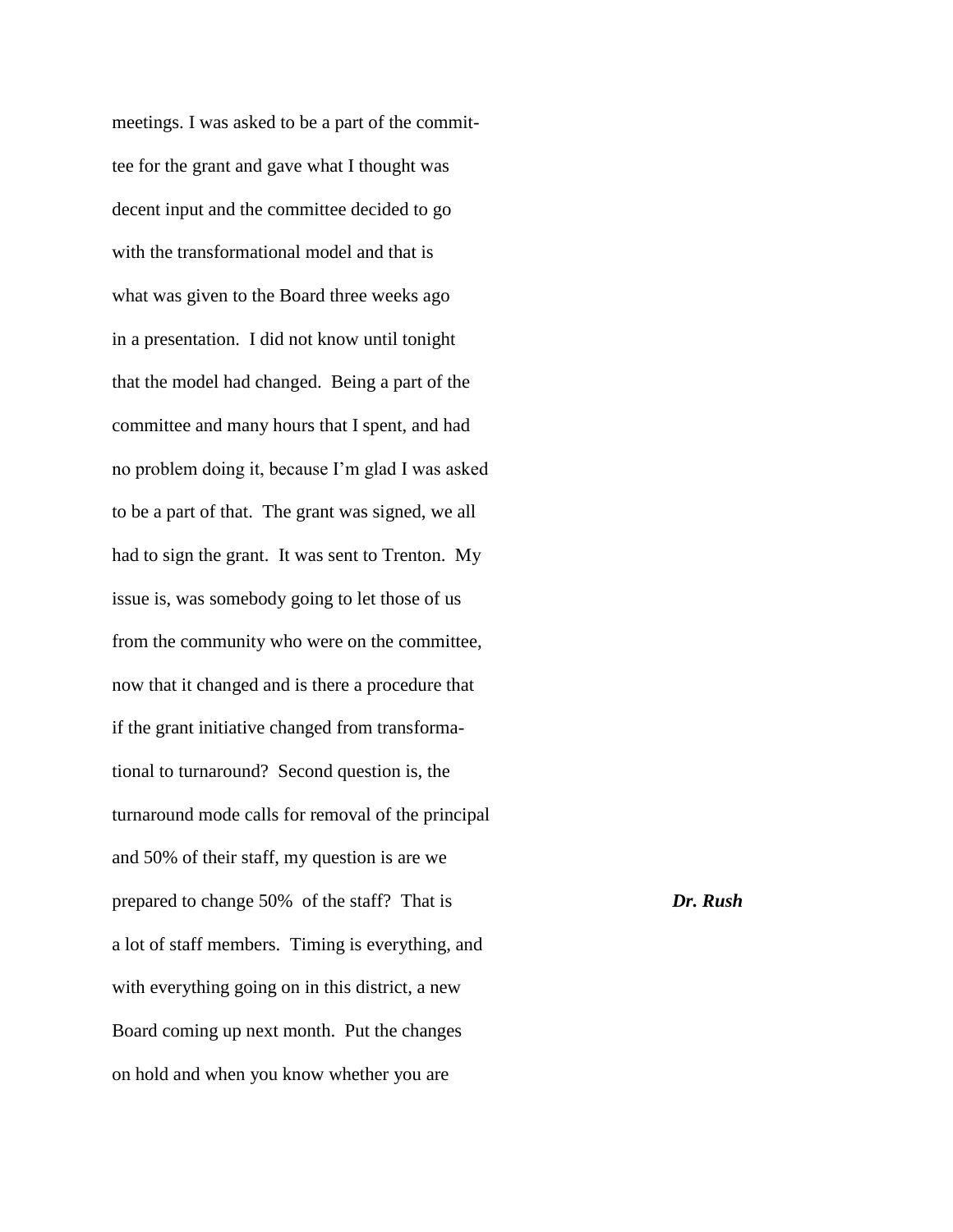getting the grant or not, then the Superintendent can come back to the Board and say "I'm recommending this." Ms. Yuli is already tenured. So firing her is not the issue. I am suggesting to put this on hold until we get the grant, and then the Superintendent can make her recommendation. It has taken the district along time to be "in need." And I have said in order to understand what AYP means, I do know that Clarke School has received a letter from the State Dept. saying that the reason they were in need, or did not make AYP was mainly because of the out-of district placement. You have 42 indicators, if you fail one indicator then your school goes into need. Those are my issues on that."

Minister Vaughn – "Ms. Silva, I respect who you *Minister Vaughn* are, but I'm not respecting the decision you are making on behalf of Ms. Yuli. I don't feel that you have given her the opportunity to continue what she has started. She only has been there I think a year and a half. And what I am hearing about all of the other Principals and Asst.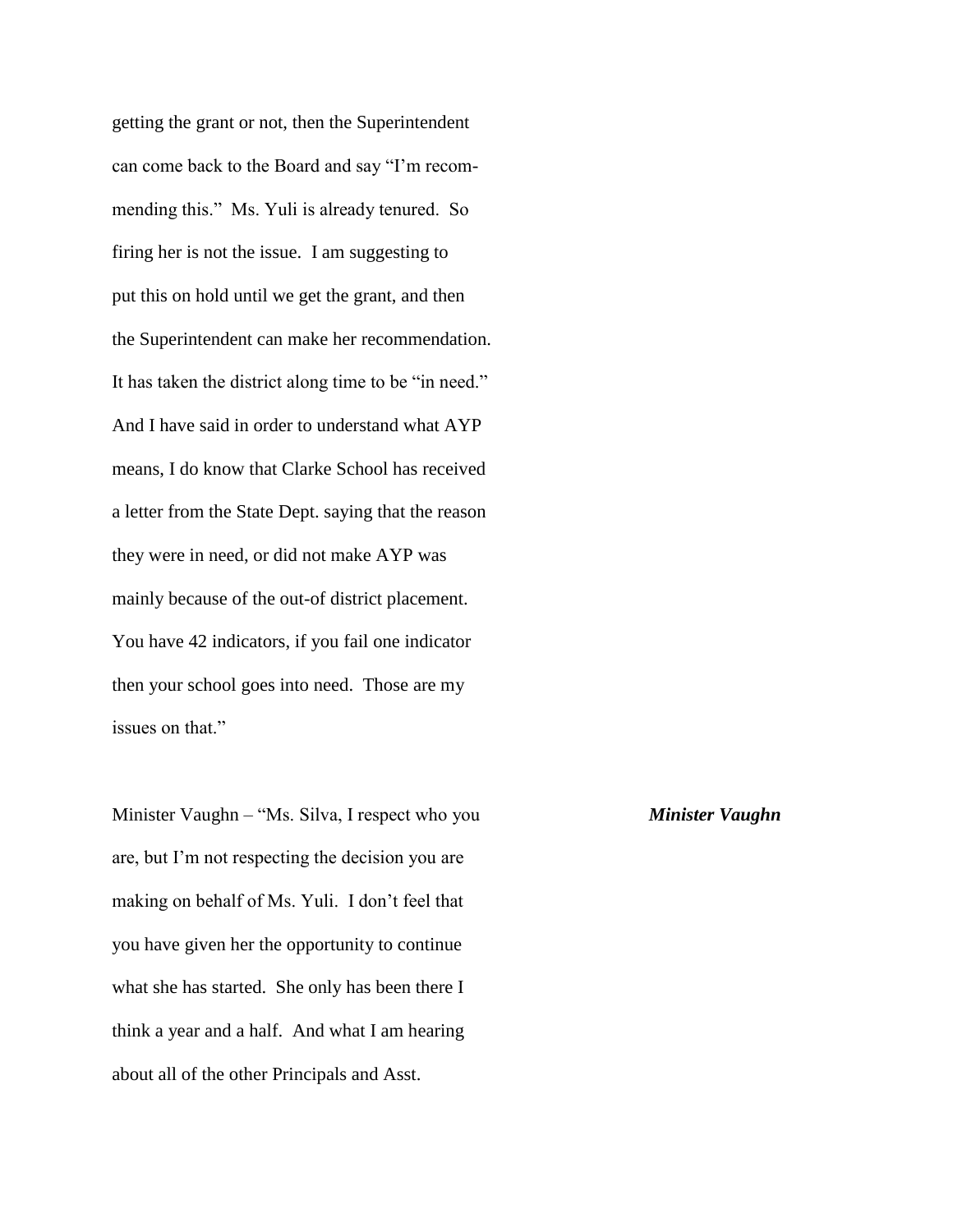Principals, I feel that you are making a very bad error here. There have been so many changes that have taken place in the high school, I have two children there and there has been tremendous change. It has been a great relationship with her and the children. And for you to take her out at this particular time, timing is everything. You can mess this whole situation up, you can destroy the children. Right now you are talking about a grant and I understand all of that with finances, but I feel you need to be more concerned about the students. It hurts my heart that you can sit up there and not be concerned about the students. I have two daughters in that school, one who is going to be a senior and the other a sophomore, and I am concerned that this will destroy my children. I am a single parent and very prevalent in their lives. They need a good education, and that is what we should be concerned about. Putting a grant over the students, making sudden changes like this could be very detrimental to them. I pray that you take the time to review what you are doing. For you to snatch her out **Minister Vaughn**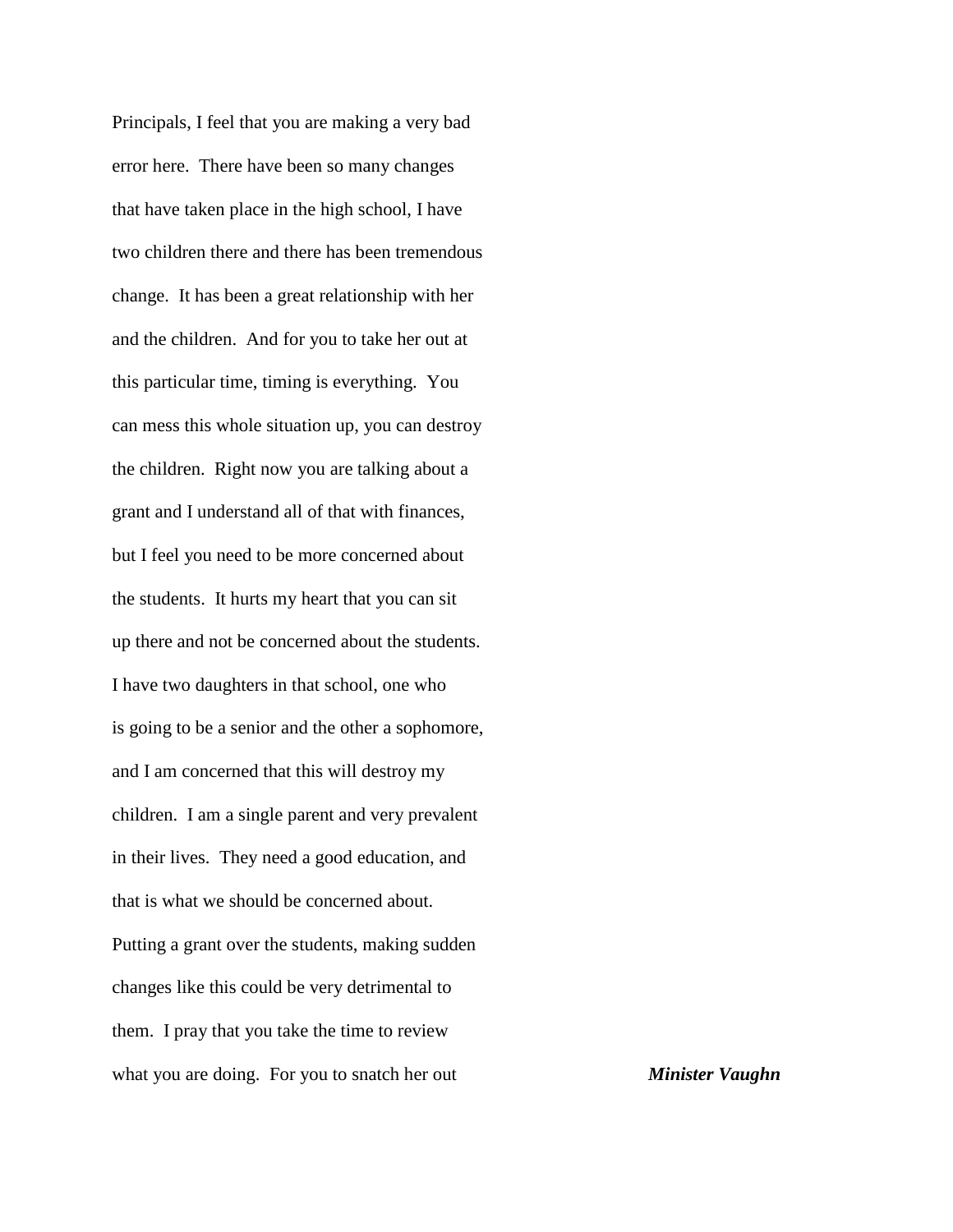of there lives, it could be a big, big error here. Things could be worse, there could be more gangs prevalent, more violence, you need to look at the big picture, you are looking at the small picture. I pray your heart is not so hard, we are talking to you, trying to make you understand what is really going on, and your heart is very harden now and I pray it gets softer so you will understand what the students are going to face when you snatch Ms. Yuli out of the high school."

Mr. Tift – "Through the chair. Michael, I have *Mr. Tift* a question. If we receive the grant, is there a split in the grant for public and non-public?

Mr. Inzelbuch – "Dr. you can answer this, but *Mr. Inzelbuch* the money is all going to the public students, correct?"

Dr. Mercora – "All to the high school." *Dr. Mercora*

Mr. Fink – "All public school money." *Mr. Fink*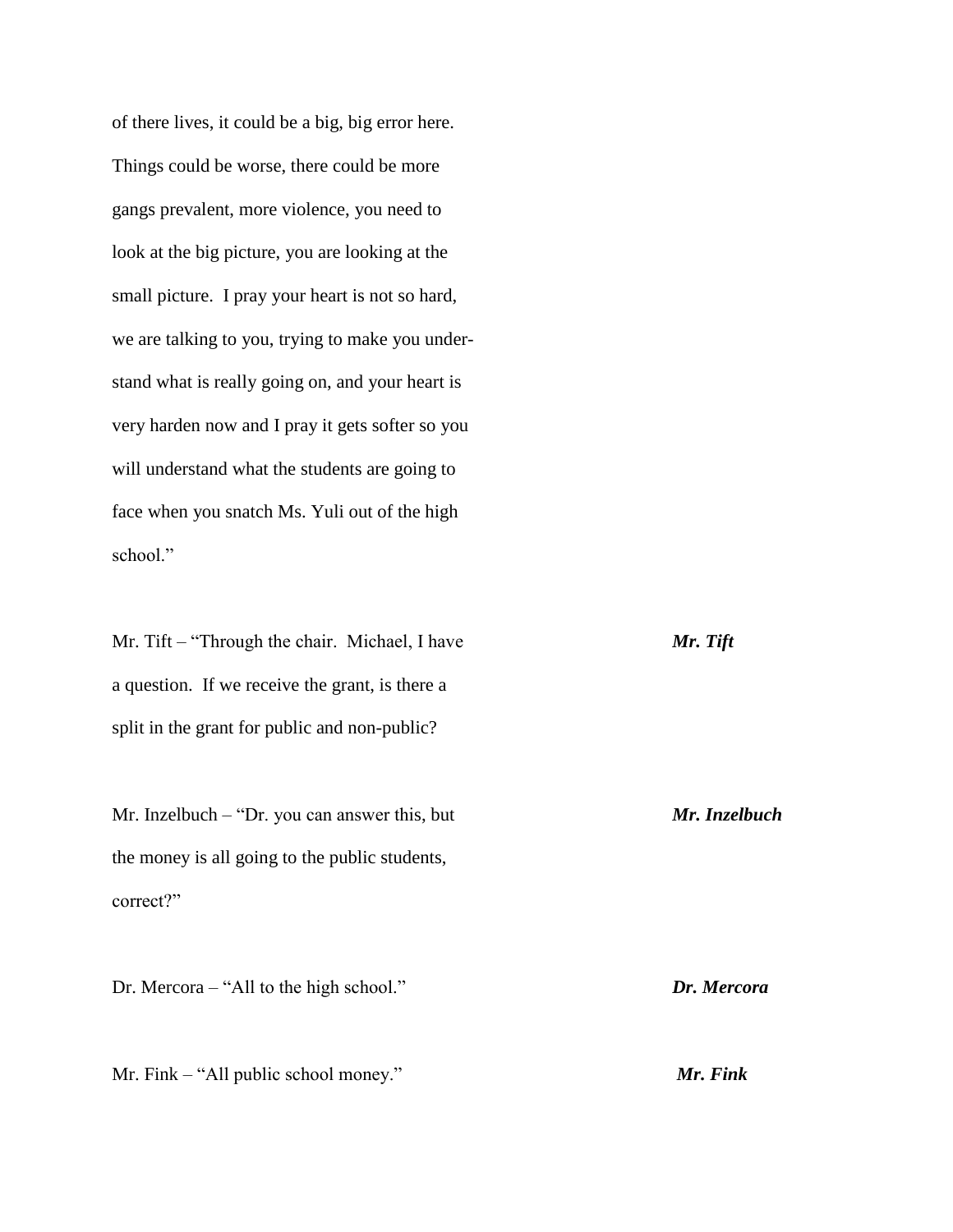| Mr. Grunhut – Can we have a roll call here? Let's                                        | Mr. Grunhut    |
|------------------------------------------------------------------------------------------|----------------|
| do four motions at a time."                                                              |                |
|                                                                                          |                |
| Mr. Inzelbuch $-$ "You have the Yuli motion, the                                         | Mr. Inzelbuch  |
| Winters motion to become principal at OSS, the                                           |                |
| Ms. Maldonado motion to go back to OSS as                                                |                |
| Asst. Principal, and the Marti de Daniels motion                                         |                |
| to go to the High School as Principal of<br>Discipline and Student Affiars. Mr. Fink, is |                |
| that your motion?"                                                                       |                |
|                                                                                          |                |
| Mr. Fink - "Yes."                                                                        | Mr. Fink       |
|                                                                                          |                |
| Ms. Gonzalez - "Second."                                                                 | Ms. Gonzalez   |
|                                                                                          |                |
| Mr. Grunhut – "We are going to limit our                                                 | Mr. Grunhut    |
| discussion to one minute."                                                               |                |
|                                                                                          |                |
| Mr. Ostreicher – "I fell the same what about                                             | Mr. Ostreicher |
| Ms. Maldonado, in the middle school, here we                                             |                |
| go again. A product of our high school, of                                               |                |
| Lakewood, who worked her way up. A teacher,                                              |                |
| an Asst. Principal, Principal, and she is barely                                         |                |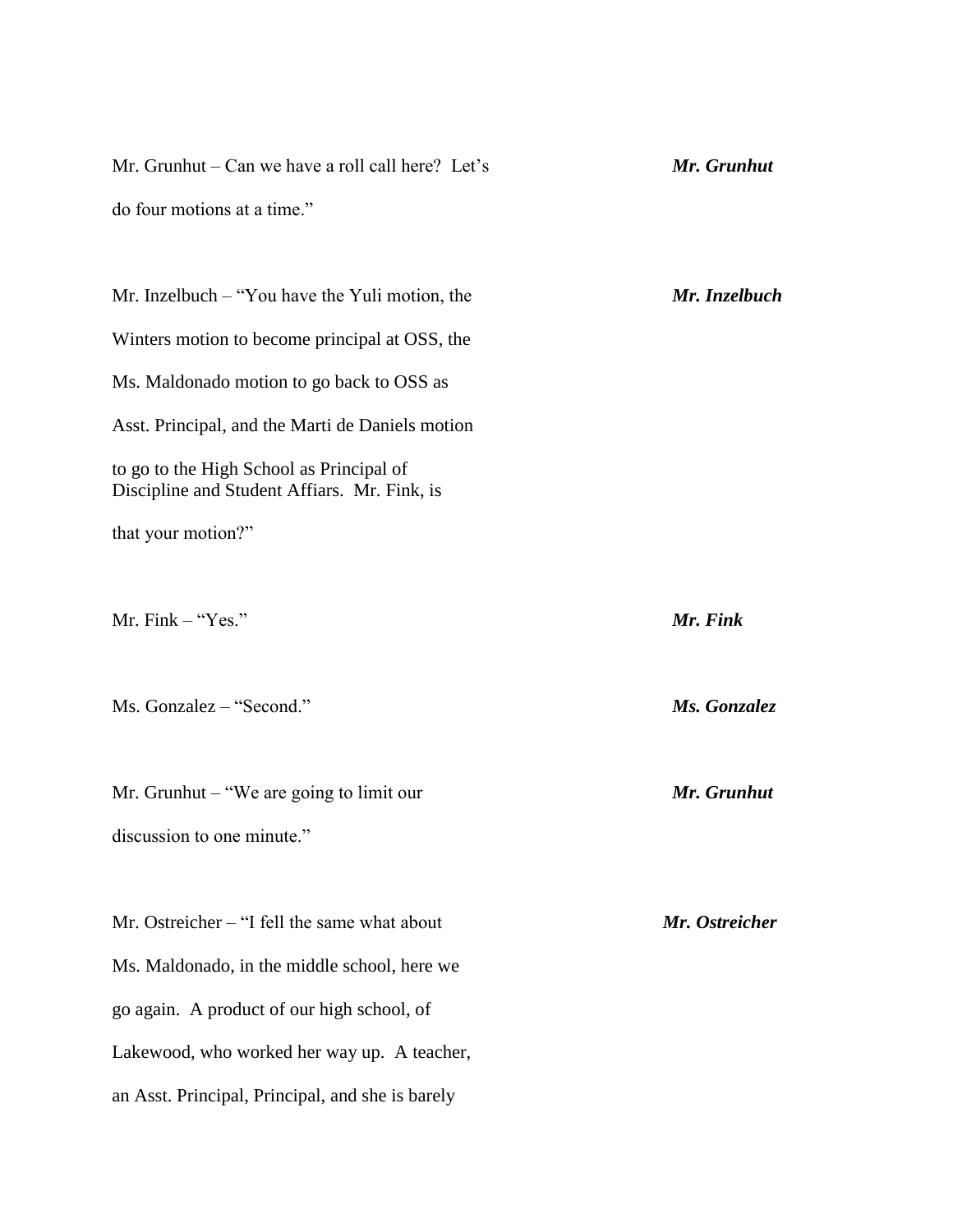been there for a year and a half. We tell our students this is what you work for, to get paid for to work hard and move up. I would urge my fellow Board members to vote no on this particular motion."

Mr. Inzelbuch – "Any further discussion? Seeing *Mr. Inzelbuch* none, roll call."

Mr. Tift – "Through the chair. I also agree *Mr. Tift* with Mr. Ostreicher about that. This is something that we can't rush through. It is impacting lives, especially the students. This is something that the pubic really needs to give their opinion on, because after the meeting they have to go home and explain to their kids what changes are taking place in the school their kids attend. It can't be rushed through and vote is still no."

Mr. Inzelbuch – "Any other comments? *Mr. Inzelbuch* Seeing none, roll call please."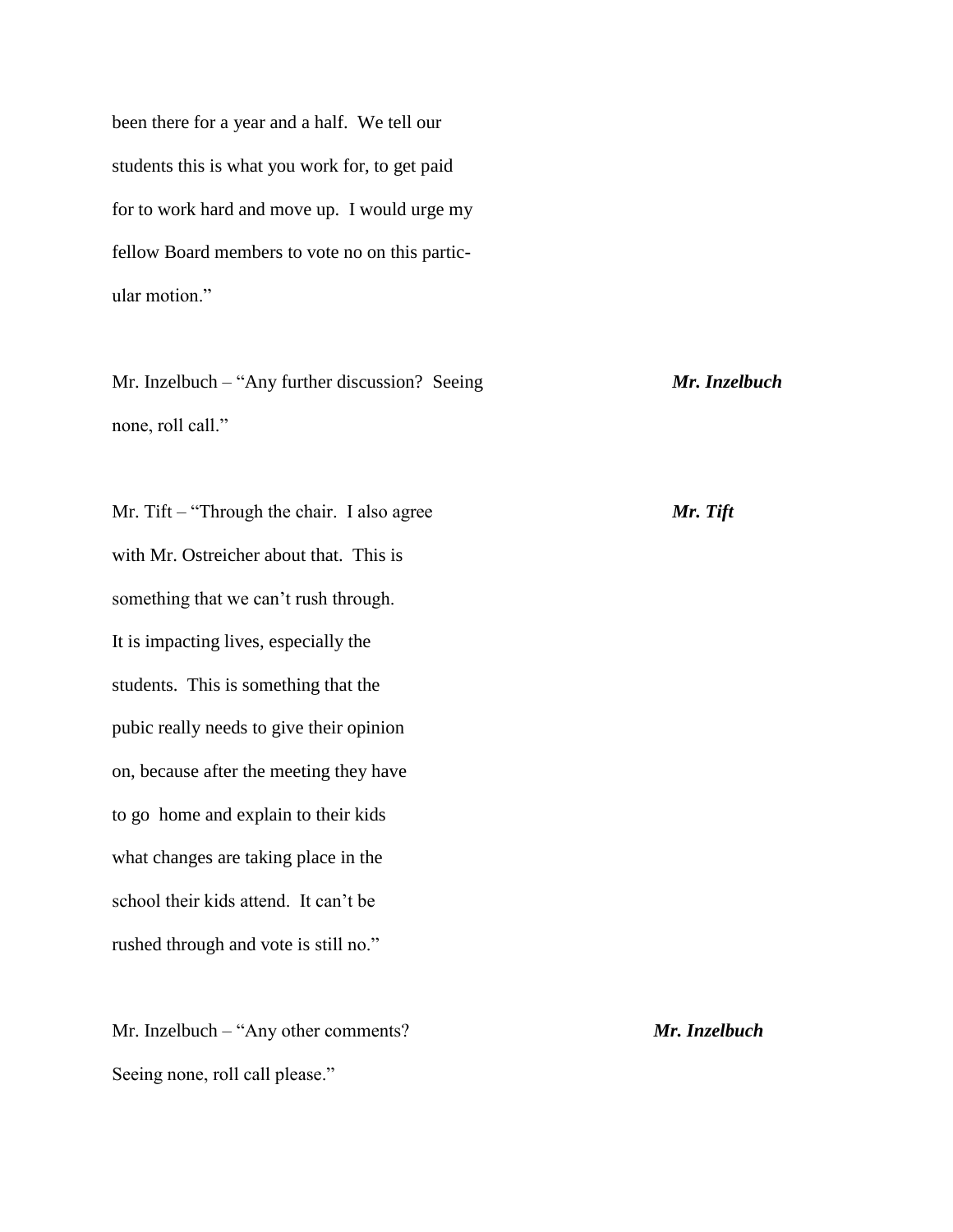**MOTION TO MOVE MS. YULI TO EGC** *Motion to move T. Yuli,*  **SCHOOL AS PRINCIPAL, MOVE MS.** *L. Winters, A. Maldonado* **WINTERS TO OSS AS PRINCIPAL, MOVE** *and Y. Marti de Daniels* **MS. MALDONADOE TO ASST. PRINCIPAL AT OSS AND MOVE MS. MARTI de DANIELS TO PRINCIPAL OF DISCIPLINE AND STUDENT AFFAIRS AT THE HIGH SCHOOL.**

**ROLL CALL** *Roll call*

**YES: Mr. Fink, Ms Gonzalez, Ms. Miccio, Mr. Seitler, Mr. Grunhut, Mr. Zlatkin, Mr. Ostreicher – Yes for Ms. Winters NO: Mr. Tift, Mr. Ostreicher- No for Ms Yuli Ms. Marti de Daniels and Ms. Maldonado MOTION PASSES** *Motion Passes*

Mr. Inzelbuch – "Next motion I am doing in a *Mr. Inzelbuch* set of four. Terminate employee #6795 as of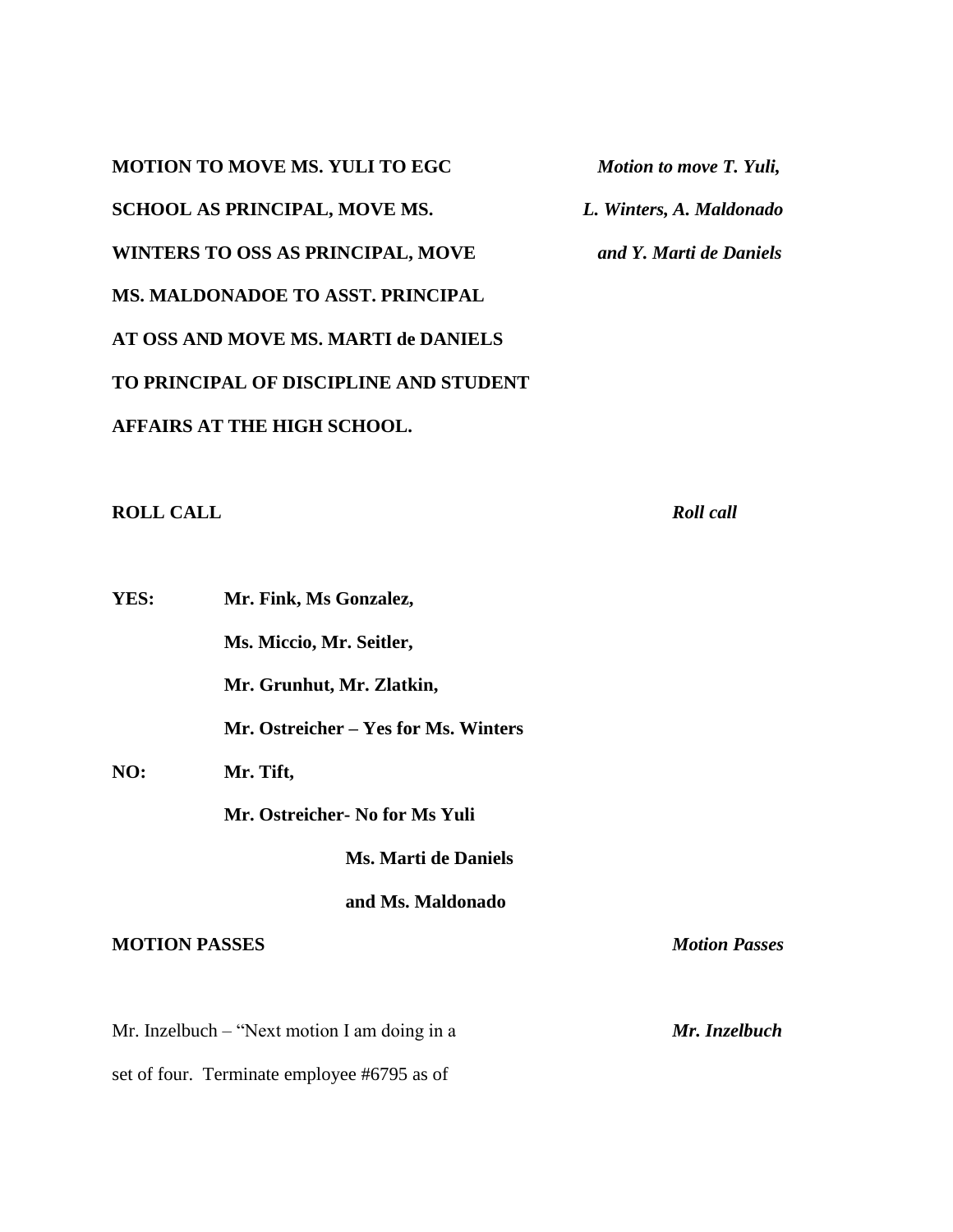May 6, 2011, paid administrative leave through June 14, 2011. Hold increment of S.S. and have an improvement plan put into effect; not to renew C.J. as Health Benefits Coordinator and return to non-instructional para for 2011-2012 and not to renew K.G. as a para for the 2011-2012 school year. Is there a motion?" Ms. Gonzalez – "Move." *Ms. Gonzalez* Mr. Grunhut – "Second." *Mr. Grunhut* Mr. Inzelbuch – The first employee, #6795 *Mr. Inzelbuch* is Mr. Green. Is there a motion? There was. Was there a second?" Mr. Green – "Yes, there was. *Mr. Green* MOTION TO TERMINATE EMPLOYEE #6795 AS OF MAY 6, 2011, PAID ADMIN- *This Motion* ISTRATIVE LEAVE THROUGH JUNE 14, *was clarified and* 2011; HOLD INCREMENT OF S.S. AND *voted on later*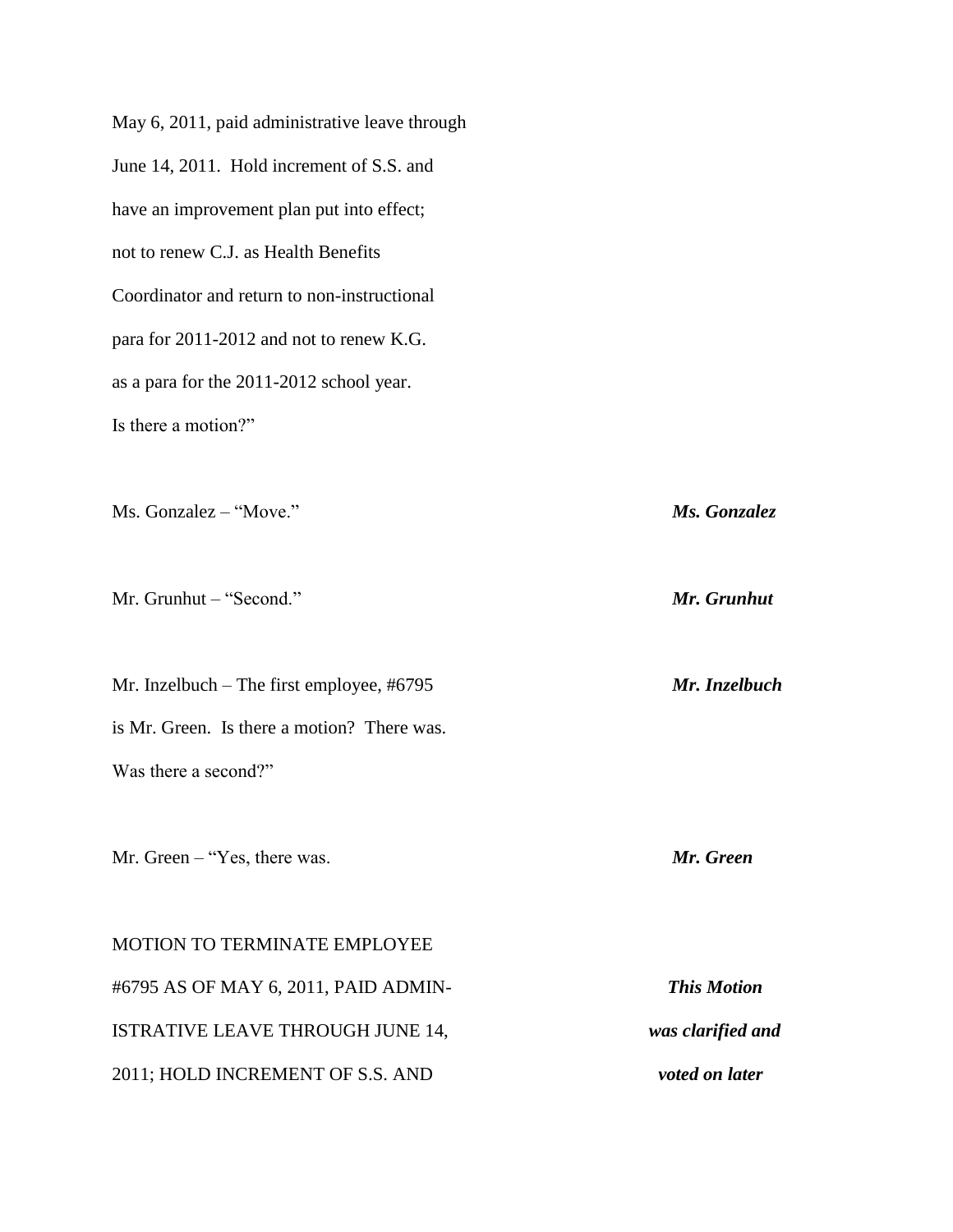HAVE AN IMPROVEMENT PLAN PUT INTO EFFECT; NOT TO RENEW C.J. AS HEALTH BENEFITS COORDINATOR FOR THE 2011-2012 SCHOOL YEAR AND RETURN AS A NON-INSTRUCTIONAL PARA FOR THH 2011-2012 SCHOOL YEAR; AND NOT RENEW K.G. AS A PARA FOR THE 2011-2012 SCHOOL YEAR.

# ROLL CALL

| YES:            | Mr. Fink, Ms. Gonzalez,                        |               |
|-----------------|------------------------------------------------|---------------|
|                 | Ms. Miccio,                                    | Vote was not  |
|                 |                                                | not completed |
| <b>ABSTAIN:</b> | Mr. Seitler                                    |               |
|                 |                                                |               |
|                 | Mr. Zlatkin $-$ "This is confusing."           | Mr. Zlatkin   |
|                 |                                                |               |
|                 | Mr. Inzelbuch $-$ "Is there a motion to allow  | Mr. Inzelbuch |
|                 | people to change their vote due to confusion?" |               |
|                 |                                                |               |
|                 |                                                |               |

Mr. Seitler – "Yes." *Mr. Seitler*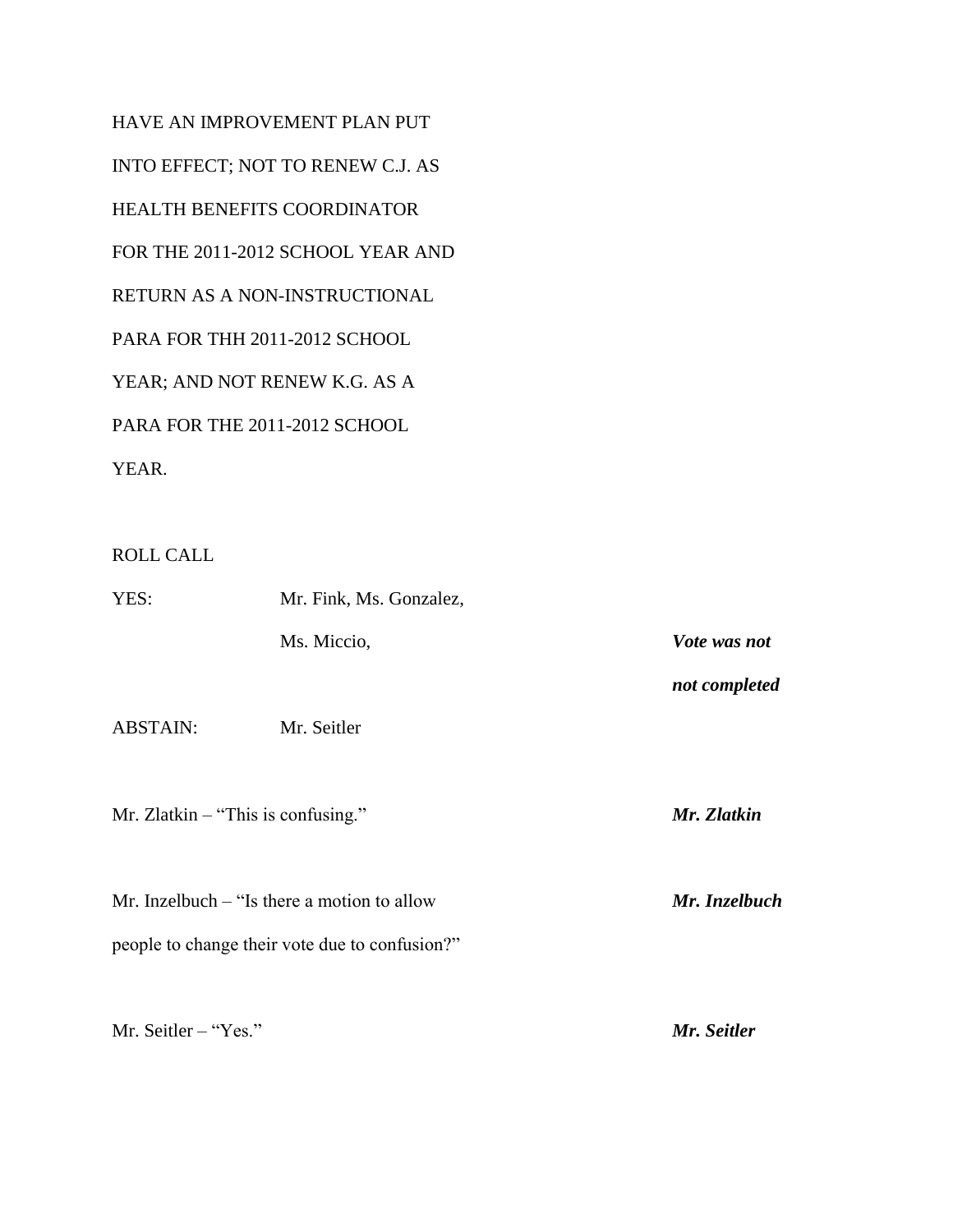Mr. Inzelbuch – "For employee #6795, *Mr. Inzelbuch* which is Mr. Green, to terminate. So there was a first and a second. Mr. Green please call it again."

**MOTION TO TERMINATE EMPLOYEE** *Motion to terminate* **#6795 AS OF MAY 6, 2011, PAID ADMIN-** *Employee #6795, Hold*  **ISTRATIVE LEAVE THROUGH JUNE 14,** *Increment of S.S. & have* **2011; HOLD INCREMENT OF S.S. AND** *Improvement Plan in Place* **HAVE AN IMPROVEMENT PLAN PUT** *Transfer C.J. to Non- Inst.* **INTO EFFECT; NOT TO RENEW C.J. AS** *Para & not Renew K.G as a*  **HEALTH BENEFITS COORDINATOR** *Para* **FOR THE 2011-2012 SCHOOL YEAR AND RETURN AS A NON-INSTRUCTIONAL PARA FOR THH 2011-2012 SCHOOL YEAR; AND NOT RENEW K.G. AS A PARA FOR THE 2011-2012 SCHOOL YEAR.**

**ROLL CALL** *Roll Call*

**YES: Mr. Fink, Ms. Gonzalez, Ms. Miccio, Mr. Seitler Mr. Ostreicher, Mr. Grunhut**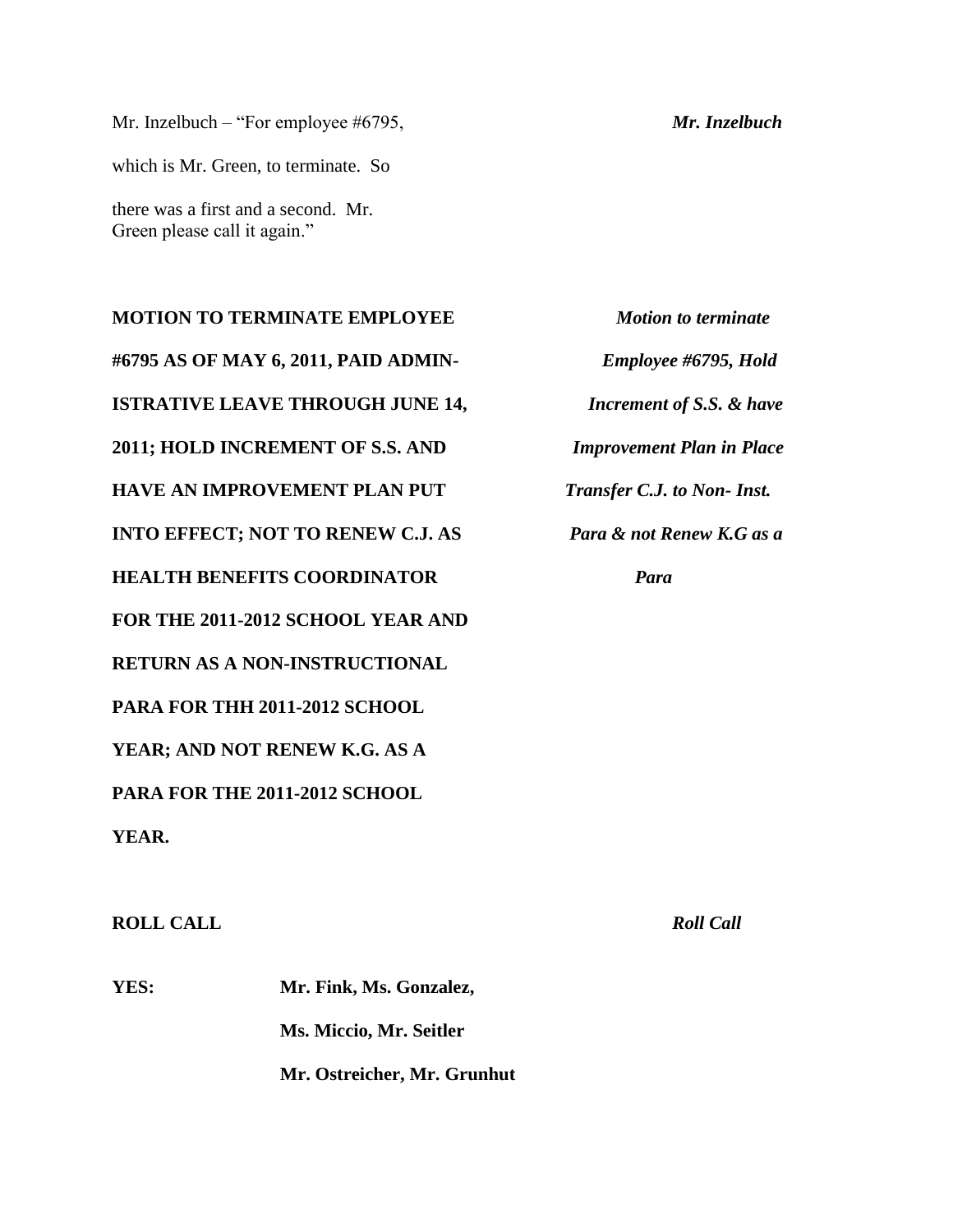| NO:                  | Ms. Miccio - No for C.J.                           |                      |
|----------------------|----------------------------------------------------|----------------------|
|                      | Mr. Seitler – No for Employee                      |                      |
|                      | #6795                                              |                      |
|                      | Mr. Tift                                           |                      |
|                      | Mr. Zlatkin - No for Employee                      |                      |
|                      | #6795                                              |                      |
|                      | Mr. Ostreicher - No for C.J.                       |                      |
| <b>MOTION PASSES</b> |                                                    | <b>Motion Passes</b> |
|                      | Mr. Zlatkin – "Let the record reflect that Mr.     | Mr. Zlatkin          |
|                      | Zlatkin is leaving at $11:30$ p.m. There are some  |                      |
|                      | public people who have signed up to speak.         |                      |
| Dr. Rush."           |                                                    |                      |
|                      | Mr. Seitler – "I would like to make motion on      | Mr. Seitler          |
|                      | the agenda and then adjourn."                      |                      |
|                      | Mr. Inzelbuch – "You want to do the agenda first?" | Mr. Inzelbuch        |
|                      | Mr. Seitler $-$ "Yes, I have a few questions."     | Mr. Seitler          |
|                      | Mr. Inzelbuch – "Dr. Rush, please hold for a       | Mr. Inzelbuch        |
|                      | second. We are going to first look at the agenda." |                      |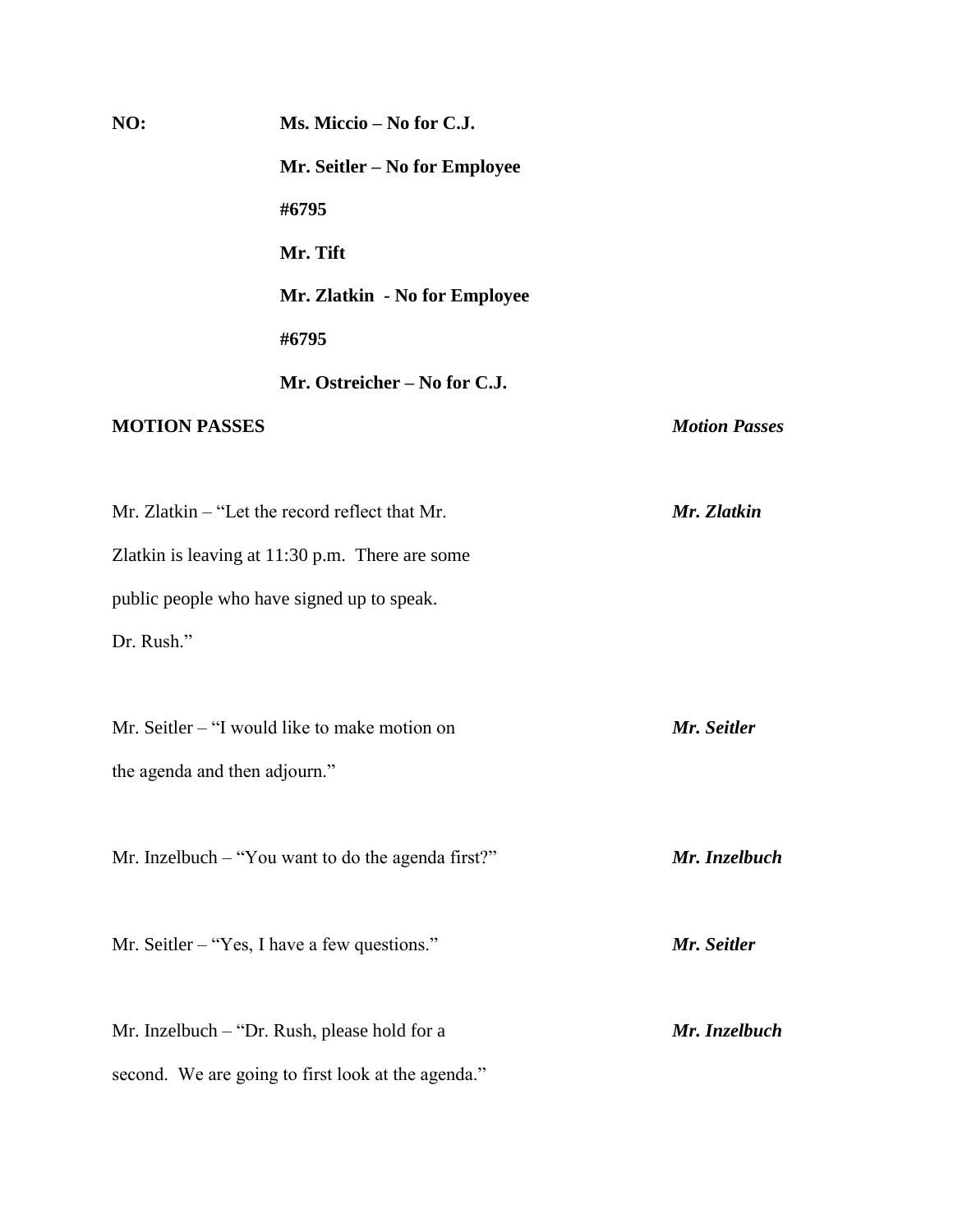| Mr. Seitler – "Page 6, item P. On that item, item                                                         | Mr. Seitler   |
|-----------------------------------------------------------------------------------------------------------|---------------|
| q, why is that lying over here all of a sudden?                                                           |               |
| Mr. Inzelbuch – "The question sir, is 6.P., sir?"                                                         | Mr. Inzelbuch |
| Mr. Seitler – "No, Q. We did this about a month<br>ago, what happened now?"                               | Mr. Seitler   |
| Mr. Inzelbuch – "We will ask Gus or Patty, who are<br>in the audience."                                   | Mr. Inzelbuch |
| Mr. Seitler $-$ "I have a question on S, we are busing<br>people from Liberty High School in Jackson."    | Mr. Seitler   |
| Mr. Kakavas – "Yes, under jointure."                                                                      | Mr. Kakavas   |
| Mr. Seitler – "They are paying for it?"                                                                   | Mr. Seitler   |
| Mr. Kakavas - "Yes."                                                                                      | Mr. Kakavas   |
| Mr. Inzelbuch $-$ "He may not know, this is a special<br>education student who is recommended in district | Mr. Inzelbuch |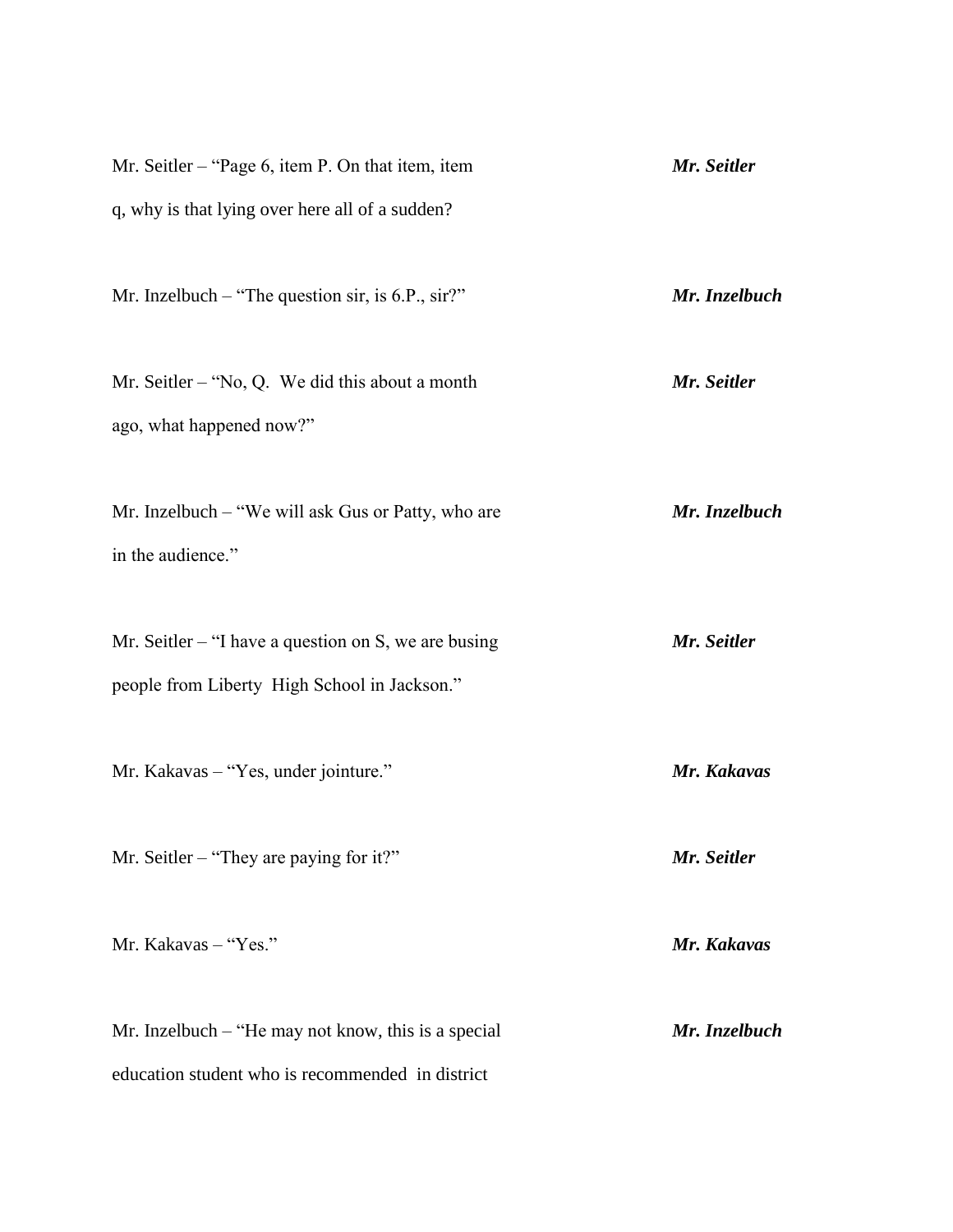at Jackson as out of district public school program."

Mr. Kakavas – "In reference to item Q, this happened *Mr. Kakavas* before I arrived and apparently there was an agreement with Negba and Klarr to transfer runs over to Klarr, and for whatever reason it didn't happen exactly as it was planned for those two people. So we had to negate that agreement and go to the second lowest bidder. That happened to be Klarr." Mr. Inzelbuch – "So, let me get this right, due to an *Mr. Inzelbuch* agreement between Negba and Kalrr, which did not get followed by Negba, so now the Board has to have an additional cost." Mr. Kakavas – "That is correct." *Mr. Kakavas* Mr. Seitler – "Through the chair, we are about to lose *Mr. Seitler* a quorum. Mr. Fink you are the fifth vote." Mr. Fink – "I am?" *Mr. Fink*

Mr. Seitler – "No, I am sorry." *Mr. Seitler*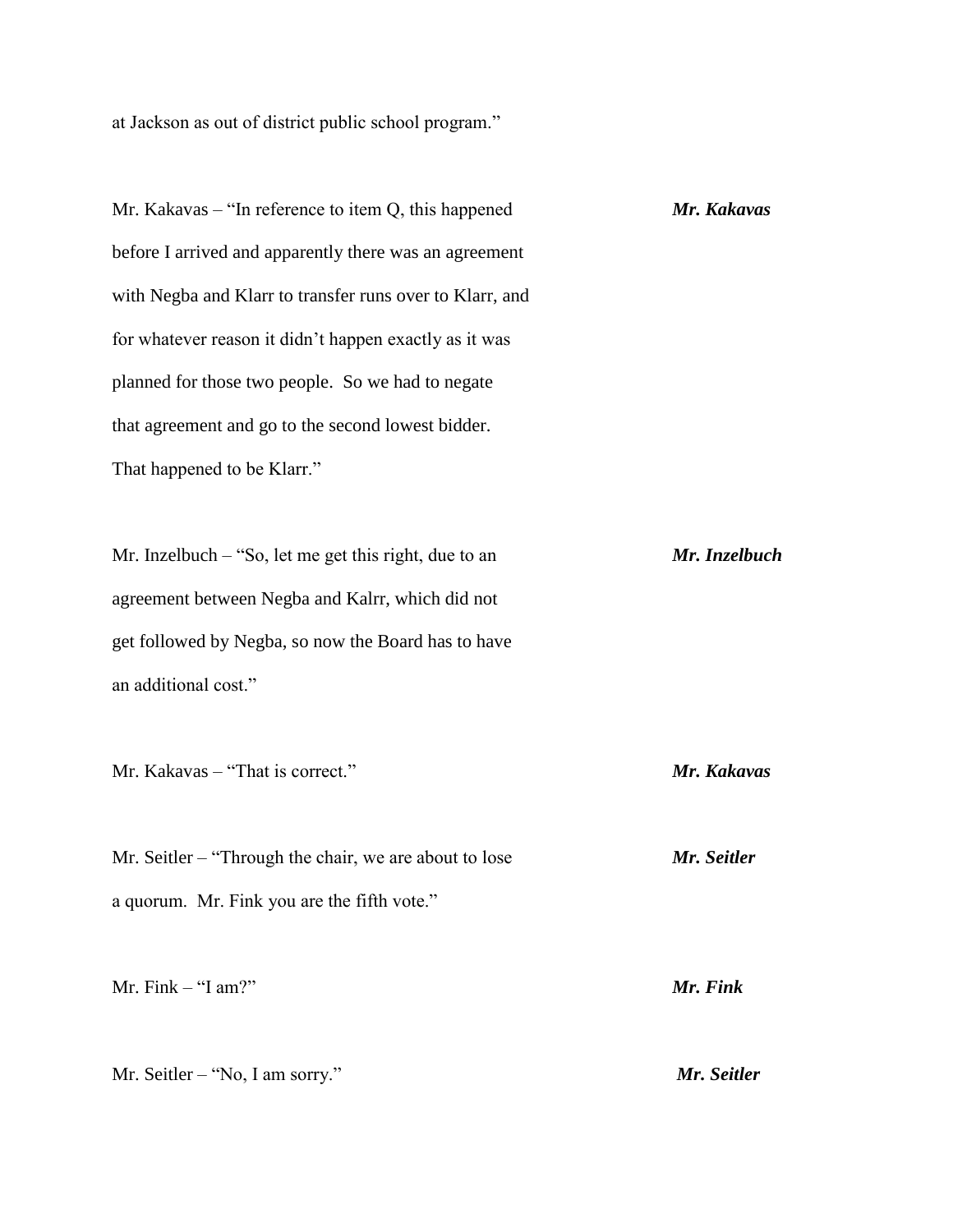| Mr. Inzelbuch – "The record should reflect,                                                                                         | Mr. Inzelbuch |
|-------------------------------------------------------------------------------------------------------------------------------------|---------------|
| goodnight Mr. Fink."                                                                                                                |               |
| Mr. Fink – "Goodnight."                                                                                                             | Mr. Fink      |
| Mr. Inzelbuch – "So, due to the action of Negba"                                                                                    | Mr. Inzelbuch |
| Mr. Kakavas – "The inaction." $Mr.$ Kakavas                                                                                         |               |
| Mr. Seitler $-$ "Is there anyway to get money back<br>from Negba?"                                                                  | Mr. Seitler   |
| Mr. Kakavas – "We are certainly going to work on<br>that."                                                                          | Mr. Kakavas   |
| Mr. Tift $-$ "Are we still in the process?"                                                                                         | Mr. Tift      |
| Mr. Inzelbuch $-$ "The hearing is in May. Are there<br>any other questions? Seeing none, okay. Is there a<br>motion on the agenda?" | Mr. Inzelbuch |
| Mr. Seitler - "Yeah, I made a motion."                                                                                              | Mr. Seitler   |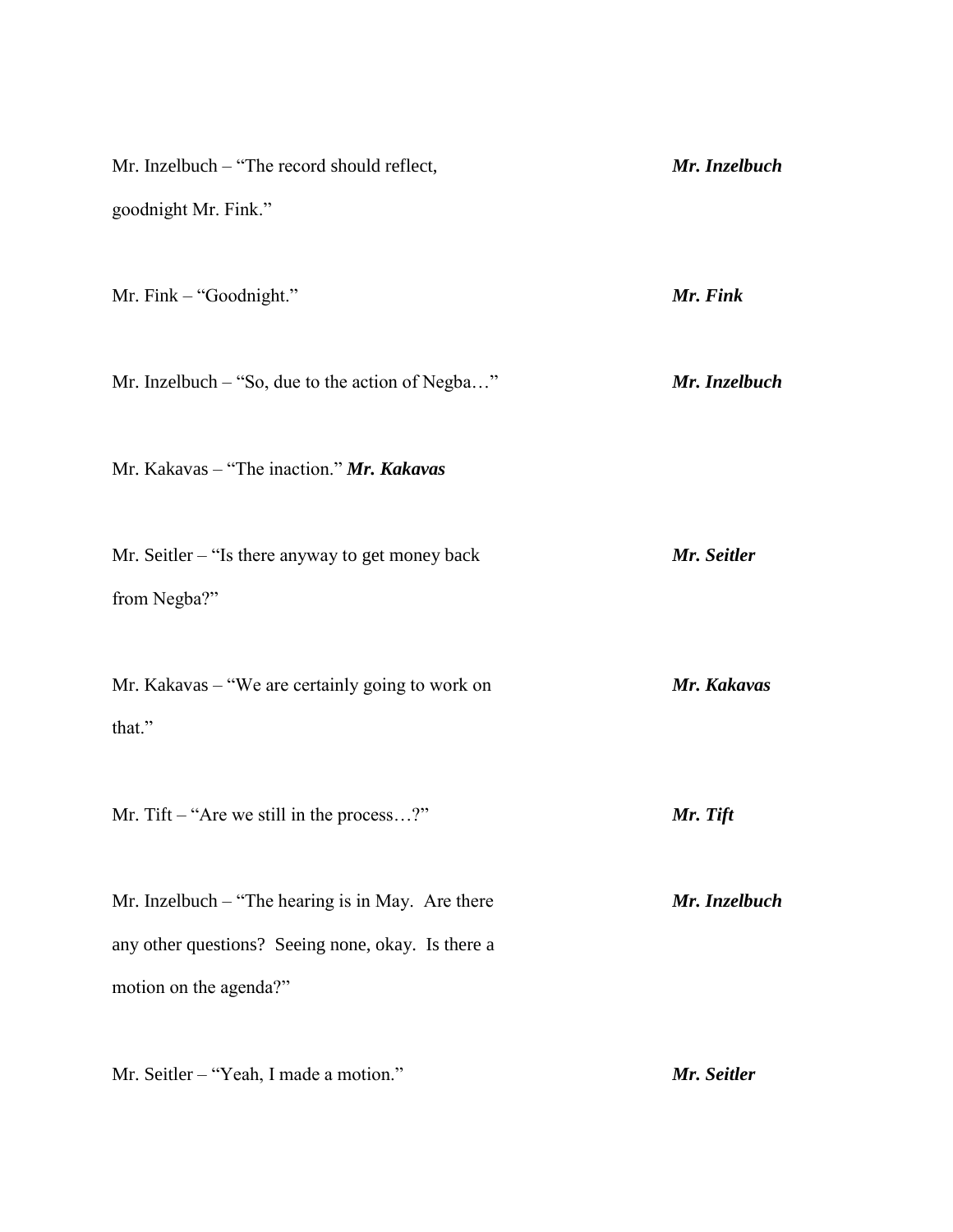Mr. Grunhut – "Second." *Mr. Grunhut*

Mr. Inzelbuch – "Roll call, please." *Mr. Inzelbuch*

# **MOTION TO MOVE ON THE AGENDA** *Motion to move Agenda*

## **ROLL CALL** *Roll Call*

**YES: Mr. Gonzalez, Ms. Miccio**

**Mr. Seitler, Mr. Tift,** 

**Mr. Ostreicher, Mr. Grunhut**

# **MOTION PASSES** *Motion Passes*

## **AGENDA**

### **APRIL 13, 2011**

# I. PLEDGE OF ALLEGIANCE – PRESIDENT, LAKEWOOD BOARD OF EDUCATION

II. ROLL CALL

III. PRESENTATIONS - 1. Mr. Warren Wolf, Head Football Coach and Players

2. Drill Team - Oak Street School

3. Ms. Maldanado, Principal Middle School –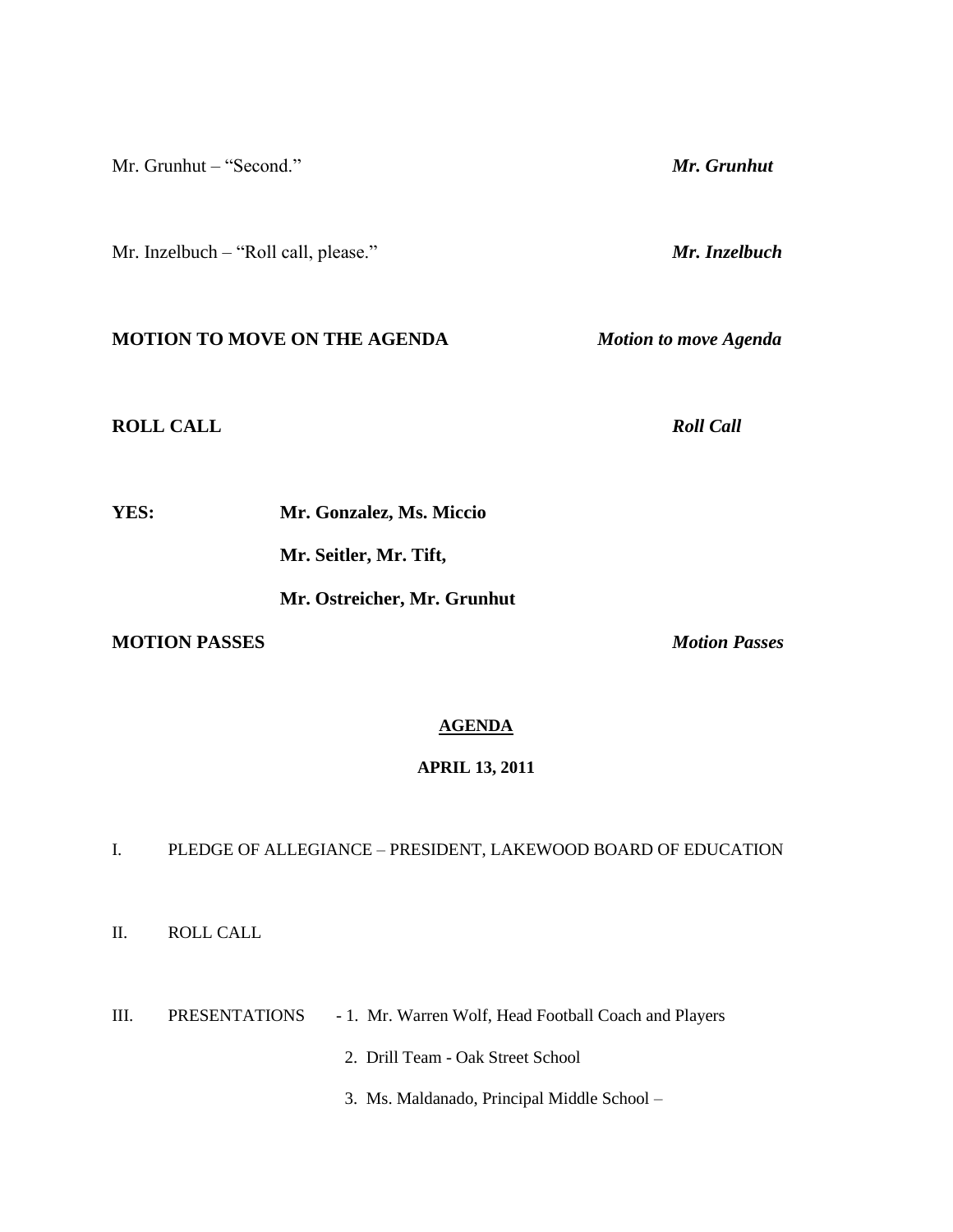## G.R.E.A.T. Program

4. Barnes & Noble: My Favorite Teacher Contest

- IV. MINUTES DECEMBER 14, 2011
- V. RECOGNITION OF THE PUBLIC
- VI. CORRESPONDENCE AND COMMUNICATIONS
- VII. COMMITTEE REPORTS

#### VIII. REPORTS AND RECOMMENDATIONS OF THE BOARD SECRETARY/BUSINESS ITEMS

### VIII. REPORTS AND RECOMMENDATIONS OF THE BOARD SECRETARY/BUSINESS ITEMS

A. Approval of 2010-11 line account transfers:

|                                        |                                                | <b>AMOUNT TRANSFERRED</b> |    |             |  |  |
|----------------------------------------|------------------------------------------------|---------------------------|----|-------------|--|--|
| <b>LINE ACCOUNT</b>                    | <b>DESCRIPTION</b>                             | TO                        |    | <b>FROM</b> |  |  |
|                                        |                                                |                           |    |             |  |  |
| 11-000-261-610-00- SUPPLIES<br>0000    |                                                | \$<br>31,500.00           |    |             |  |  |
| 11-000-262-610-00- SUPPLIES<br>0000    |                                                |                           | \$ | (1,500.00)  |  |  |
| 0000<br>Maintenance<br><b>Supplies</b> | 11-000-100-564-00- TUITION SPEC EDUC<br>VOC SC |                           | \$ | (30,000.00) |  |  |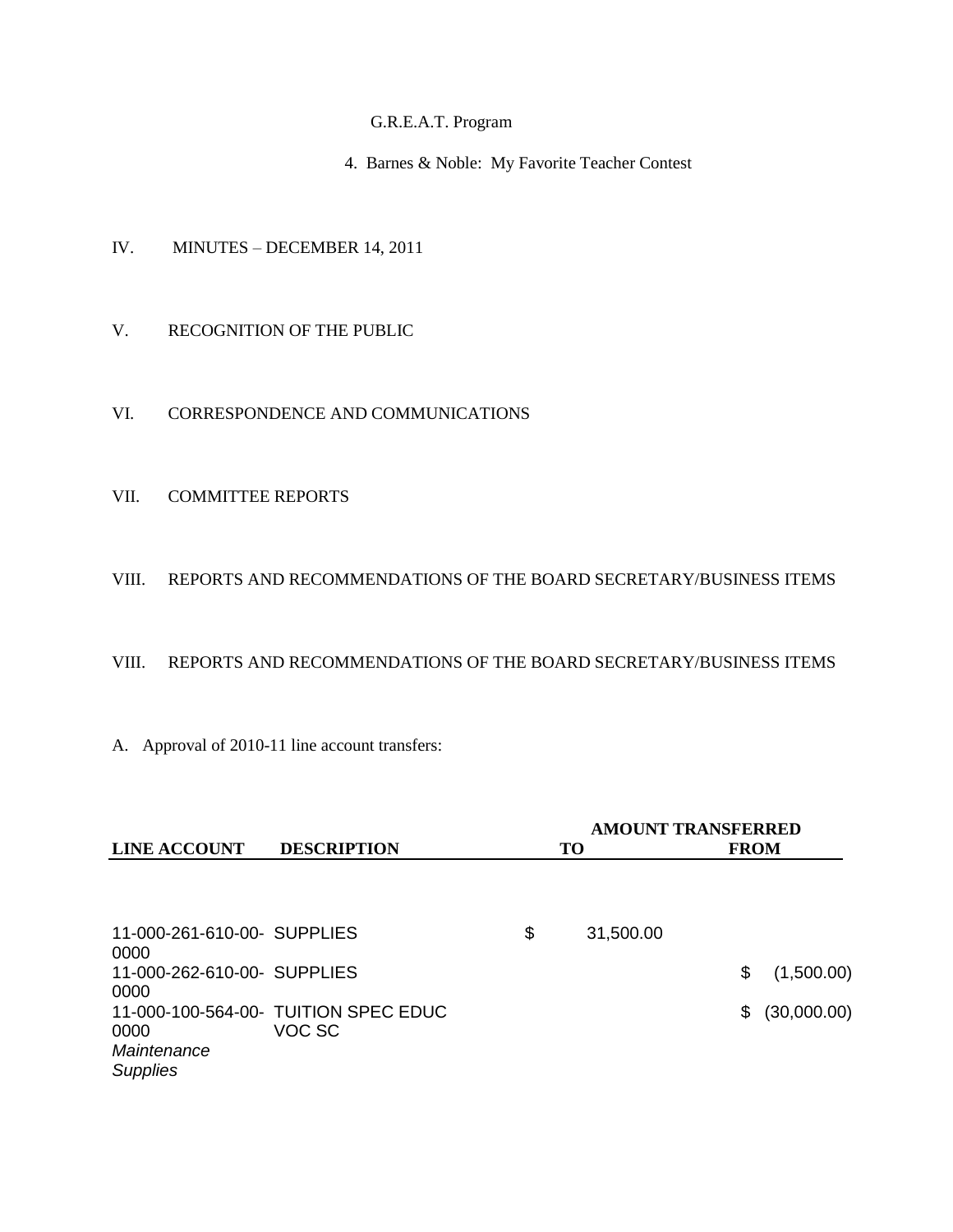|                                           | 20-360-100-300-00- PERKINS PURCH PROF                | \$<br>3,492.00     |                   |
|-------------------------------------------|------------------------------------------------------|--------------------|-------------------|
| 0000                                      |                                                      |                    |                   |
| 0000                                      | 20-360-100-610-00- PERKINS SUPPLIES                  | \$<br>39,663.00    |                   |
| 0000                                      | 20-360-200-104-00- PERKINS PROF SAL                  | \$<br>12,630.00    |                   |
|                                           | 20-360-200-610-00- PERKINS SUPPLIES                  | \$<br>1,151.00     |                   |
| 0000                                      | 20-360-100-101-00- PERKINS TCH SAL                   |                    | \$<br>(17,740.00) |
| 0000                                      |                                                      |                    |                   |
| 0000                                      | 20-360-100-800-00- PERKINS OTHR OBJ                  |                    | \$<br>(1,228.00)  |
| 20-360-200-291-00- PERKINS BENE<br>0000   |                                                      |                    | \$<br>(392.00)    |
|                                           | 20-360-200-300-00- PERKINS PUR PROF &                |                    | \$<br>(13,500.00) |
| 0000                                      | <b>TECH</b><br>20-360-200-500-00- PERKINS OTHR PURCH |                    | \$<br>(18,951.00) |
| 0000                                      |                                                      |                    |                   |
| 20-360-200-580-00- PERKINS TRAVEL<br>0000 |                                                      |                    | \$<br>(2,710.00)  |
|                                           | 20-360-400-731-00- PERKINS INSTR EQP                 |                    | \$<br>(2,415.00)  |
| 0000<br><b>Perkins Grant</b>              |                                                      |                    |                   |
| Modification                              |                                                      |                    |                   |
| 11-000-219-600-13- PPS SUPPLIES           |                                                      | \$<br>30,000.00    |                   |
| 0000                                      | 11-000-100-567-00- TUITION PRV SCH OUT               |                    | \$<br>(30,000.00) |
| 0000                                      | <b>STAT</b>                                          |                    |                   |
| <b>PPS Supplies</b>                       |                                                      |                    |                   |
|                                           | 11-000-219-320-00- PPS PURCH PROF SVC                | \$<br>8,000.00     |                   |
| 0000                                      | 11-000-219-390-13- PPS OTH PURCH PROF                |                    | \$<br>(8,000.00)  |
| 0000                                      |                                                      |                    |                   |
| <b>PPS Consultants</b>                    |                                                      |                    |                   |
|                                           | 11-000-211-500-00- CONF/REGISTRATION                 | \$<br>6,700.00     |                   |
| 0000                                      | 11-000-230-890-00- MISC EXPENDITURES                 |                    | \$<br>(6,700.00)  |
| 0000                                      |                                                      |                    |                   |
| Residency<br>Investigations               |                                                      |                    |                   |
|                                           |                                                      |                    |                   |
| 0722                                      | 11-000-261-420-15- PLANT MAINT REPAIR<br><b>BLDG</b> | \$<br>35,000.00    |                   |
| 11-000-230-530-15- DIST                   |                                                      |                    | \$<br>(35,000.00) |
| 0015                                      | <b>COMM/TELEPHONE</b>                                |                    |                   |
| <b>Maintenance Building Repairs</b>       |                                                      |                    |                   |
|                                           | 11-000-100-566-00- TUITION SPEC ED PRIV              | \$<br>1,504,149.00 |                   |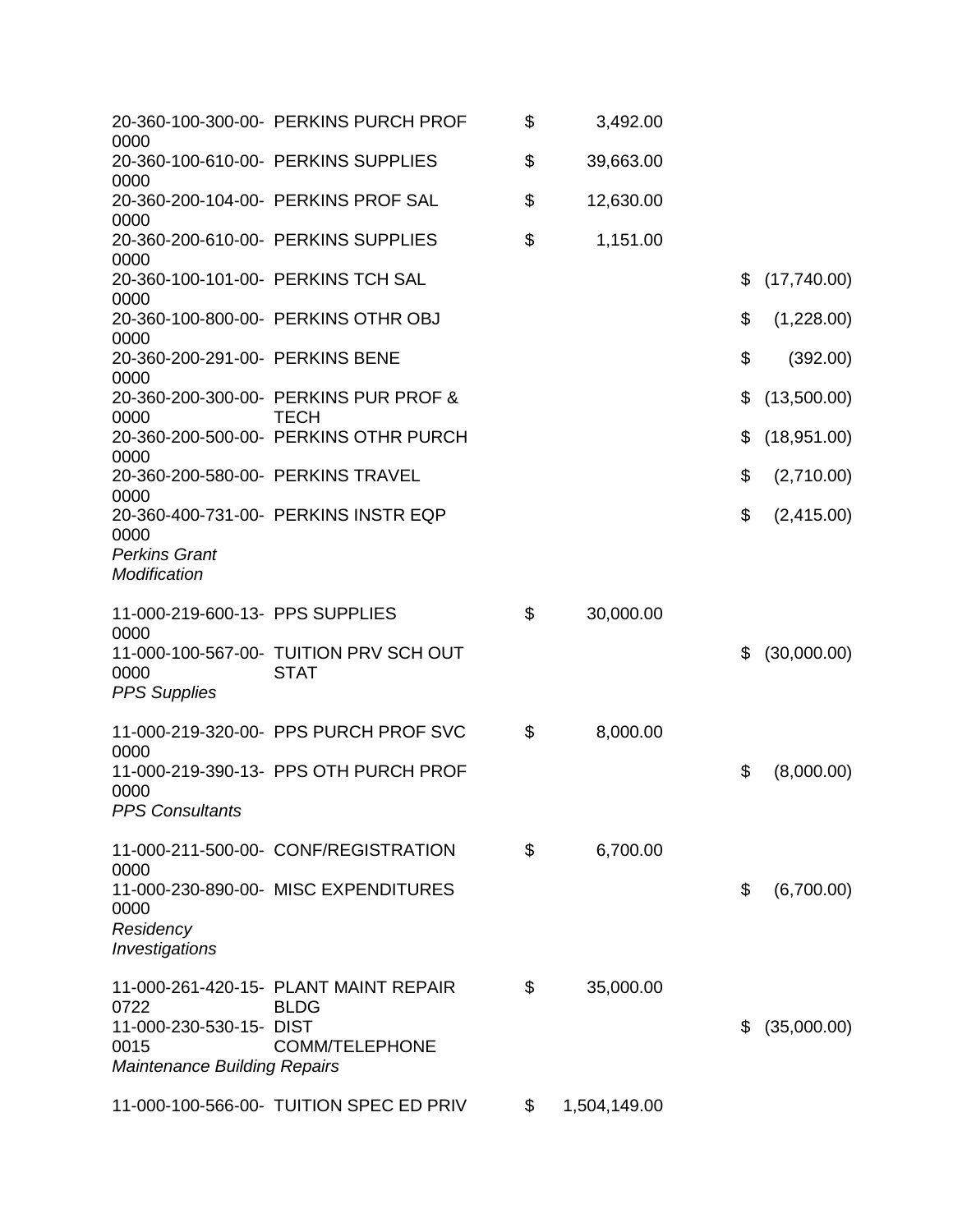| 0000<br>0000                                | <b>SCH</b><br>11-000-100-564-00- TUITION SPEC EDUC<br>VOC SC |                 | \$<br>(32, 229.00) |
|---------------------------------------------|--------------------------------------------------------------|-----------------|--------------------|
| 0000                                        | 11-000-100-569-00- TUITION NJ SPECIAL<br><b>SRVCS</b>        |                 | \$(1, 471, 920.00) |
| Special Education Out of District Tuition   |                                                              |                 |                    |
| 11-000-230-331-00- LEGAL SERVICES<br>0000   |                                                              | \$<br>50,000.00 |                    |
| 11-000-230-820-00- JUDGMENTS<br>0000        |                                                              |                 | \$<br>(50,000.00)  |
| <b>Legal Services</b>                       |                                                              |                 |                    |
| 0000                                        | 11-000-252-330-00- OTHER PURCH PROF<br><b>SRVCS</b>          | \$<br>4,865.00  |                    |
| 0000                                        | 11-000-251-340-00- BUSINESS OFF PURCH<br><b>SVC</b>          |                 | \$<br>(4,865.00)   |
| <b>Middle School Cabling Lease Payment</b>  |                                                              |                 |                    |
| 0009                                        | 11-216-100-101-09- OAK PS TCHR SAL                           | \$<br>57,268.41 |                    |
| 11-216-100-106-09- OAK PS AIDE SAL<br>0009  |                                                              | \$<br>69,311.00 |                    |
| 0007                                        | 11-215-100-101-07- SSS PRE SCH TCH SAL                       |                 | (50, 635.00)<br>\$ |
| 11-215-100-106-07- SSS PS AIDE SAL<br>0007  |                                                              |                 | \$<br>(38, 917.41) |
| 0009                                        | 11-215-100-106-09- OAK PRE SCH TCH SAL                       |                 | \$<br>(37,027.00)  |
| <b>Reclass Salaries</b>                     |                                                              |                 |                    |
| 20-218-100-610-00- PRE-K - SUPPLIES<br>1211 |                                                              | \$<br>25,000.00 |                    |
| 0211                                        | 20-218-200-105-00- ECPA-SECTY SALARY                         | \$<br>1,015.00  |                    |
| 1211<br><b>ECPA</b>                         | 20-218-200-321-00- ECPA PRE SCH PROF<br><b>SRVCS</b>         |                 | \$ (26,015.00)     |
| Supplies/Salary                             |                                                              |                 |                    |
| 0004                                        | 11-000-217-106-04- MS EXTRA AIDE SAL                         | \$<br>9,245.00  |                    |
| 0006                                        | 11-000-217-106-06- CLIFTON EXTRA AIDE<br><b>SAL</b>          | \$<br>6,926.00  |                    |
| 0013                                        | 11-000-219-104-13- PPS PROF STAFF SAL                        | \$<br>15,800.00 |                    |
| 11-000-219-105-13- PPS SECY SAL<br>0013     |                                                              | \$<br>15,078.00 |                    |
| 0007                                        | 11-000-240-103-07- SSS PRINCIPAL SAL                         | \$<br>11,746.00 |                    |
|                                             | 11-000-240-103-09- OAK PRINCIPAL SAL                         | \$<br>29,342.00 |                    |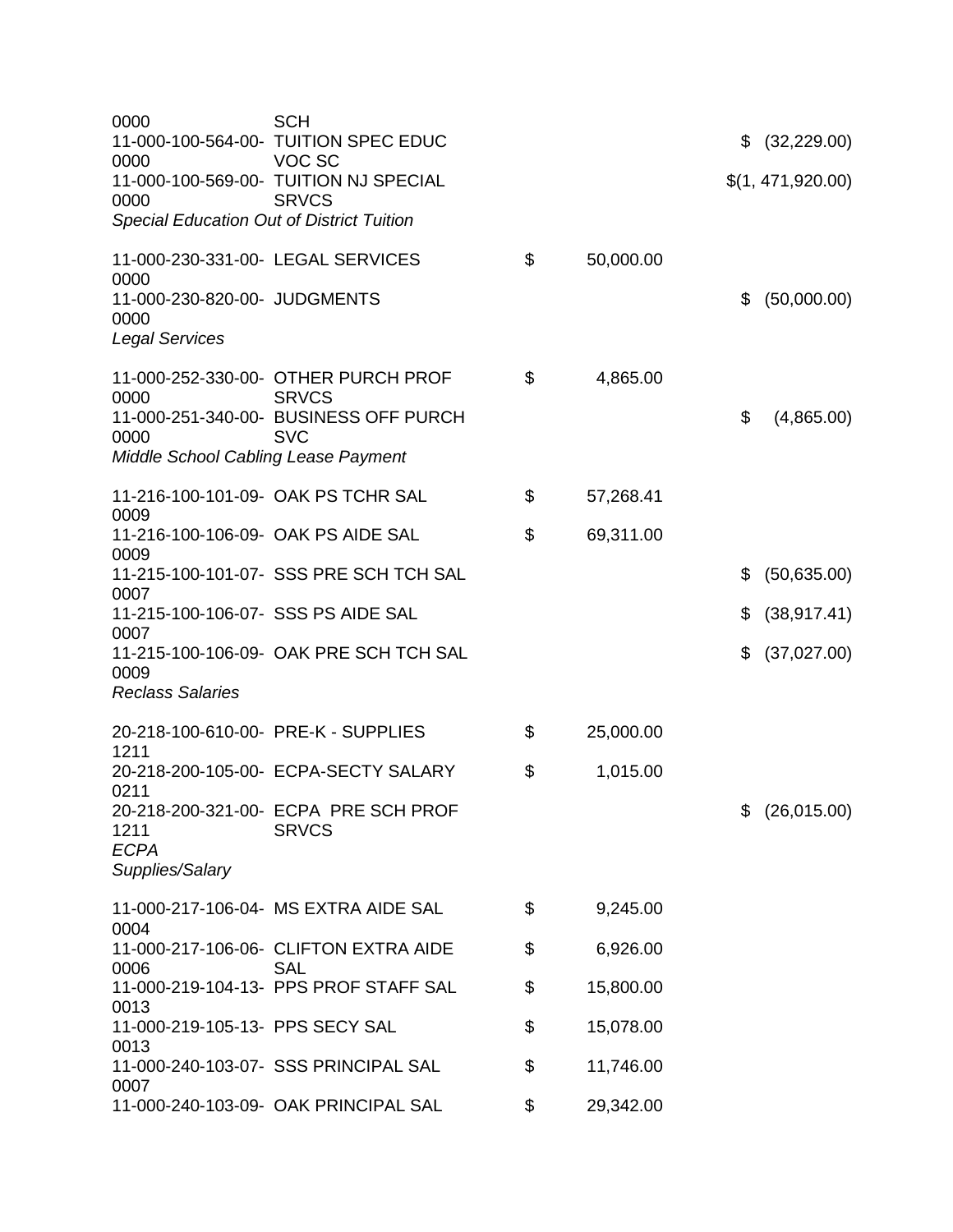| 0009                                       |                                                                              |                  |                    |
|--------------------------------------------|------------------------------------------------------------------------------|------------------|--------------------|
| 0003                                       | 11-000-240-105-03- HS PRINC SECY SAL                                         |                  | \$<br>(3,088.00)   |
| 0004                                       | 11-000-240-105-04- MS PRINC SECY SAL                                         |                  | \$<br>(38,000.00)  |
| 11-000-213-100-05- EGC NURSE SAL<br>0005   |                                                                              |                  | \$<br>(20, 949.00) |
| 11-000-213-100-07- SSS NURSE SAL<br>0007   |                                                                              |                  | \$<br>(26, 100.00) |
| <b>Reclass Salaries</b>                    |                                                                              |                  |                    |
| 11-000-262-490-06- CAS<br>0006             | <b>WATER/SEWERAGE</b>                                                        | \$<br>7,000.00   |                    |
| 11-000-262-490-10- LEI                     |                                                                              | \$<br>5,100.00   |                    |
| 0010<br>0000<br><b>Utilities</b>           | <b>WATER/SEWERAGE</b><br>11-000-251-340-00- BUSINESS OFF PURCH<br><b>SVC</b> |                  | \$<br>(12, 100.00) |
|                                            | 11-000-291-290-00- UNUSED SICK LEAVE                                         | \$<br>38,658.00  |                    |
| 0000<br>0000                               | 11-000-291-220-00- SOCIAL SECURITY                                           |                  | \$<br>(38,658.00)  |
| <b>Post Retirement</b><br>Payments         |                                                                              |                  |                    |
| 0009                                       | 11-000-217-106-09- OAK EXTRA AIDE SAL                                        | \$<br>133,444.00 |                    |
| 11-000-219-105-13- PPS SECY SAL<br>0013    |                                                                              | \$<br>74,003.00  |                    |
| 11-130-100-101-04- MS TCHR SAL 6-8<br>0004 |                                                                              | \$<br>404,946.00 |                    |
| 0006                                       | 11-130-100-101-06- CAS TCHR SAL 6-8                                          | \$<br>154,829.00 |                    |
| 0007                                       | 11-130-100-101-07- SSS TCHR SAL 6-8                                          | \$<br>8,921.00   |                    |
| 11-213-100-101-04- MS RR TCHR SAL<br>0004  |                                                                              | \$<br>94,648.00  |                    |
| 0005                                       | 11-213-100-101-05- EGC RR TCHR SAL                                           | \$<br>86,988.00  |                    |
| 0007                                       | 11-213-100-101-07- SSS RR TCHR SAL                                           | \$<br>111,795.00 |                    |
| 0009                                       | 11-214-100-101-09- OAK AUTISTIC TCH<br><b>SAL</b>                            | \$<br>64,960.00  |                    |
| 0009                                       | 11-214-100-106-09- OAK AUTISTIC AIDE<br><b>SAL</b>                           | \$<br>37,894.00  |                    |
| 0012                                       | 11-230-100-101-12- BASIC SKILLS TCH SAL                                      | \$<br>193,077.00 |                    |
| 0011                                       | 11-240-100-101-11- BILINGUAL TCHR SAL                                        | \$<br>64,525.00  |                    |
|                                            | 11-120-100-101-09- OAK TCHR SAL 1-5                                          | \$<br>284,080.00 |                    |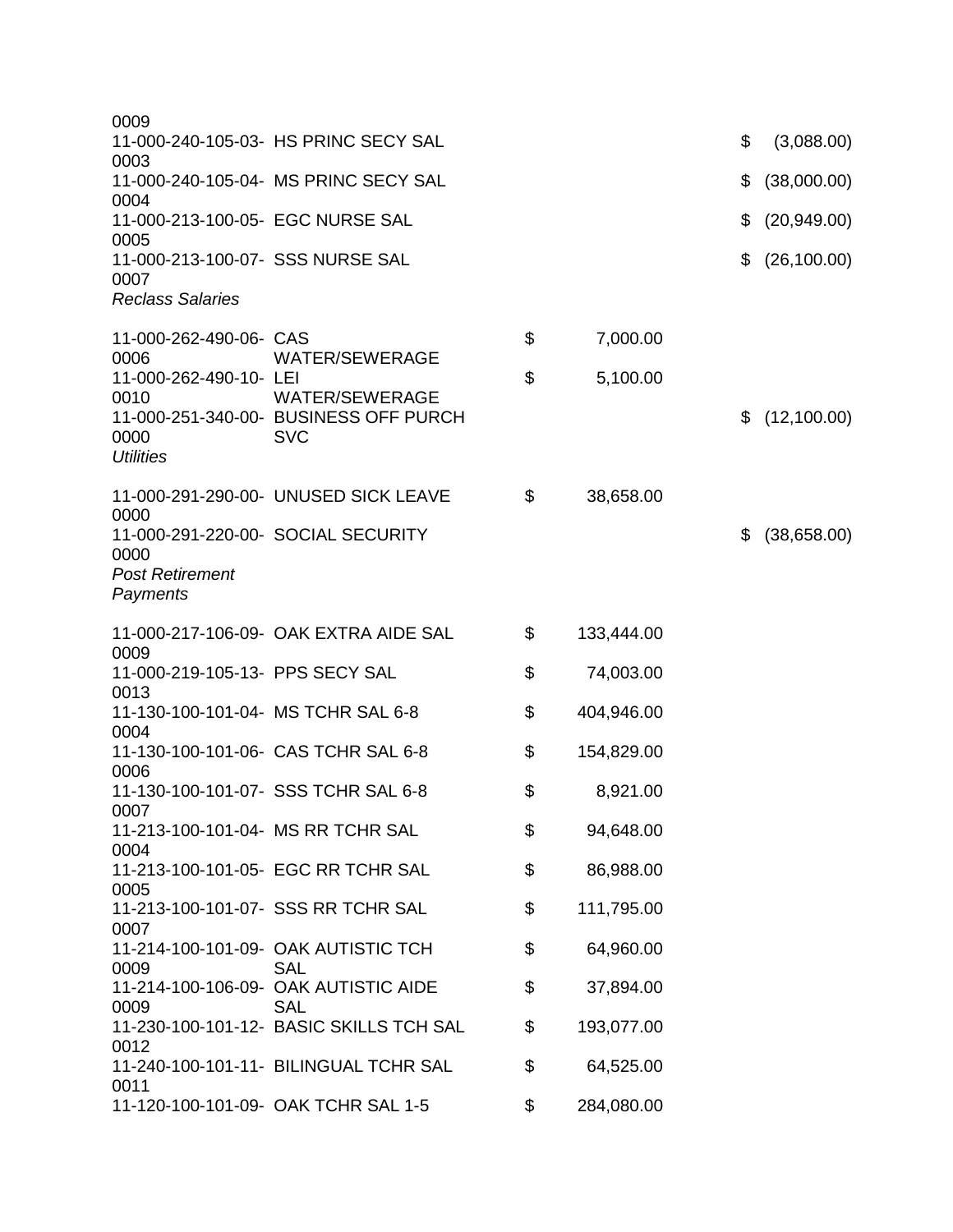| 0009                                        |                                                    |                  |                    |
|---------------------------------------------|----------------------------------------------------|------------------|--------------------|
| 11-130-100-101-04- MS TCHR SAL 6-8<br>0004  |                                                    | \$<br>118,200.00 |                    |
| 0003                                        | 11-140-100-101-03- HS TCHR SAL 9-12                |                  | \$<br>(40,000.00)  |
| 0016                                        | 11-140-100-101-16- LATCHKEY TEACHER<br><b>SAL</b>  |                  | \$<br>(20,696.00)  |
| 0004                                        | 11-204-100-101-04- MS LLD TCHER SAL                |                  | \$<br>(8,100.00)   |
| 0006                                        | 11-204-100-101-06- CAS LLD TCHER SAL               |                  | \$<br>(31,726.00)  |
| 11-204-100-101-07- SSS LLD TCH SAL<br>0007  |                                                    |                  | \$<br>(2,208.00)   |
| 0009                                        | 11-204-100-106-09- OAK LLD AIDE SAL                |                  | \$<br>(6,832.00)   |
| 1062                                        | 11-204-100-106-15- SPED LLD ESY AIDE<br><b>SAL</b> |                  | \$<br>(3, 120.00)  |
| 0009                                        | 11-209-100-101-09- OAK BD TEACHER SAL              |                  | \$<br>(10, 150.00) |
| 11-209-100-106-03- HS BD AIDE SAL<br>0003   |                                                    |                  | \$<br>(66, 336.00) |
| 11-209-100-106-04- MS BD AIDE SAL<br>0004   |                                                    |                  | \$<br>(508.00)     |
| 11-209-100-106-09- OAK BD AIDE SAL<br>0009  |                                                    |                  | \$<br>(77, 250.00) |
| 11-212-100-101-03- HS MH TCHR SAL<br>0003   |                                                    |                  | \$<br>(9,737.00)   |
| 11-212-100-106-09- OAK MH AIDE SAL<br>0009  |                                                    |                  | \$(119,000.00)     |
| 11-213-100-106-03- HS RR AIDE SAL<br>0003   |                                                    |                  | \$<br>(15,760.00)  |
| 11-213-100-106-04- MS RR AIDE SAL<br>0004   |                                                    |                  | \$<br>(9,499.00)   |
| 11-213-100-106-06- CAS RR AIDE SAL<br>0006  |                                                    |                  | \$<br>(5,000.00)   |
| 11-215-100-106-07- SSS PS AIDE SAL<br>0007  |                                                    |                  | \$ (20,659.00)     |
| 1061                                        | 11-215-100-106-15- DIST PS SUB AIDE SAL            |                  | \$<br>(5,200.00)   |
| 11-215-100-106-15- DIST PS AIDE SAL<br>1062 |                                                    |                  | \$<br>(5,200.00)   |
| 0000                                        | 11-000-252-100-00- TECHNOLOGY SAL                  |                  | \$<br>(9,637.00)   |
| 11-212-100-106-03- HS MH AIDE SAL<br>0003   |                                                    |                  | \$<br>(29,018.00)  |
| 0009                                        | 11-214-100-101-09- OAK AUTISTIC TCH<br><b>SAL</b>  |                  | \$ (129, 920.00)   |
| 0009                                        | 11-214-100-106-09- OAK AUTISTIC AIDE<br><b>SAL</b> |                  | \$<br>(75, 788.00) |
| 0012                                        | 11-230-100-106-12- BASIC SKILLS AIDE<br><b>SAL</b> |                  | \$<br>(7,084.00)   |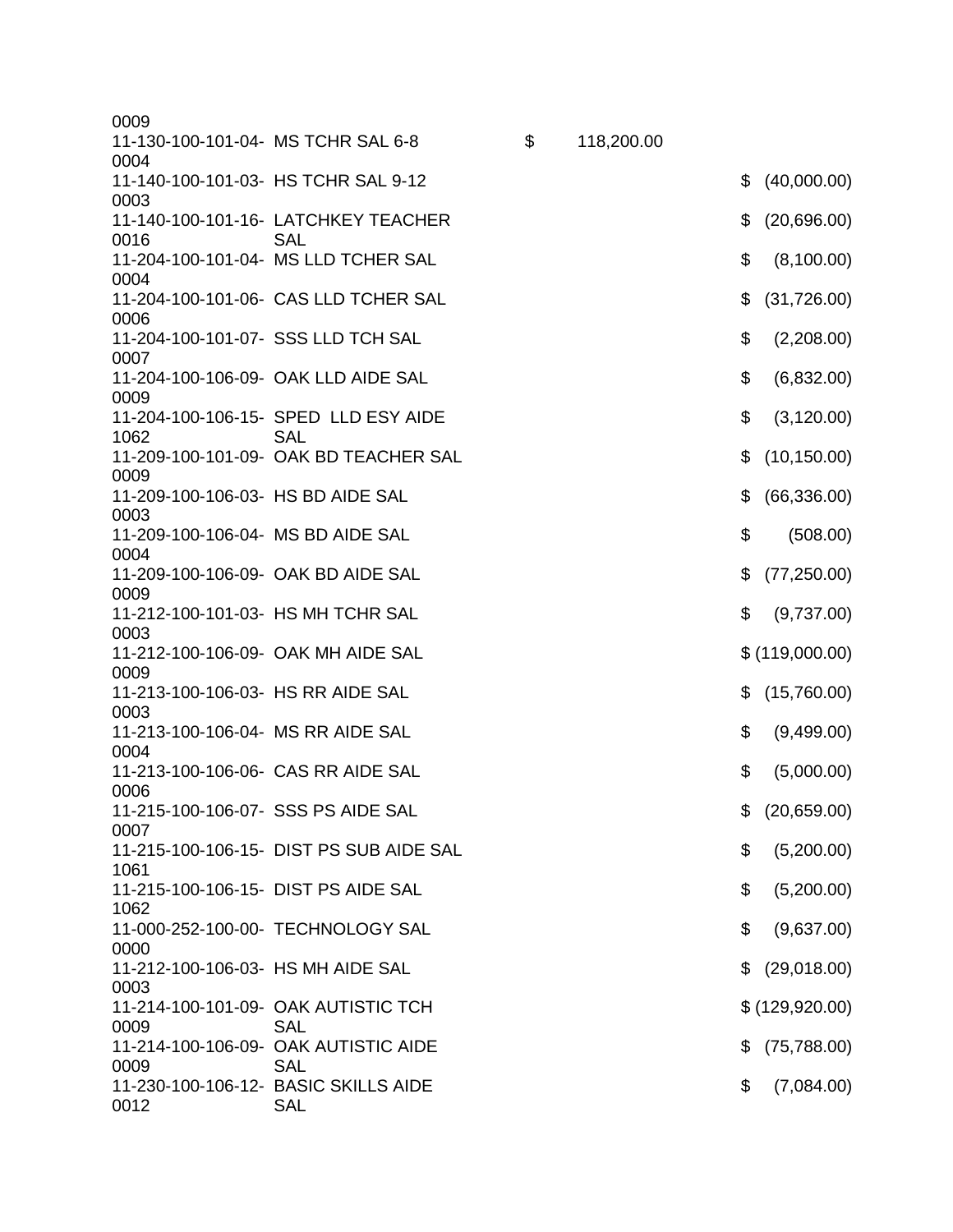| 0011                                       | 11-240-100-106-11- BILINGUAL AIDE SAL                   |    |           | \$ | (6, 155.00)     |
|--------------------------------------------|---------------------------------------------------------|----|-----------|----|-----------------|
| 0004                                       | 11-000-218-104-04- MS GUIDANCE SAL                      |    |           | \$ | (20,000.00)     |
|                                            | 11-000-221-105-00- INSTRUCT SUPR SEC                    |    |           | \$ | (20,000.00)     |
| 0000<br>11-000-222-100-03- HS LIBRARY SAL  | <b>SAL</b>                                              |    |           | \$ | (21,300.00)     |
| 0003<br>11-000-222-100-06- CAS LIBRARY SAL |                                                         |    |           | \$ | (40,000.00)     |
| 0006<br>11-000-222-100-07- SSS LIBRARY SAL |                                                         |    |           | \$ | (40,000.00)     |
| 0007                                       | 11-000-222-100-09- OAK LIBRARY SAL                      |    |           | \$ | (27,000.00)     |
| 0009                                       | 11-000-240-105-03- HS PRINC SECY SAL                    |    |           | \$ | (25,000.00)     |
| 0003                                       | 11-000-252-100-00- TECHNOLOGY SAL                       |    |           | \$ | (61,600.00)     |
| 0000                                       |                                                         |    |           |    |                 |
| 0000                                       | 11-000-270-160-00- TRNSPORT SUPVR<br><b>SAL</b>         |    |           | \$ | (50,000.00)     |
|                                            | 11-140-100-101-15- CLASS COVERAGE                       |    |           | \$ | (40,000.00)     |
| 1016                                       | <b>SAL</b>                                              |    |           |    |                 |
| 1017                                       | 11-140-100-101-15- CHAPERONE FEES                       |    |           | S  | (15,755.00)     |
| 11-140-100-101-15- AFTER SCHOOL            |                                                         |    |           | \$ | (41,625.00)     |
| 1018                                       | <b>MAKEUP SAL</b><br>11-000-218-104-04- MS GUIDANCE SAL |    |           | \$ | (50,000.00)     |
| 0004                                       |                                                         |    |           |    |                 |
| 0004                                       | 11-000-218-105-04- MS GUIDANCE SEC<br><b>SAL</b>        |    |           | \$ | (50, 934.00)    |
| 1042                                       | 11-000-219-104-13- PPS STAFF STIPENDS                   |    |           | \$ | (34,000.00)     |
| 0000                                       | 11-000-219-110-00- PPS MISC STAFF SAL                   |    |           | \$ | (22,000.00)     |
| 0000                                       | 11-000-221-102-00- INSTRUCT SUPER SAL                   |    |           | \$ | (50, 513.00)    |
| 0000                                       | 11-000-221-102-00- INSTRUCT SUPER SAL                   |    |           |    | \$ (508,000.00) |
| <b>Reclass Salaries</b>                    |                                                         |    |           |    |                 |
| 11-000-262-622-03- HS ELECTRIC<br>0003     |                                                         | \$ | 633.00    |    |                 |
| 0000<br><b>Utilities</b>                   | 11-000-251-340-00- BUSINESS OFF PURCH<br><b>SVC</b>     |    |           | \$ | (633.00)        |
| 11-000-262-624-00- FUEL OIL<br>0000        |                                                         | \$ | 14,700.00 |    |                 |
| 0000<br><b>Diesel</b>                      | 11-000-266-420-00- SECURITY SERVICES                    |    |           | \$ | (14,700.00)     |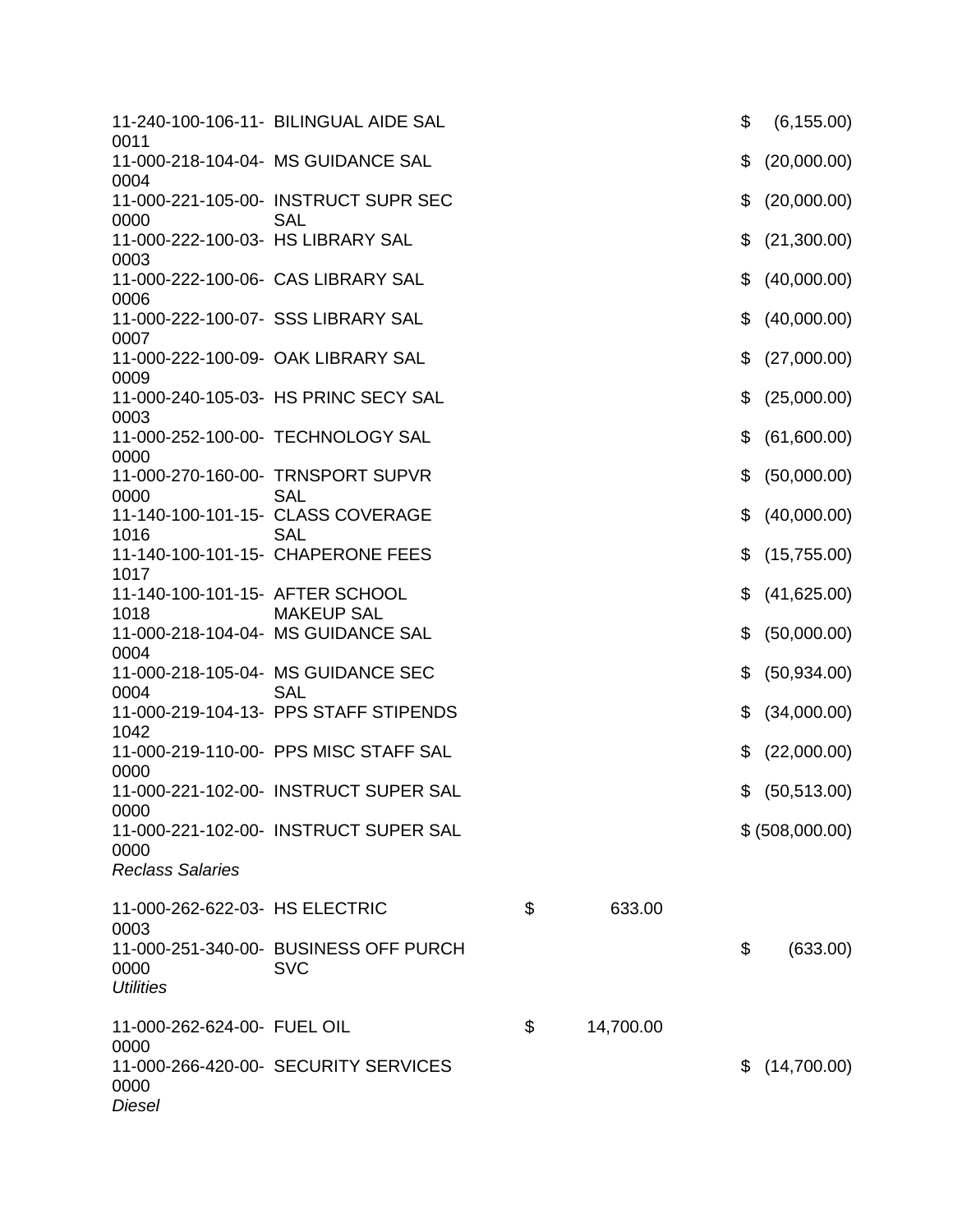# *Fuel/Gasoline*

| 11-120-100-101-05- EGC TCH SAL 1-5<br>0005                 |                                                          | \$            | 444,302.00 |                    |
|------------------------------------------------------------|----------------------------------------------------------|---------------|------------|--------------------|
| 11-120-100-101-06- CAS TCHR SAL 1-5<br>0006                |                                                          | \$            | 363,616.00 |                    |
| 11-120-100-101-07- SSS TCHR SAL 1-5<br>0007                |                                                          | \$            | 389,162.00 |                    |
| 0009                                                       | 11-120-100-101-09- OAK TCHR SAL 1-5                      | \$            | 182,490.00 |                    |
| 1011                                                       | 11-120-100-101-15- SUB TCHR SAL 1-5                      | \$            | 103,430.00 |                    |
| 11-000-270-503-00- TRANS AIL<br>0000                       |                                                          |               |            | \$ (289,091.00)    |
| 11-000-270-511-00- TRANS SRVC                              |                                                          |               |            | \$(153,000.00)     |
| 0000<br>0000                                               | <b>HOME/SCH</b><br>11-000-270-514-00- TRANS SRVC SPEC ED |               |            | \$ (890,909.00)    |
| 0000<br><b>Reclass Salaries</b>                            | 11-000-270-518-00- TRANS SRVC SPEC ED<br><b>ESC</b>      |               |            | \$ (150,000.00)    |
| 11-000-262-621-04- MS NAT GAS                              |                                                          | \$            |            |                    |
| 0004                                                       |                                                          |               | 28,468.00  |                    |
| 11-000-262-621-05- EGC NAT GAS<br>0005                     |                                                          | \$            | 17,371.00  |                    |
| 11-000-262-621-07- SSS NAT GAS<br>0007                     |                                                          | $\mathcal{L}$ | 823.00     |                    |
| 0000                                                       | 11-000-251-340-00- BUSINESS OFF PURCH<br><b>SVC</b>      |               |            | (20,000.00)<br>\$. |
| 11-190-100-340-00- PURCHASED<br>0000<br><b>Utitilities</b> | <b>TECHNICAL SERV</b>                                    |               |            | \$<br>(26,662.00)  |

A. Approve Bills List for March 2011 for the Food Service Account \$340,603.52

B. Approve Bills List for March 2011 for the Community School Account \$9,338.62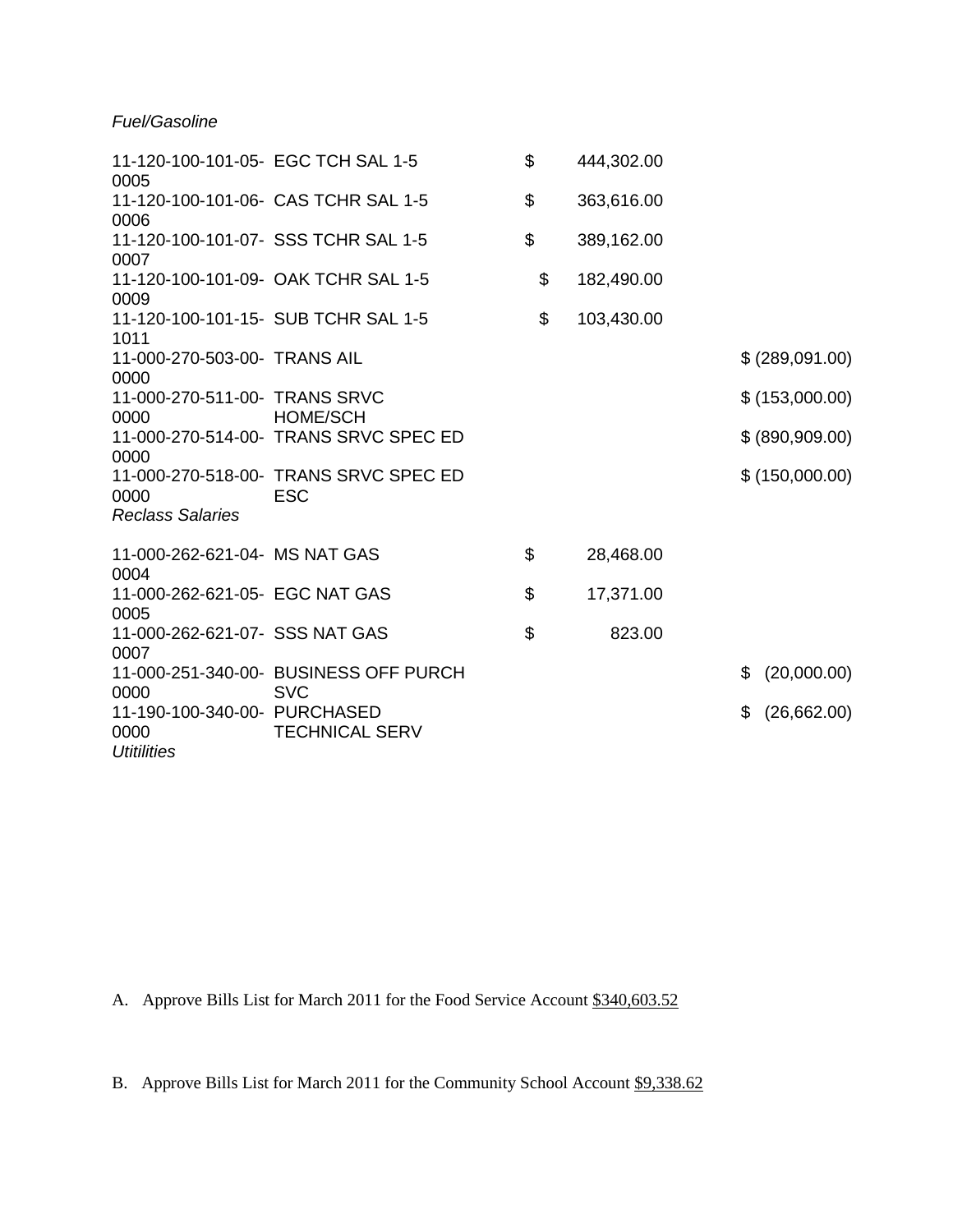- C. Approve Bills List for March 2011 for the Warrant Account \$4,823,662.62
- D. Approval of the March 25, 2011 Payroll and Board Share of FICA/Medicare \$1,866,329.01
- E. Approval of the April 8, 2011 Payroll and Board Share of FICA/Medicare \$1,898,193.22
- F. Approval of payment of New Jersey State Health Benefit Plan premiums for the month of February, 2011 in the amount of \$866,011.32
- G. Certification of Funds Available for Personnel Items The Business Administrator certifies that upon review of the proposed Personnel Items with supporting budget documentation and the Position Roster that sufficient funds are available for these positions in the 2010-11 budget.
- H. Certification of No Over expenditures

Pursuant to N.J.A.C. 6A:23A-16.10, I, Robert Green, Board Secretary, certify that as of March 31, 2011 no budgetary line item account has obligations and payments which in total exceed the amount appropriated by the District Board of Education pursuant to N.J.S.A.18A:22-8 and 18A:22-8.1, and that the District financial accounts have been reconciled and are in balance.

Robert Green March 31, 2011

Board Secretary Date

### I. Board Certification of No Over expenditures

Through the adoption of this resolution, we, the Lakewood Board of Education, pursuant to N.J.A.C. 6A:23A-16.10, certify that as of March 31, 2011 after review of the Board Secretary's monthly financial report and upon consultation with the Business Administrator and other appropriate district officials, that to the best of our knowledge no major account or fund has been over-expended in violation of N.J.A.C. 6A:23A-16.10 and that sufficient funds are available to meet the district's financial obligations for the remainder of the fiscal year.

J. Acceptance of the Treasurer's and Secretary Reports for the month ending March 31, 2011. The Treasurer of School Moneys and the Board Secretary's reports are in balance for the cash receipts and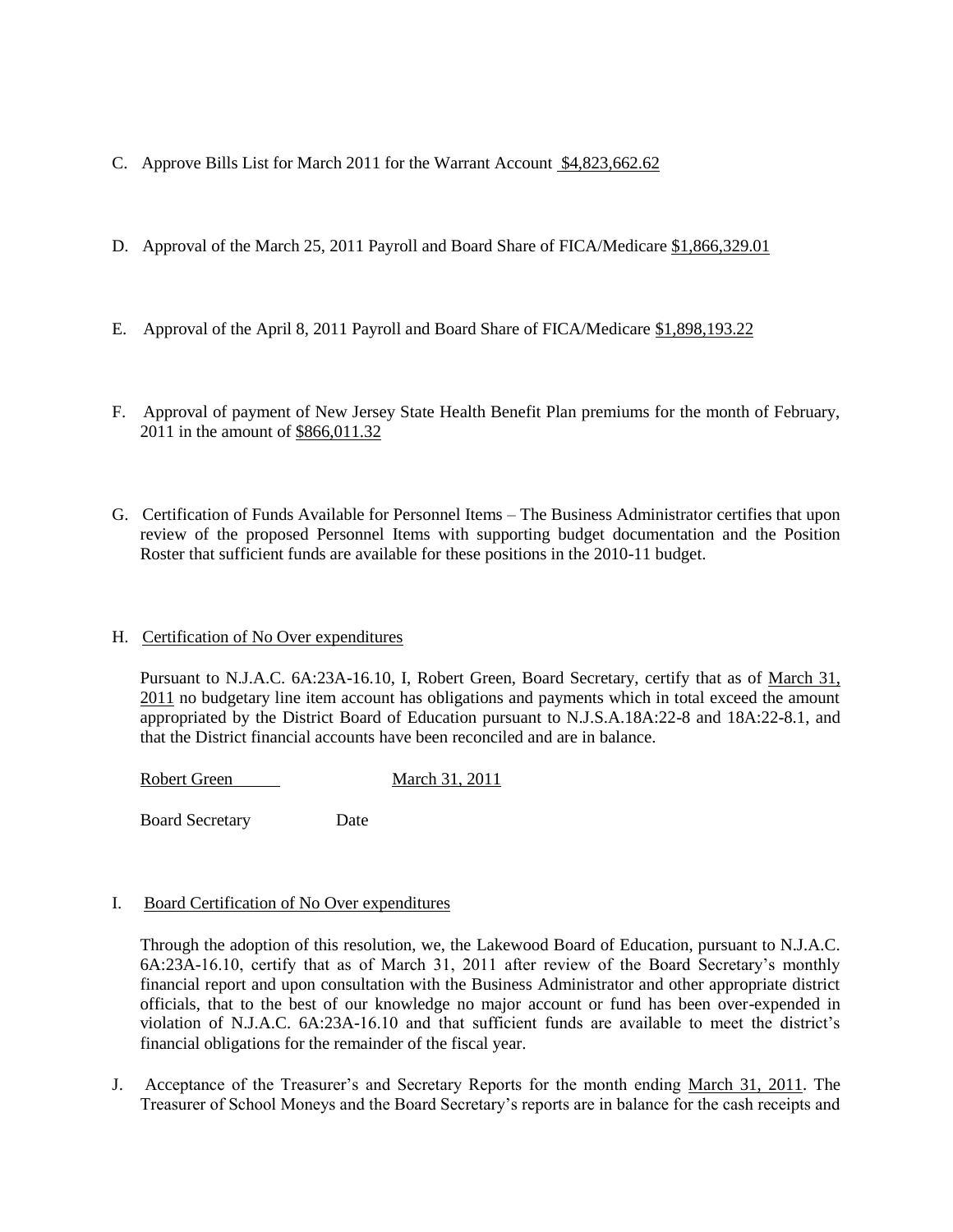disbursements for the month ending March 31, 2011.

- K. Approval of applications from the Community School for Use of Building Permits as approved by the Community School and reviewed by the Business Administrator.
- L. Approval to submit the amended Perkins Grant for FY 2011 in the amount of \$242,469.00.
- M. Approval to accept the FY 2011 Title 1 School Improvement Fund, Part A (SIA Part A) grant funds in the amount of \$167,575.00.
- N. Approval to submit to the Ocean County Office through the EWEG (Electronic Web-Enabled Grant) software system the 2009-2010 NCLB Carryover Final Report as required.

O. Approval for renewal of Pupil Transportation Contracts (ESY) for the 2010/2011 school year, with an increase of 0% (CPI), pursuant to NJSA 18A:39-3, effective: September 1, 2010 through June 30, 2011

### **FARRELL TRANSPORTATION**

| <b>Multi</b> 7139 | Renewal # 1 | \$86,122.80 |  |
|-------------------|-------------|-------------|--|
| Multi RIPT        | Renewal #1  | \$33,850.80 |  |

Cancel and rescind Board Action of December 20, 2010 whereas a contract was awarded to **Central Bus Service, Lakewood, NJ** in the amount of \$110,217.00 and award a new contract to**, Central Bus Service, Lakewood, NJ** in the amount of \$109,789.00. (Calculation Error)

P. Cancel and rescind Board Action of December 20, 2010 whereas a contract was awarded to **Klarr Transport Service, Lakewood, NJ** in the amount of \$56,603.00 and award a new contract to**, Klarr Transport Service, Lakewood, NJ** in the amount of \$119,412.00. ( increase is due to routes given back by Negba Bus Service)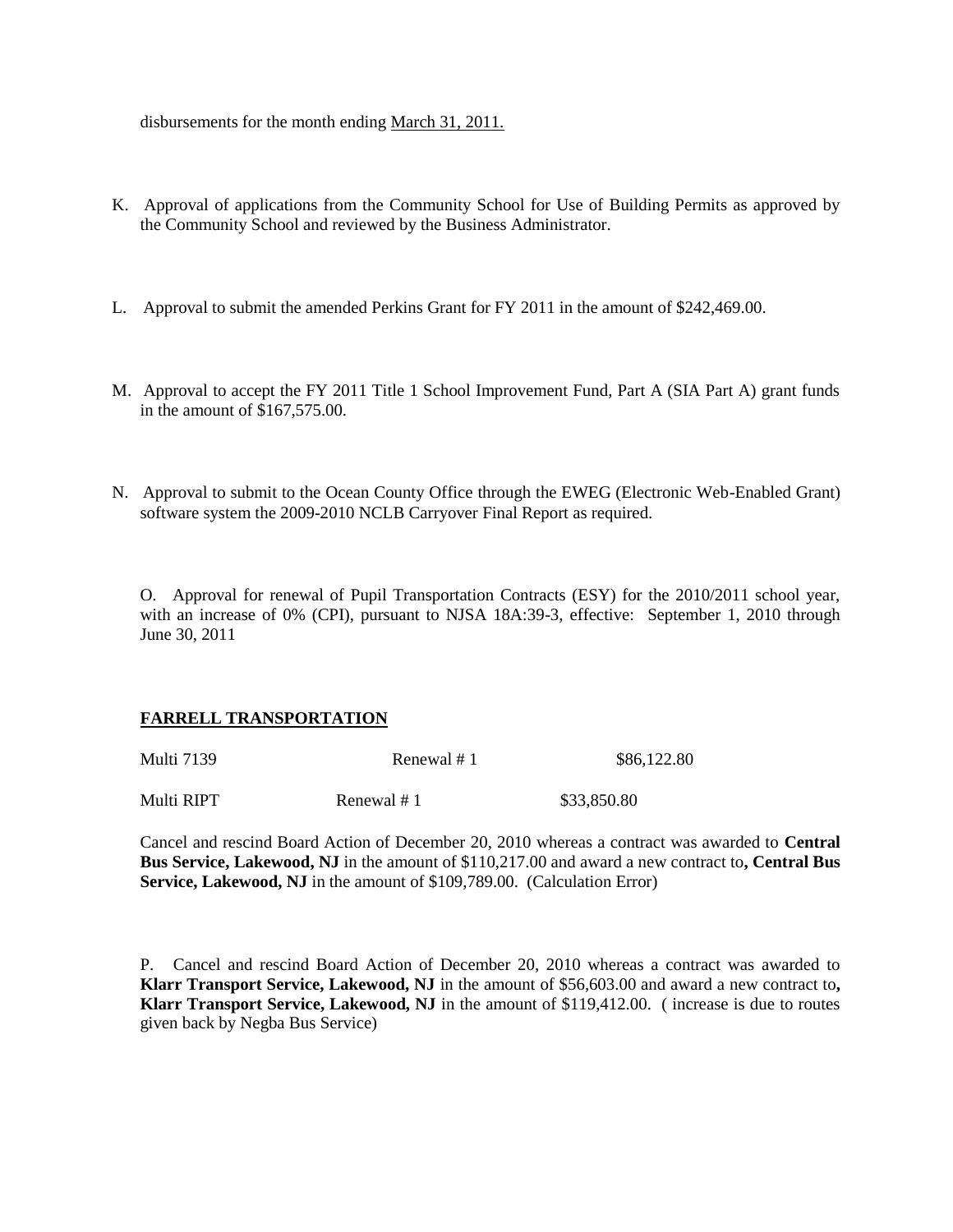Q. Approval to award a quoted contract to **Klarr Transport Service, Lakewood NJ** in the amount of \$199.00 per diem for a total amount not to exceed \$9,950.00 (50 days) to transport Lakewood students to/from Lakewood High School, for the 2010/2011 school year. **Route: HOMHA**

| (McKinney/Vento eligible students)        |          |  |
|-------------------------------------------|----------|--|
| Quotes were sought and received by:       |          |  |
| Klarr Transport Services, Lakewood, NJ    | \$199.00 |  |
| Briggs Transportation, Point Pleasant, NJ | No Quote |  |
| Farrell Transportation, Lakewood, NJ      | No Quote |  |

R. Approval to award a quoted contract to **Farrell Transportation, Lakewood NJ** in the amount of \$78.00 per diem for a total amount not to exceed \$4,368.00 (56 days) to transport Lakewood student to/from Jackson Liberty High School, Jackson, for the 2010/2011 school year. **Route: JLHS**

Quotes were sought and received by:

| Klarr Transport Services, Lakewood, NJ | No Quote |
|----------------------------------------|----------|
| Jay's Bus Service, Lakewood, NJ        | No Quote |
| Farrell Transportation, Lakewood, NJ   | \$78.00  |

S. Approval to award a parental contract to the parents of Lakewood student, (ID 2491403396) for \$74.92 per diem (24 days) for a total amount not to exceed \$1,798.08. effective: July 1, 2010 through August 15, 2010, to transport their child to/from School for Hidden Intelligence, Lakewood, NJ in accordance with NJAC 6A:27-1.5 and NJAC 6A:27-7.7. Subject has presented all documentation and is on file in our Transportation Department. (required documentation was recently received)

# IX. REPORTS AND RECOMMENDATIONS OF THE SUPERINTENDENT

## A. **SUPERINTENDENT'S ITEMS**

- 1. Approve the following student to attend the SCHI from March 22, 2011 through June 30, 2011, at a cost of \$20,557. As per IEP.
	- 416Y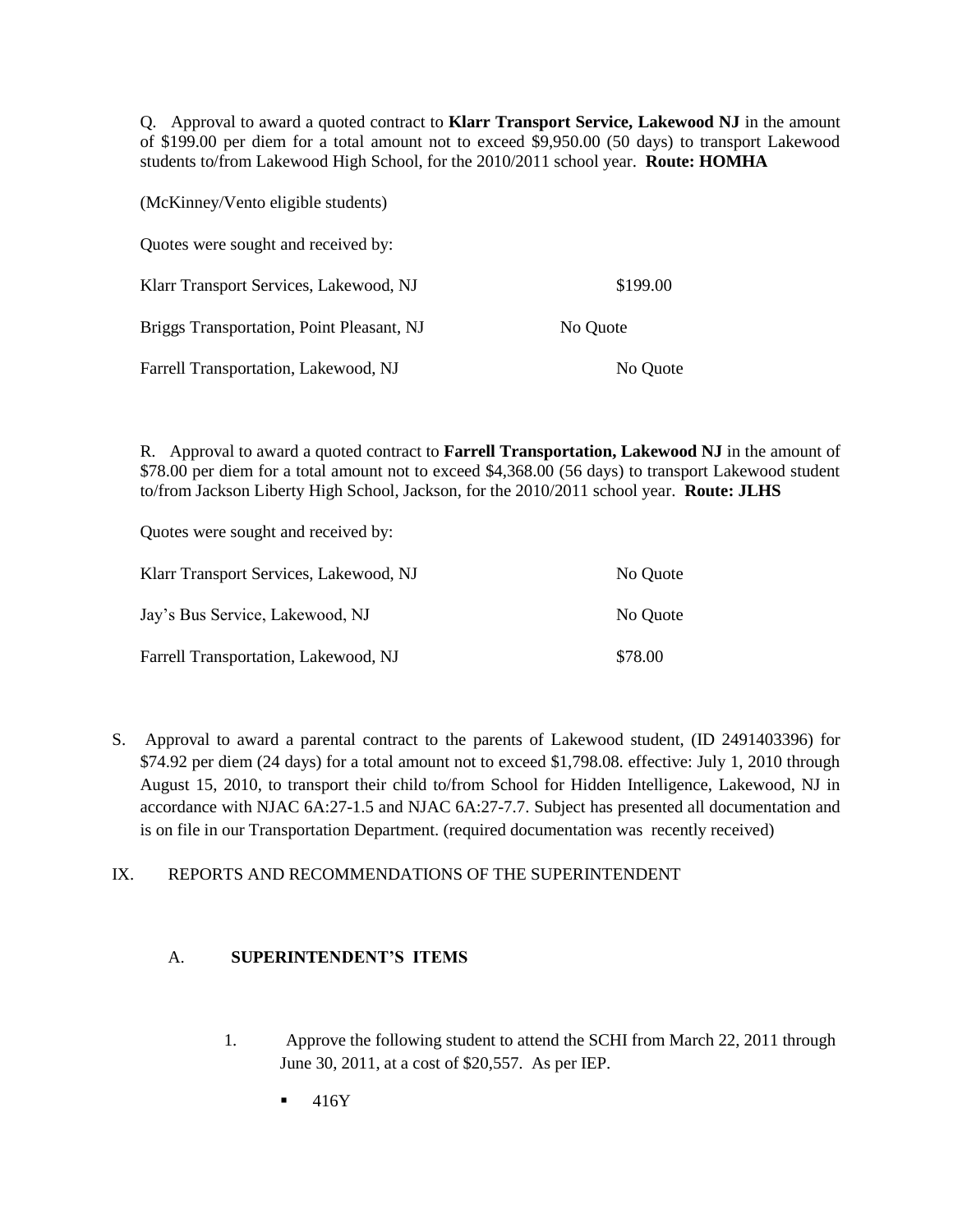- 2. Approve the following student to attend the SCHI from April 4, 2011 through June 30, 2011, at a cost of \$14,464. As per IEP.
	- 417Y
- 3. Approve the following student to attend Toms River School District from January 18, 2011 through June 13, 2011, at a cost of \$10,036. Homeless
	- 419Y
- 4. Approve the following students for Home Instruction:
	- 414Y from March 23 through May 23, 2011. As per Administration.
	- 414Y from March 25 through June 30, 2011. As per medical.
	- 418Y from April 7 through May7, 2011. As per Administration.
- 5. Approval to seek continuation of funding for years 4 (\$283,815) and 5 (\$283,815) of the Abigail Adams Historical Literacy Fellowship – Teaching American History Grant.
- 6. Approve two Administrators and 10 teachers to attend Jobs for the Future Institute for the improvement of the instruction and implementation of the Common Instructional Framework at the High School and Middle School from May 8 through May 10, 2011. Administration attending: Richard Fastnacht, Assist Principal Middle School and Margo O'Connor, Director of Humanities. To be determined 6 teachers from the High School and 4 teachers from the Middle School. Cost: \$11, 200 to be paid through Title I funds.
- 7. Approve Amanda Doran, Middle School English teacher to attend the Digital Story Telling Workshop at the Digital Story Telling Center on June  $3 - 5$ , 2011 in Washington, DC. Cost for workshop \$495.00. Cost for hotel accommodations not to exceed \$211.00 per diem and M&IE not to exceed \$61.00 per diem. Paid through Title I funds.
- 8. Approve the following staff members to attend the Teachers College Reading Workshop from August 8 through August 12, 2011. Diane McKee, Laura Winters, Debra Mercora and Richard Fastnacht. Cost: \$675 per person to be paid through Title I funds. (pending acceptance)
- 9. Approve the  $6<sup>th</sup>$  Grade Scholar Academy to attend the Lakewood Blue Claws game on Saturday, May 14, 2011. Cost: \$1,750.00 to be paid through Title I funds.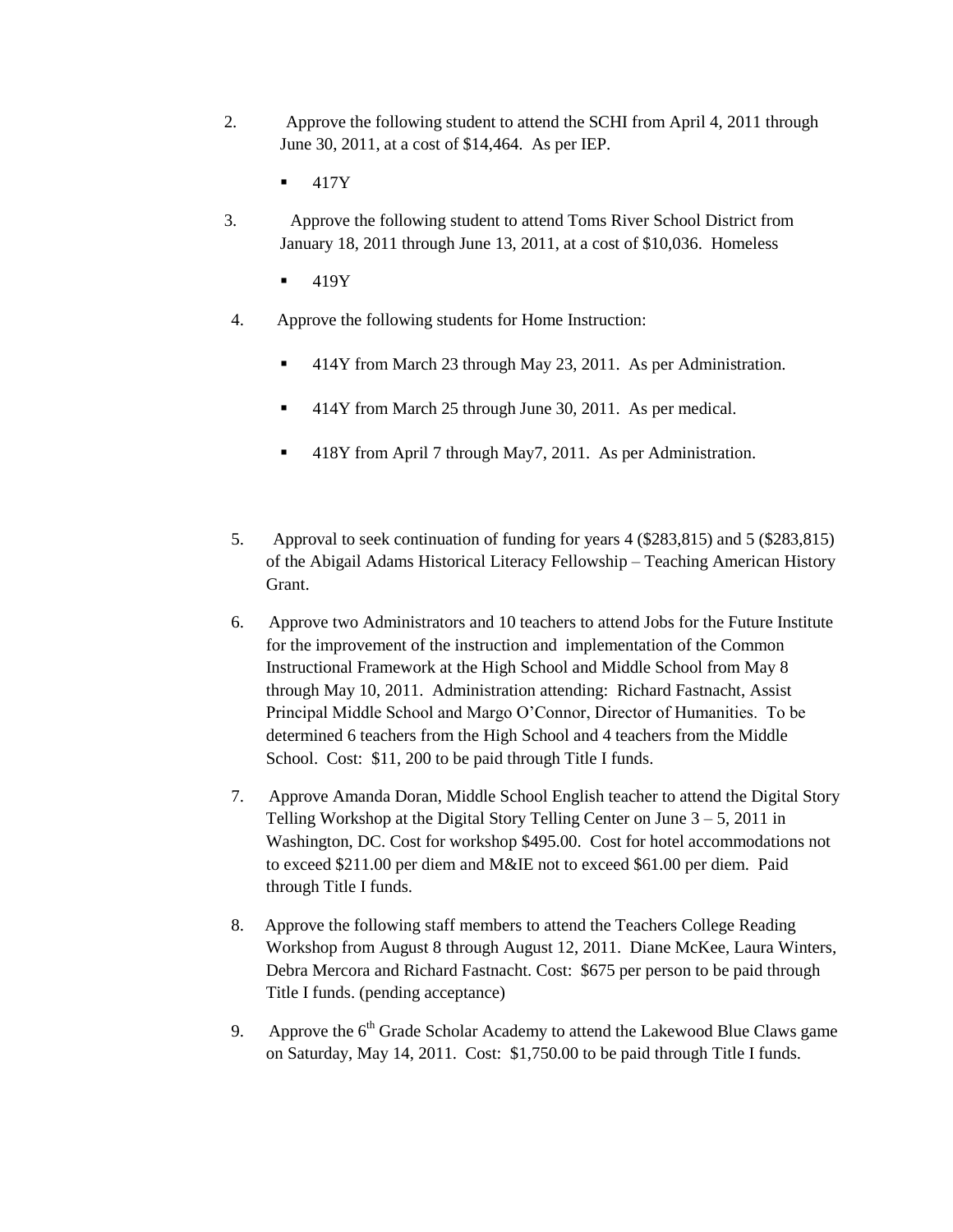- 10. Approve Debra Mercora to attend Grants Administrative Training on June 2 through 3, 2011 in Little Egg Harbor. Cost: \$595.00 to be paid through Title I funds.
- 11. Approve the Proposed Professional Development Budget & Plan for National Writing Project Partnership with Lakewood Middle School. Cost: \$11,000.00 t0 be paid through Title I Funds.
- 12. Approve Jeanette Callahan, Katie Heaney and Rachael Twigg to create a standards based curriculum map for grades 9-12 at Lakewood High School.

Total hours not to exceed 6 hours. Cost: \$40.00 per hour pad through Title I Funds.

13. Approve the LECC ESY Program to be located at the Linden Avenue site.

# B. **PERSONNEL**

- 1. CERTIFICATED
	- a. Resignations
		- (1) DOMENECH-ROSS, Rachel Teacher –CAGS Effective: June 30, 2011
	- b. Retirements
		- (1) SHAPIRO, Jeffrey Teacher – EGC Effective: July 1, 2011
	- c. Terminations
		- (1) SPITZ-STEIN, Malka Math Coordinator (only) – LMS Effective: March 25, 2011 (Due to transfer from LMS to LHS)
	- d. Leaves of Absence
		- (1) Camporeale, Anna

Teacher-OSS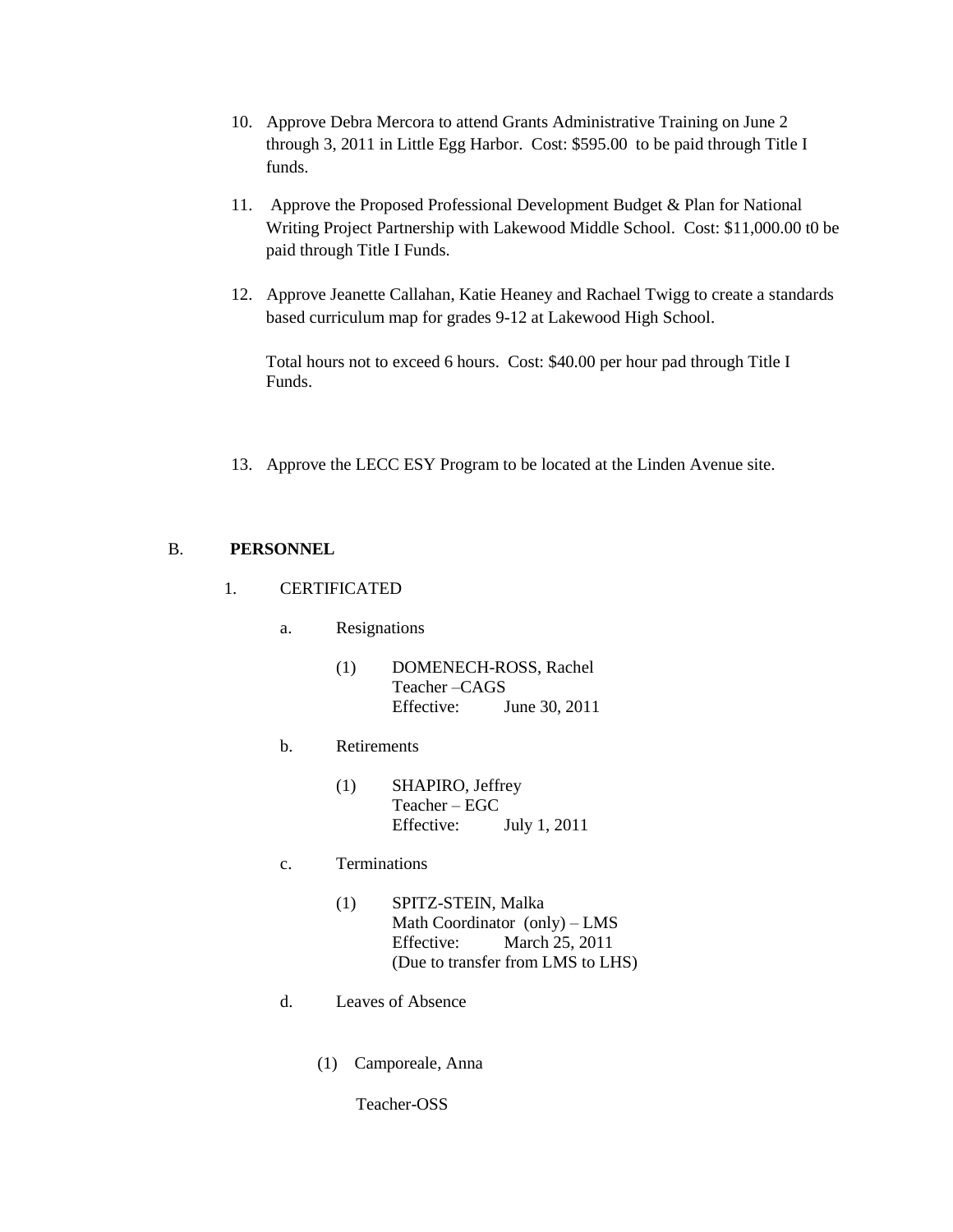NJFMLA-Sick -Paid

Effective: April 1, 2011

Terminating: June 17, 2011(.5)

(Pending attendance data)

Extended Leave minus Sub Pay-Paid

Effective: June 17, 2011(.5)

Terminating: June 17, 2011

## **2011-12 School Year (continued)**

 Extended Leave minus Sub Pay-Paid Effective: September 1, 2011 Terminating: September 29, 2011 (Pending school calendar start date) NJFMLA-Unpaid Effective: September 30, 2011

Terminating: June 30, 2012

(2) Gilbert, Angela

 Teacher-SSS NJFMLA-Sick & Personal-Paid Effective: March 30, 2011

Terminating: April 6, 2011(.5)

(Pending attendance data)

Extended minus sub pay-Paid

Effective: April 6, 2011(.5)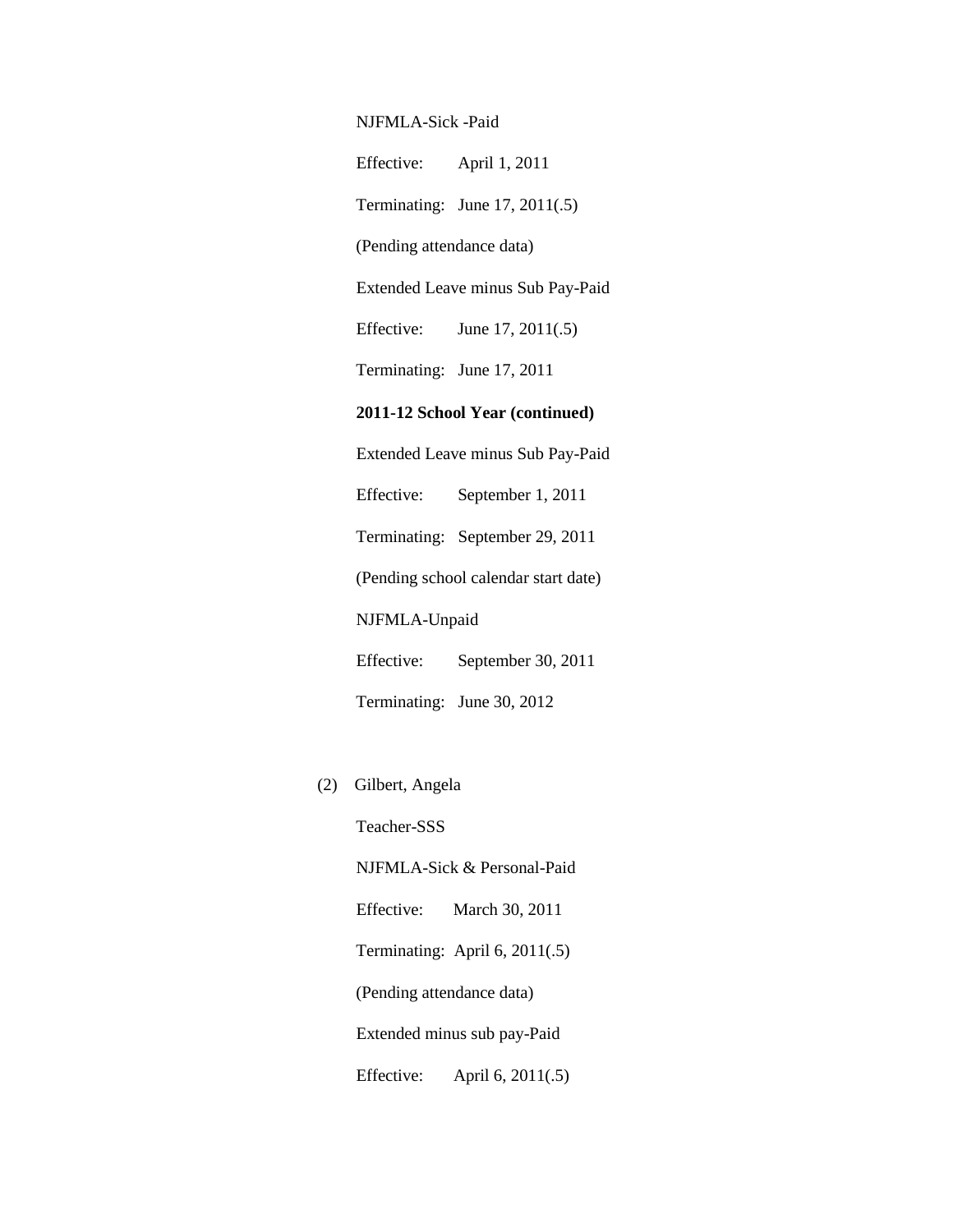Terminating: May 20, 2011(.5)

NJFMLA-Unpaid

Effective: May 20, 2011(.5)

Terminating: June 30, 2011

#### **2011-2012 School Year (continued)**

NJFMLA-Unpaid

 Effective: September 1, 2011 Terminating: November 28, 2011 (Tentatively)

(3) McKee, Bridget

Teacher-OSS

NJFMLA-Sick-Paid

Effective: On or before May 9, 2011

Terminating: June 6, 2011

(Pending Attendance Data)

NJFMLA-Unpaid

Effective: June 7, 2011

Terminating: June 30, 2011

### **2011-12 School year (continued)**

NJFMLA-Unpaid

Effective September 1, 2011

Terminating: June 30, 2012

(CORRECTED FROM 3/28/11 AGENDA)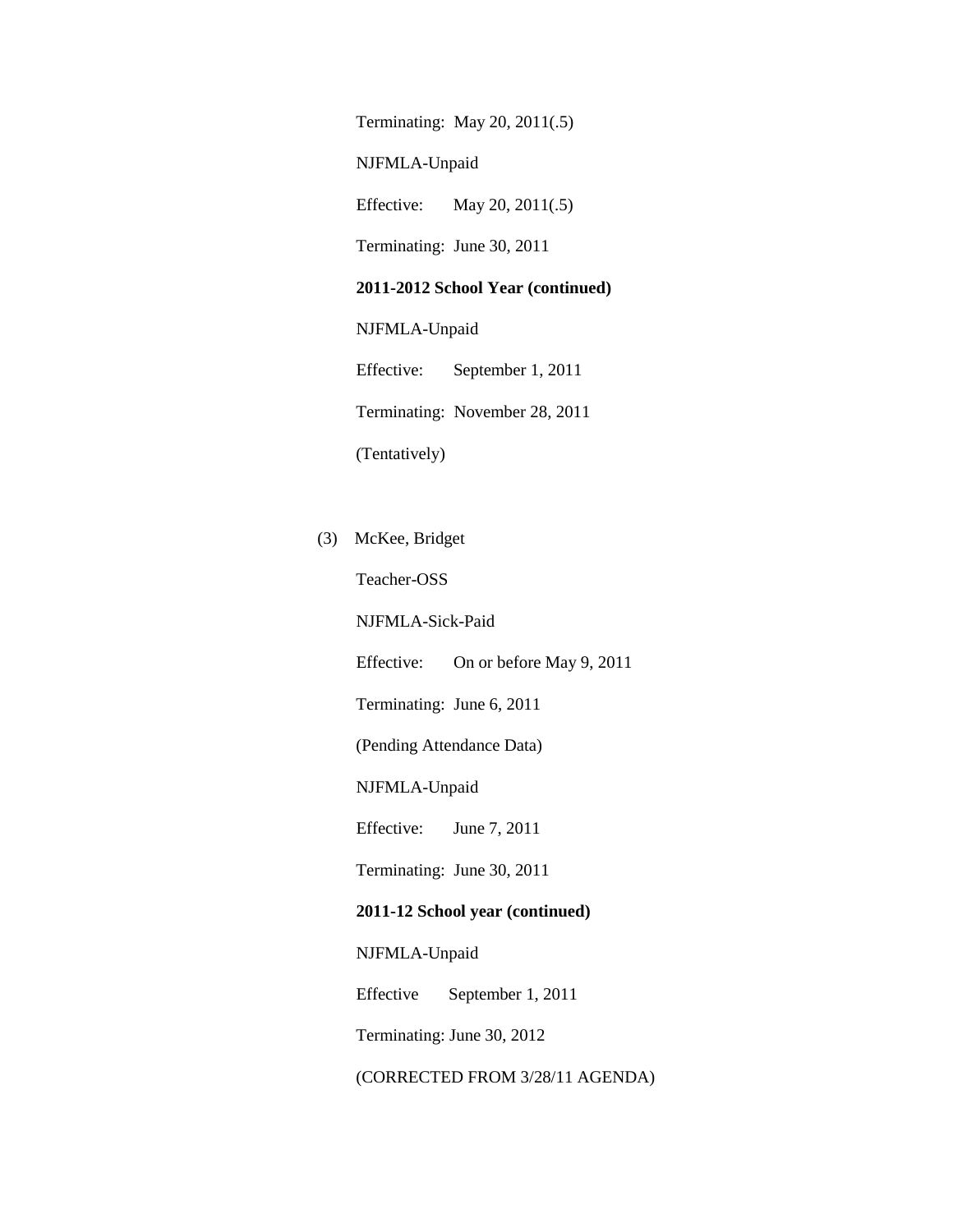- (4) O'Hara, Gina Teacher-SSS NJFMLA-Sick-Paid Effective: May 11, 2011 Terminating: June 16, 2011 (Pending attendance data) Extended Leave minus Sub Pay-Paid Effective: June 17, 2011 Terminating: June 30, 2011 (Tentatively)
- (5) Pasqualicchio, Suzanne

Teacher-OSS

NJFMLA-Sick & Personal-Paid

Effective: June 13, 2011

Terminating: June 17, 2011

(Pending attendance data)

#### **2011-12 School year (continued)**

NJFMLA-Unpaid

Effective: September 1, 2011

Terminating: On or before January 23, 2012

- e. Transfers N/A at this meeting
- f. Appointments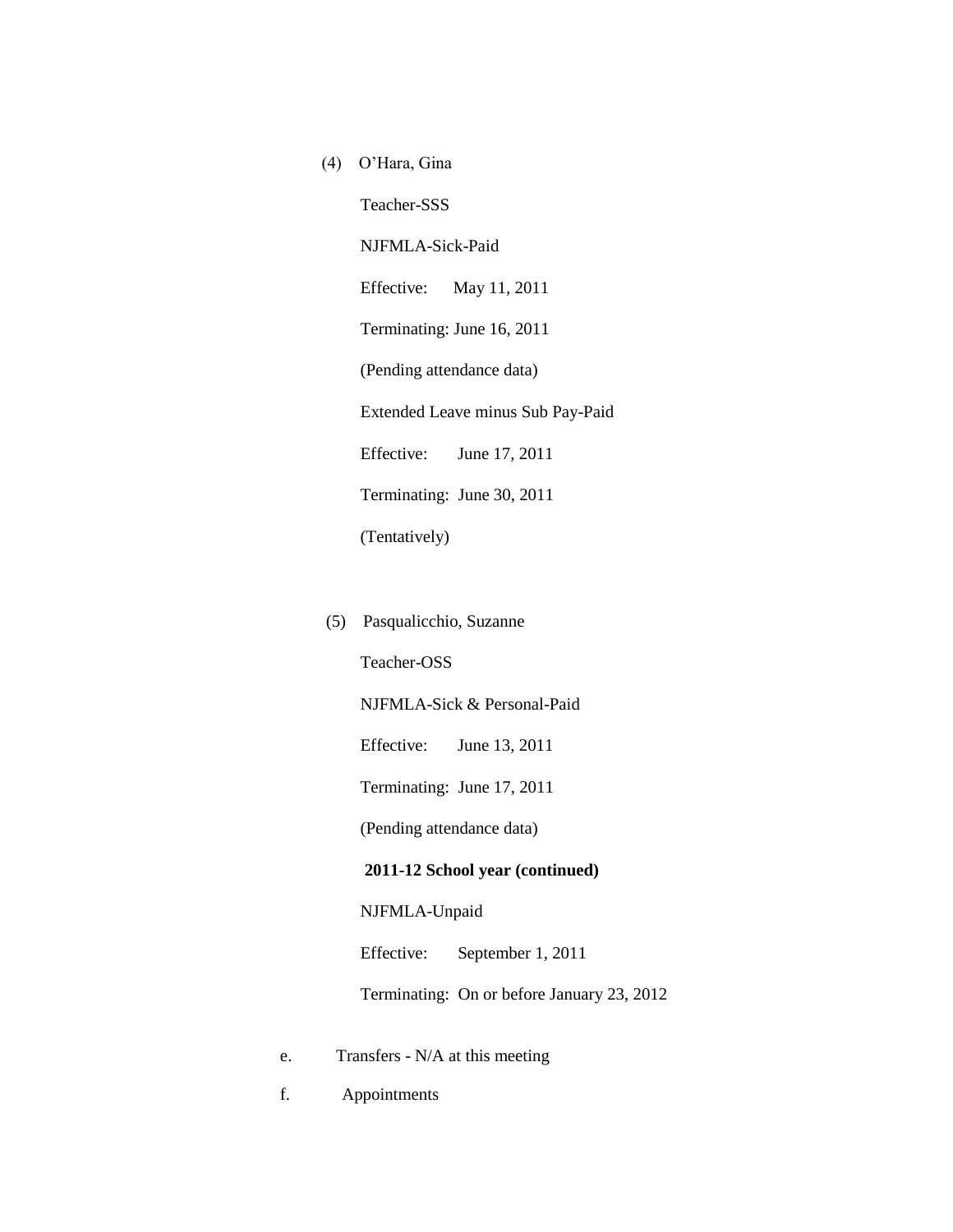- (1) \*\*\*SUBSTITUTES/SUPPLEMENTAL/NURSE
	- Effective: School Year 2011 Salary: \$85 per day/\$100 after 30 days \$40 per hour supplemental \$150 per hour for nurses (as needed)

BRAUN, Jared BA KORKOWSKI, Jennifer AA PECCARELLI, Lewis BA-Bilingual VARGAS-CASTRO, Crystal BA-Bilingual

(2) \*\*\*PHYSCIANS/CONSULTANTS Effective: School Year 2011

> NADLER, Mary Beth Special Education Consultant/Certified Teacher of the blind Salary: \$125 per hour individual tutoring (Already Board Approved) \$275 per vision evaluation \$120 per hour for Learning Media Assessment (Not to exceed ten hours)

Brookfield Schools Clinic 1009 Berlin Road Cherry Hill, NJ 08034 Bedside Instruction at Children's Hospital of Philadelphia Salary: \$40 per hour

Speech Language Learning Connections, LLC 709 Sycamore Avenue Tinton Falls, NJ 07701 Speech evaluations/which include classroom observations Salary: \$1,800 (Cost not to exceed \$1,800)

**Correction of Name from February 24, 2011 Agenda** Non-Public Consultant Incorrect: KARMEL, Gitty Correct: MELBER, Sarah Salary: \$60 per hour (Chapter 192 grant funding at no cost to district)

- g. Reappointments  $-N/A$  at this meeting
- h. Salary Adjustments N/A at this meeting
- i. Stipends
	- (1) SPRING COACH 2011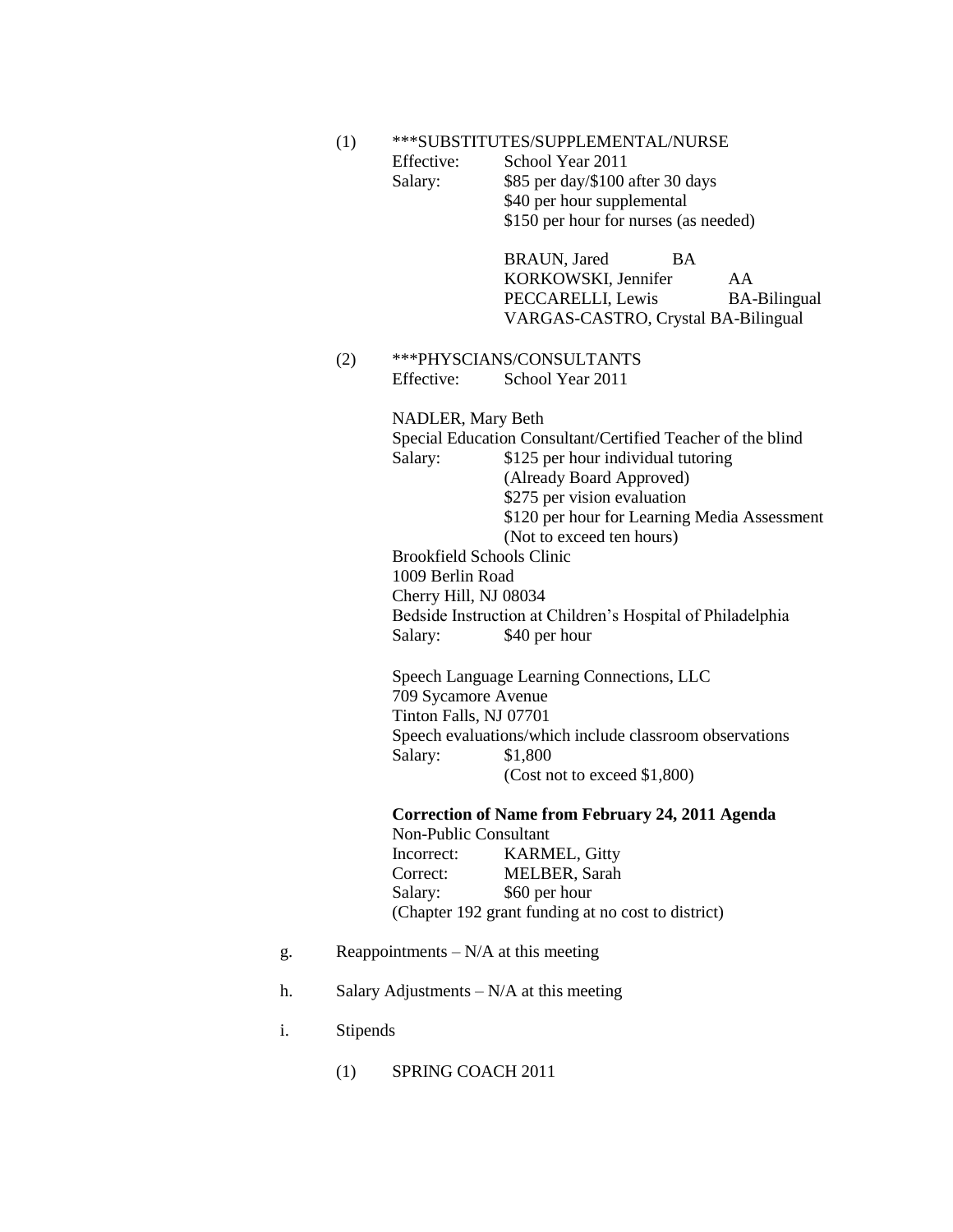CURRY, Joseph Freshman Baseball Coach Step 1, Group II - \$5,396.00 Pending Negotiations

- (2) MADSEN, Linda Math Coordinator – LMS Salary: \$627 (pro-rated) Effective: April 1, 2011 Pending Negotiations (Replacement for Malka Spitz-Stein who transferred to LHS)
- j. Tuition Reimbursement  $N/A$  at this meeting
- k. Miscellaneous N/A at this meeting
- 2. NON-CERTIFICATED
	- a. Resignations
		- (1) BALDASARE, Jessica Paraprofessional – LECC Effective: April 21, 2011
		- (2) CARROLL, Thomas Paraprofessional – OSS Effective: April 30, 2011
		- b. Retirements N/A at this meeting
		- c. Terminations N/A at this meeting
		- d. Leaves of Absence
			- (1) Chapman, Antoinette

Secretary-LMS

Medical Leave-Sick & Personal-Paid

Effective February 14, 2011

Terminating: March 16, 2011

Medical Leave-Unpaid

Effective: March 17, 2011

Terminating: May 16, 2011

(Tentatively)

CORRECTED-FROM FEBRUARY 24, 2011 AGENDA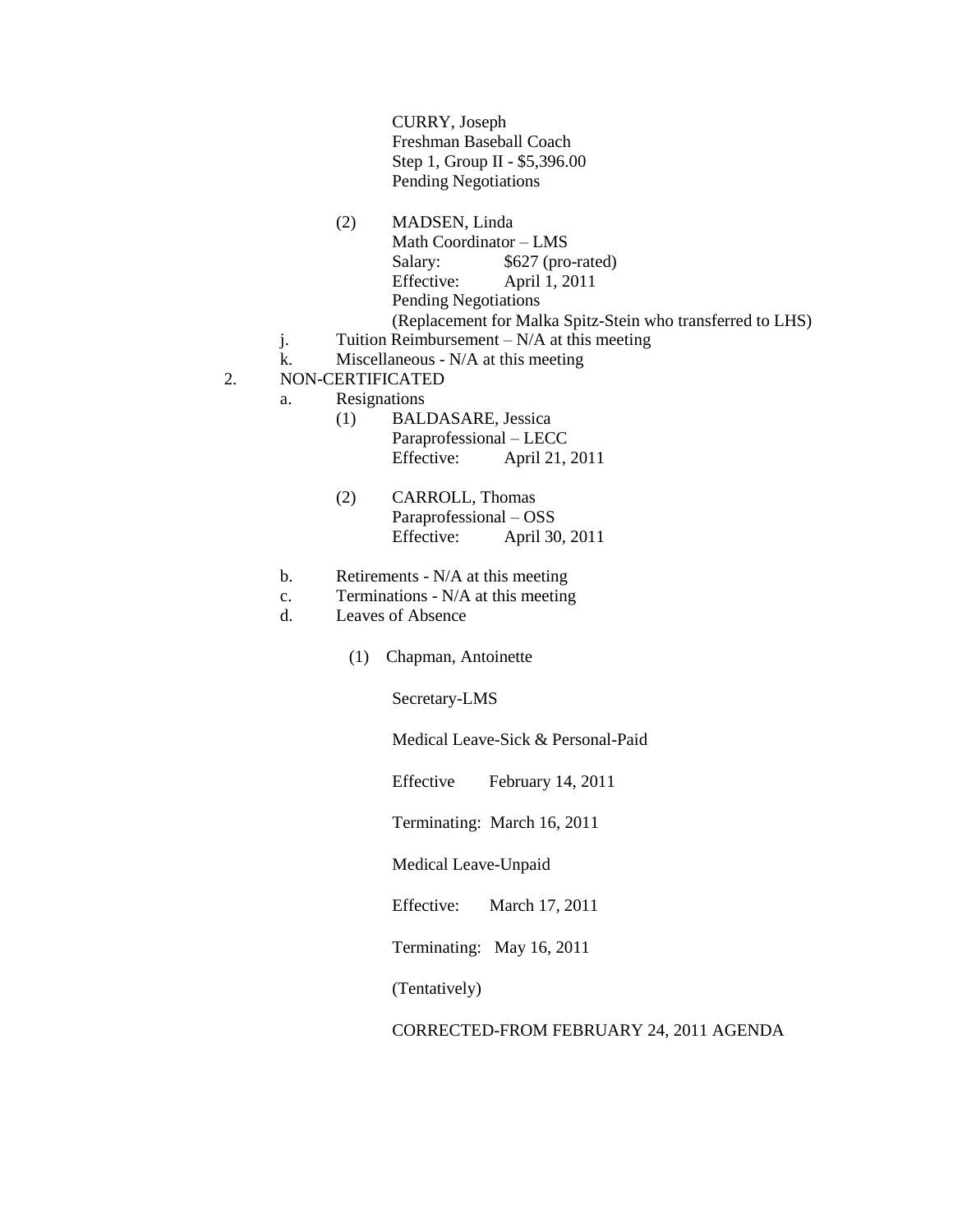(2) Klebowicz, Taryn Paraprofessional-SSS NJFMLA-Sick & Personal-Paid Effective: June 6, 2011 Terminating: June 17, 2011 (Pending attendance data) NJFMLA-Unpaid Effective: June 18, 2011 Terminating: June 30, 2011 **2011-12 School year (continued)** NJMLA-Unpaid Effective: September 1, 2011

Terminating: November 1, 2011 (Tentatively)

(3) Reigle, Donna

Administrative Secretary-LHS NJML-Sick & Personal & Vacation-Paid Effective: March 24, 2011 Terminating: June 30, 2011 (Pending attendance data) Updated from Agenda dated March 24, 2011

(4) Stone, Kiamarie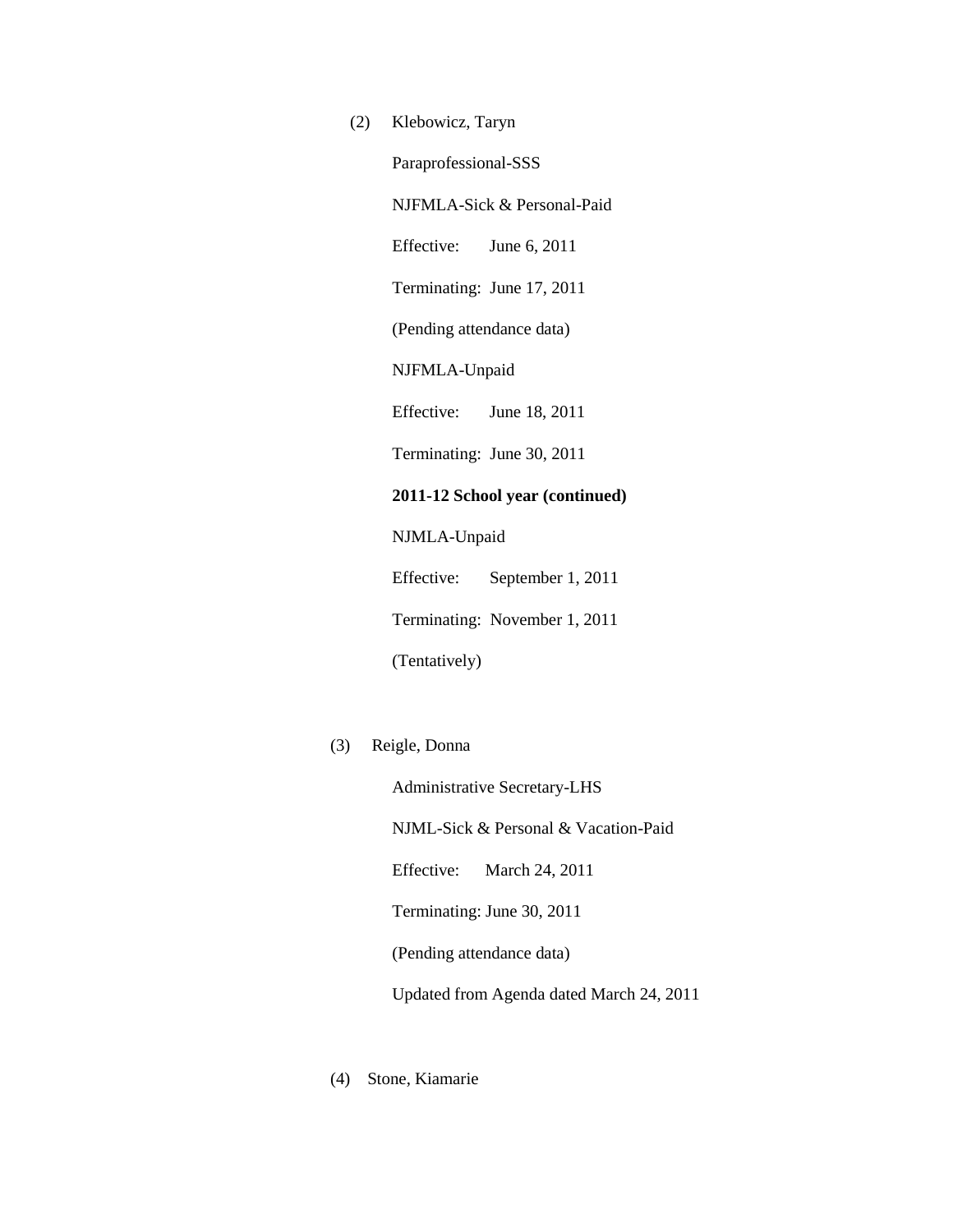Paraprofessional-SSS

NJMLA-Unpaid

Effective: March 24, 2011

Terminating: April 24, 2011

(Tentatively)

- e. Transfers N/A at this meeting
- f. Appointments
	- (1)\*\*\*SUBSTITUTE PARAPROFESSIONAL/SECRETARY Effective: School Year 2011 Salary: \$12 per hour

PECCARELLI, Lewis BA-Bilingual VARGAS-CASTRO, Crystal BA-Bilingual

- (2) IAFELICE, Jennifer Paraprofessional - LECC Salary: Step 4, 60 credits \$17,852 (pro-rated) Effective: April 14, 2011 Terminating: June 30, 2011 Pending Negotiations
	- (3) MEJIA, Yelitza Paraprofessional- LECC Salary: Step 1, 60 credits \$17,477 (pro-rated) Effective: April 14, 2011 Terminating: June 30, 2011 Pending Negotiations (Replacement for Jessica Baldasare \$18,179)
	- (4) PRESCOTT, Kelly Paraprofessional – LECC Salary: Step 1, 90 credits \$18,179 (pro-rated) Effective: April 14, 2011 Terminating: June 30, 2011 Pending Negotiations
- g. Reappointments N/A at this meeting
- h. Salary Adjustments N/A at this meeting
- i. Stipends N/A at this meeting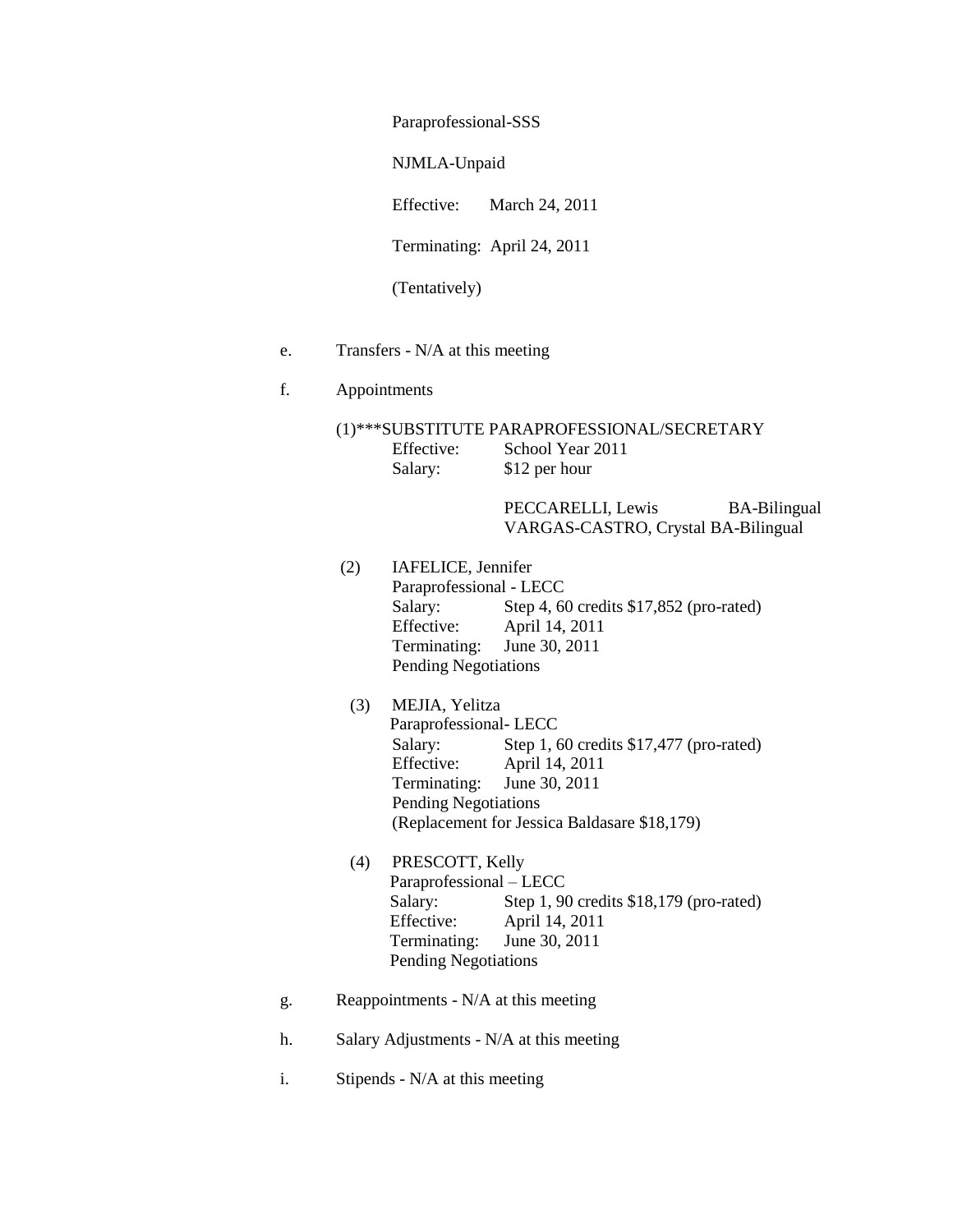- j. Tuition Reimbursements N/A at this meeting
- k. Miscellaneous

| PROFESSIONAL DEVELOPMENT WORKSHOP<br>(1) |               |  |
|------------------------------------------|---------------|--|
| 2010 – 2011 SCHOOL YEAR                  |               |  |
| <b>FIRST NAME</b>                        | <b>SALARY</b> |  |
| <b>EBBY</b>                              | \$2,400       |  |
| <b>DEBRA</b>                             | \$720         |  |
| <b>DEVORAH</b>                           | \$360         |  |
| <b>RACHEL</b>                            | \$1,000       |  |
| <b>ZISSY</b>                             | \$2,100       |  |
| <b>ALANA</b>                             | \$1,875       |  |
| <b>TOVA</b>                              | \$4,000       |  |
| <b>REB</b>                               | \$400         |  |
|                                          | \$50,000      |  |
|                                          |               |  |

Funded By Title 1, Title IIA  $&$  Title I AARA

\* Appointment subject to approval of Criminal History background check by State Department of Education, as per NJSA 18A:6-7-1, et. seq., NJSA 18A:39-17 et. seq., or NJSA 18A:6-4.13 et seq., as applicable.

- \*\* As required by law and code, this Emergent Employee Resolution, upon motion duly made, seconded and carried, it was RESOLVED that this person be employed by the Board of Education of the Lakewood Public School District in the County of Ocean on an emergent basis.
- \*\*\* This position does not include the following:

| <b>Medical Coverage</b>   | Personal Days            |
|---------------------------|--------------------------|
| Dental Coverage           | <b>Professional Days</b> |
| Prescriptions             | <b>Vacation Days</b>     |
| <b>Optical Coverage</b>   | <b>Sick Days</b>         |
| Reimbursement for Credits |                          |

*RECOGNITIONOF THE PUBLIC Public Recog.*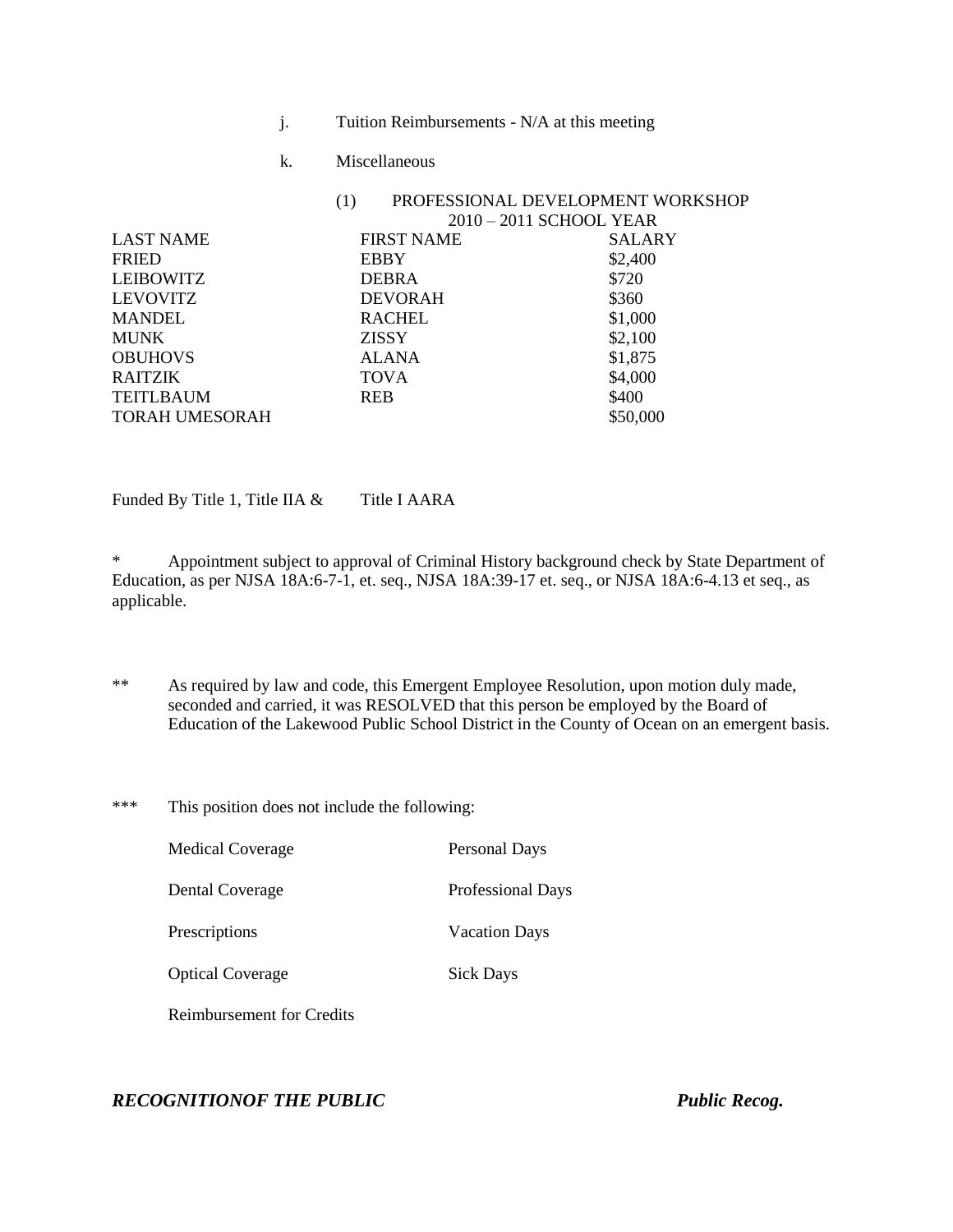Dr. Rush – "I put before you a promotional card *Dr. Rush* for a workshop that we are having on April  $30^{\text{th}}$ . I will apologize, because information had gone out that the Board should have been aware of and you were not, it went erroneously and I apologize. I am asking for sanctioning number one. I am asking if you would allow your Superintendent or your Assistant Supt. to work with me to perhaps provide some funding. We don't know what, but funding can assist us with regard to this very important workshop."

Mr. Inzelbuch – "Dr. Rush, any other points, *Mr. Inzelbuch* because I want to ask the Superintendent about your request. anything else?"

Dr. Rush – "No, that is all." *Dr. Rush*

Mr. Inzelbuch – "I saw a letter on the Superin- *Mr. Inzelbuch* tendent's desk regarding this, do your have a dollar amount?"

*Public Recog.*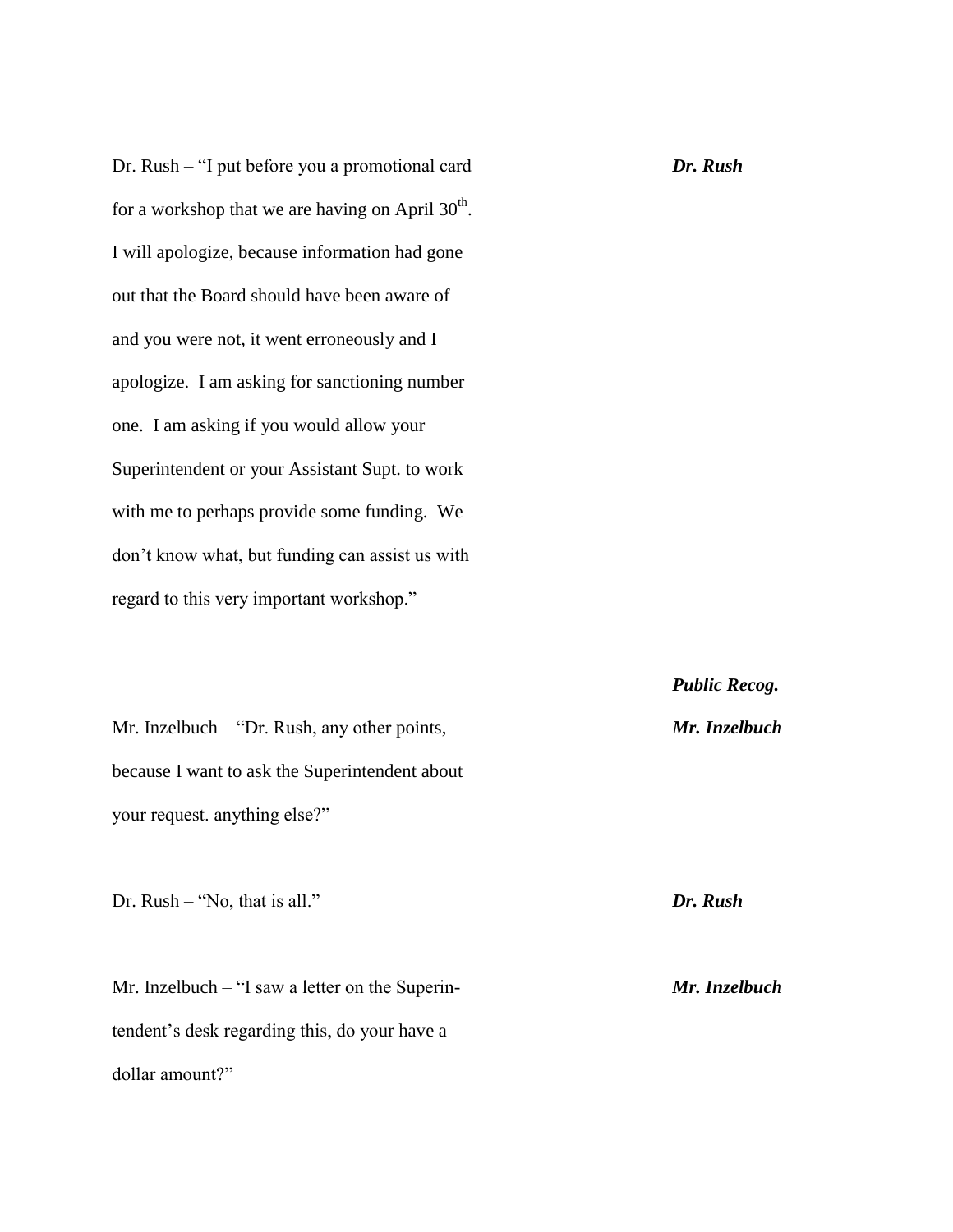| Dr. Rush – "No more than \$2,000, for this non- | Dr. Rush |
|-------------------------------------------------|----------|
| violence gang workshop. We are expecting about  |          |
| 300 to 400 students."                           |          |
|                                                 |          |

Mr. Inzelbuch – "Where is the rest of the funding *Mr. Inzelbuch* coming from?"

Dr. Rush – "From the Ocean County Prosecutor's *Dr. Rush* Office, Preferred First, State Dept., Bob Singer and the Municipal Alliance."

Mr. Inzelbuch – "Before we end tonight the Super- *Mr. Inzelbuch* intendent will give us an answer."

Dr. Rush – "Thank you." *Dr. Rush*

Ms. Cousins (Carol) – "I have been here two nights *Ms. Cousins* in a row, we had a program last night and would have liked to have seen a Board Member, an Administrator there, it would have been nice. Mr. Tift's wife was there. We had several good speakers. Our children enjoyed Radio Disney in the next room and in the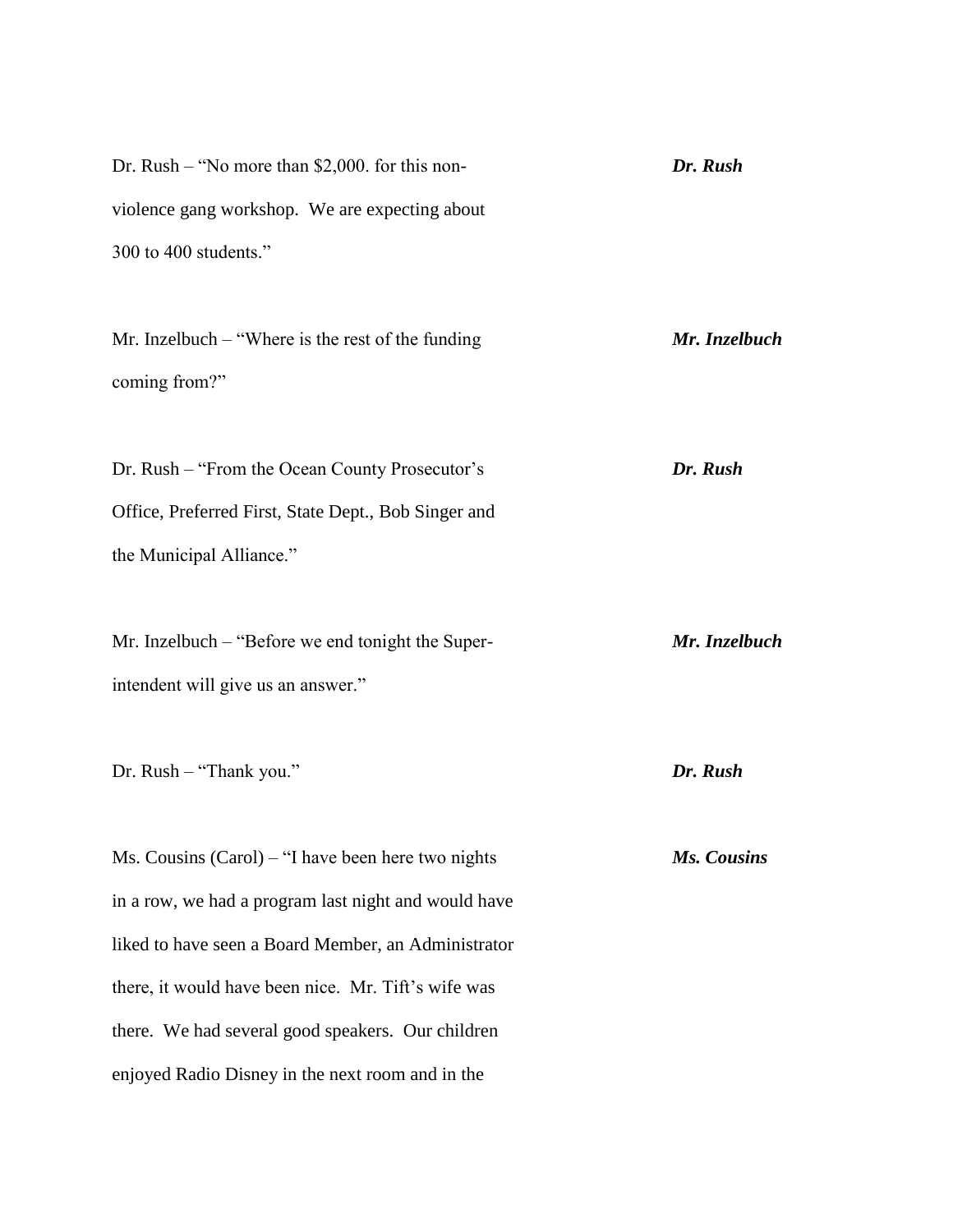spirit of the thundering and lightening we had a very good time. On another note, I am really upset tonight. I applaud the Board's lack of judgment in announcing some of these change before testing. There are children who will be effected. I want to talk about the word "change", because it seems that there's a very large misconception by the Superintendent that some of us are adverse to change. I want to make it very clear that last year, when those paras were asked to take the test, it was not the fact that they were asked to take the test, it was the manner in which it was done. They did not mind, they had been

old, however it was the way the district handled it. We tend to not consider our staff members when we do things, we just do them. In life you have to be prepared for change, it happens every second. So, I am not afraid of change, and the teachers are not either. I did want to ask about *Ms. Cousins* the SIG Grant. I am really concerned about this grant. I would like to know if we will receive a finalized copy? I do know you have to make changes and you have until April  $27<sup>th</sup>$  to do so.

*Public Recog.*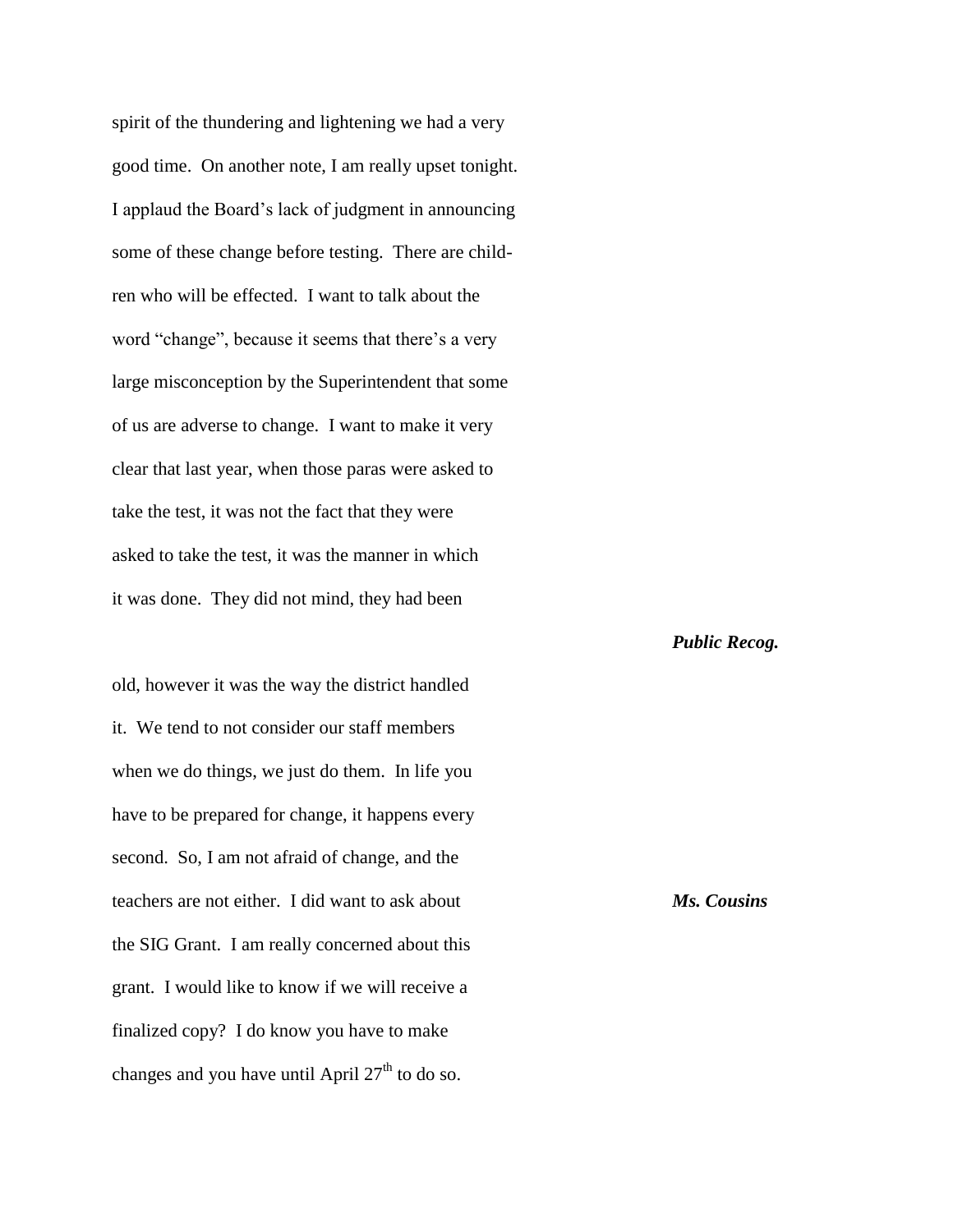Are we going to get a final copy? I would like to thank Dr. Rush for giving his little expose about AYP. I think the Board needs to be very careful as they move forward, as people leave, as things are being said, because the word "age discrimination" keeps coming through my ear. It might appear that the district is trying to get rid of all the old people."

Ms. Kearney – "I have a quick statement. *Ms. Kearney* Tonight there has been a lot of emotions, there's been a lot of back and forth, decisions have to be made. My concern is tomorrow at the high school, has the Board prepared to keep things in order at the high school?"

Ms. Silva – "One of the things I have to say *Ms. Silva* about that is, having been a principal, knowing principals, no matter what happens to you personally, that has to continue, whatever it is you are doing. And that is what I am going to expect from the administration of the high school, you must place children first, never your own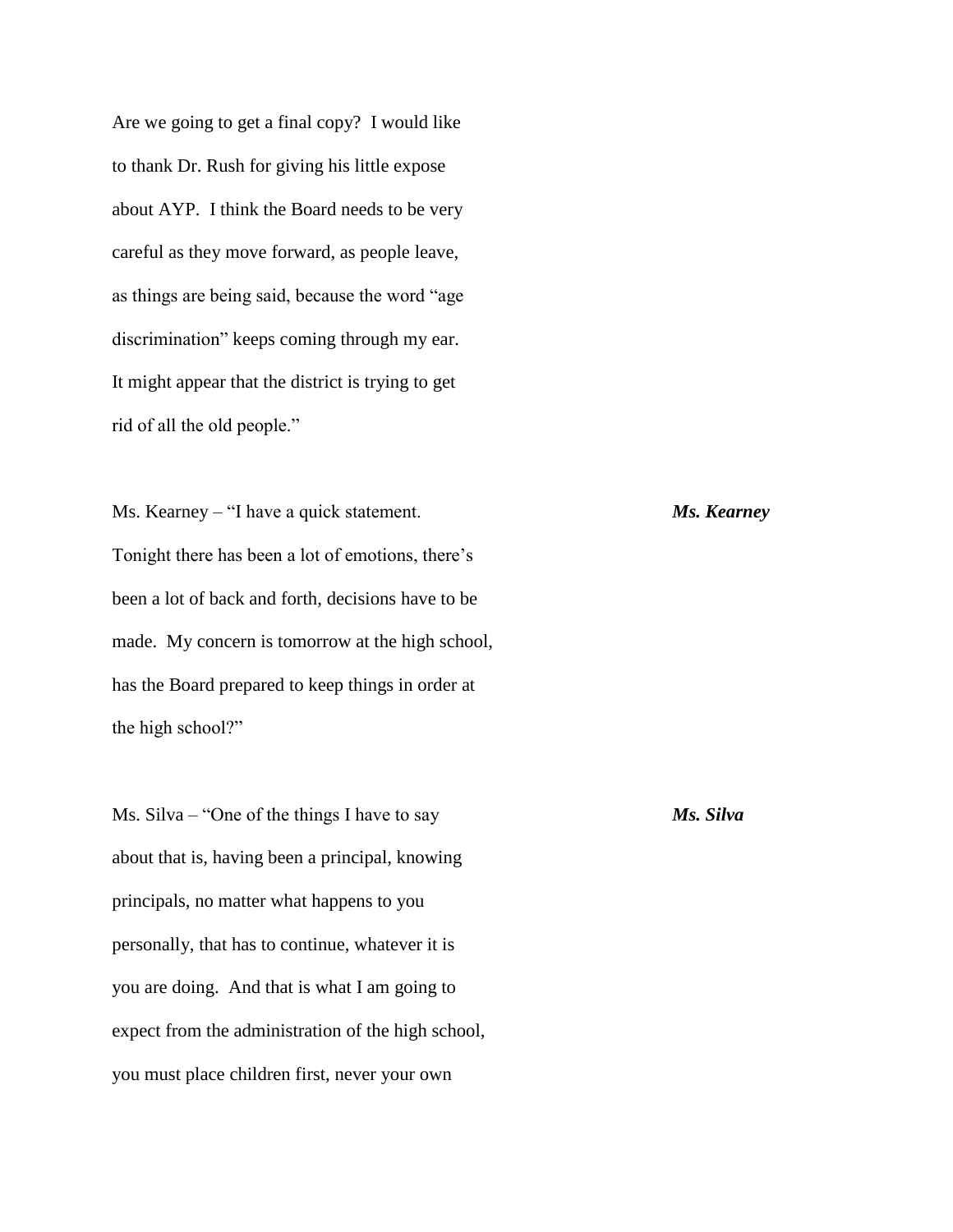personal differences. But, yes we are cognizant of that."

Mr. Ostreicher – "Through the chair. I would like to *Mr. Ostreicher* follow up on that. What if the student body does something unexpected?"

Mr. Inzelbuch – "Appropriate security measures *Mr. Inzelbuch* will be taken.."

Ms. Cutter – "65 Drake Road. First of all I just want *Ms. Cutter* to say thank you for the return phone call. Again, lack of seriousness, lack of communication again from the *Public Recog*. high school and administration. There is an issue I wanted to discuss, no one is available, or I am told *Ms. Cutter* I will get a return phone call, it doesn't happen. I want to add regarding the high school tomorrow, I personally stood over there listening to the children, and I can tell you there is a plan to cause chaos at the high school. I hope you have something in place."

Mr. Mandel – "It is late, I won't say everything on my *Mr. Mandel* list, but item number P, that was approved already,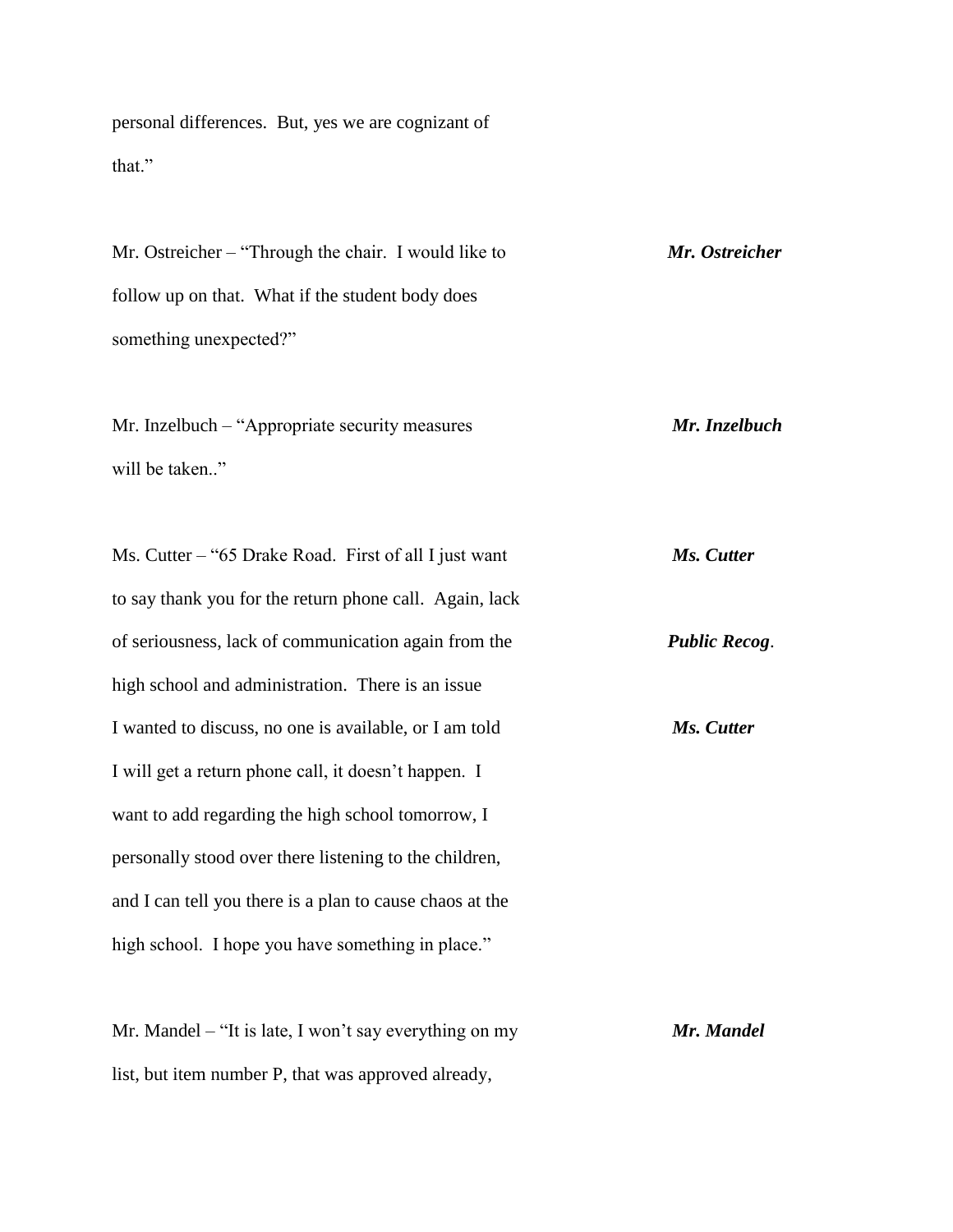was there any cost analysis done on the renewal of contracts to see if other bids that came out on similar routes were cheaper? On page seven, number 3, what does it mean approve the following student to attend Toms River homeless?"

Mr. Kakavas – "We could rebid, but we are benefiting *Mr. Kakavas* from prices that were set many years ago, to rebid now with the cost of fuel, there is a very high probability that the cost would go higher. The answer to your next question is simply, that is mandate, we have no choice about that."

Mr. Inzelbuch – "There is one more addendum *Mr. Inzelbuch* to reimburse Dr. Boxer medical expenses in the amount of \$648.00, due to being removed from the district's benefits plan from July 1 through December 21, 2010, this was an error. Is there a motion?"

Mr. Grunhut – "Motion." *Mr. Grunhut*

Ms. Gonzalez – "Second." *Ms. Gonzalez*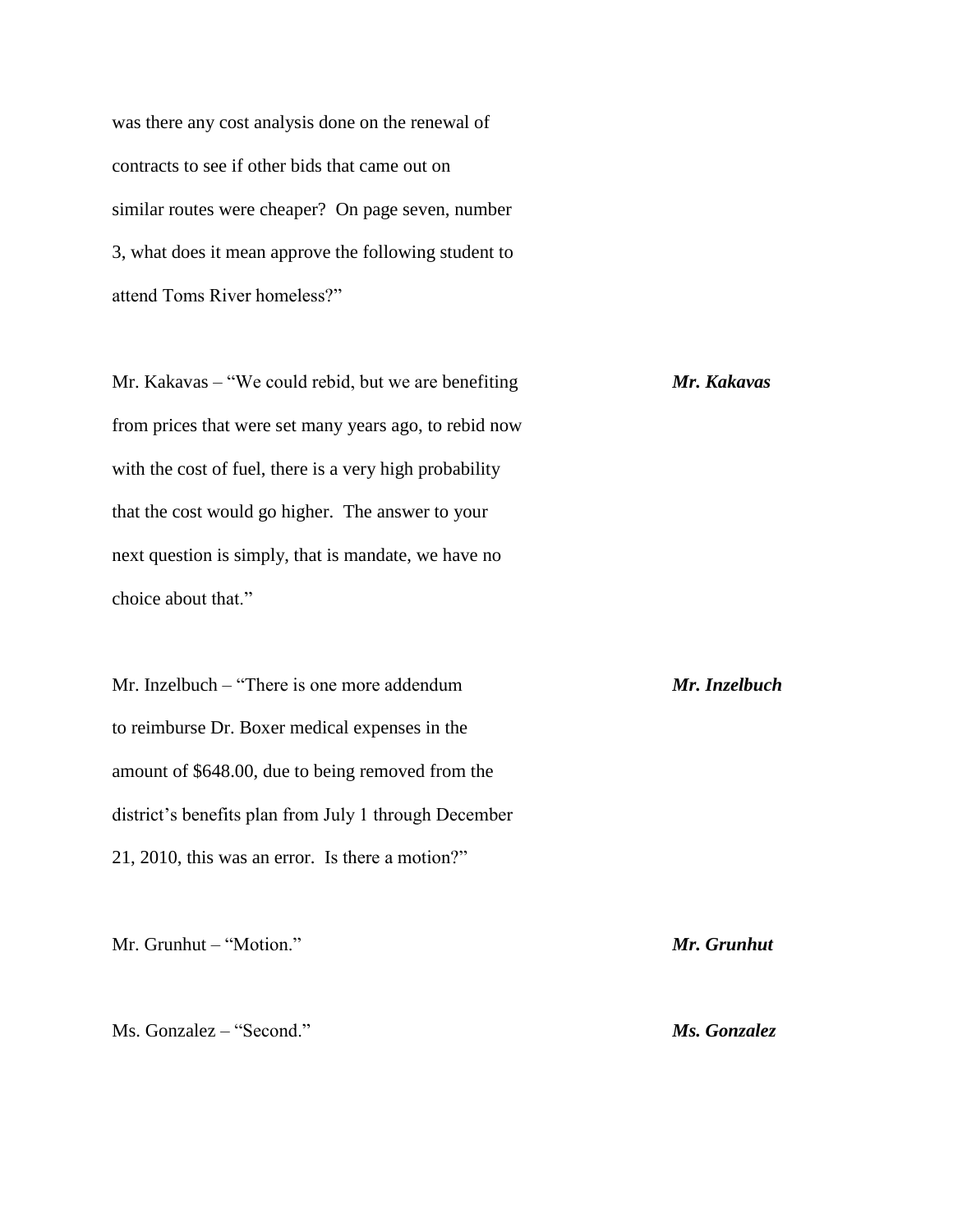| <b>MOTION TO REIMBURSE DR. BOXER \$648</b> | <b>Motion to reimburse</b> |
|--------------------------------------------|----------------------------|
| <b>FOR MEDICAL EXPENSES, HE WAS</b>        | Dr. Boxer \$648            |
| <b>ERRONEOUSLY REMOVED FROM THE</b>        | <i>in medical expenses</i> |
| <b>DISTRICT'S HEALTH PLAN FROM</b>         | <i>due to error</i>        |
| <b>JULY 1 THROUGH DECEMBER 31, 2011.</b>   |                            |
|                                            |                            |

### **ROLL CALL** *Roll Call*

**YES: ` Ms. Gonzalez, Ms. Miccio, Mr. Tift, Mr. Ostreicher, Mr. Grunhut**

## **MOTION PASSES** *Motion Passes*

Mr. Inzelbuch – "I am sorry, there were two people *Mr. Inzelbuch* on the list that I did not call, Mr. Hobday and Pastor."

Mr. Hobday – "30 School House Lane. A Negba *Mr. Hobday* bus pulled up to 1536 and I did report this to you, Gus and Chief Lawson. We must have some kind of influence over Negba to say you can not make a U-turn when it is clearly marked " No U-turns", and you can't make a left hand turn where it is clearly posted "No Left Turn."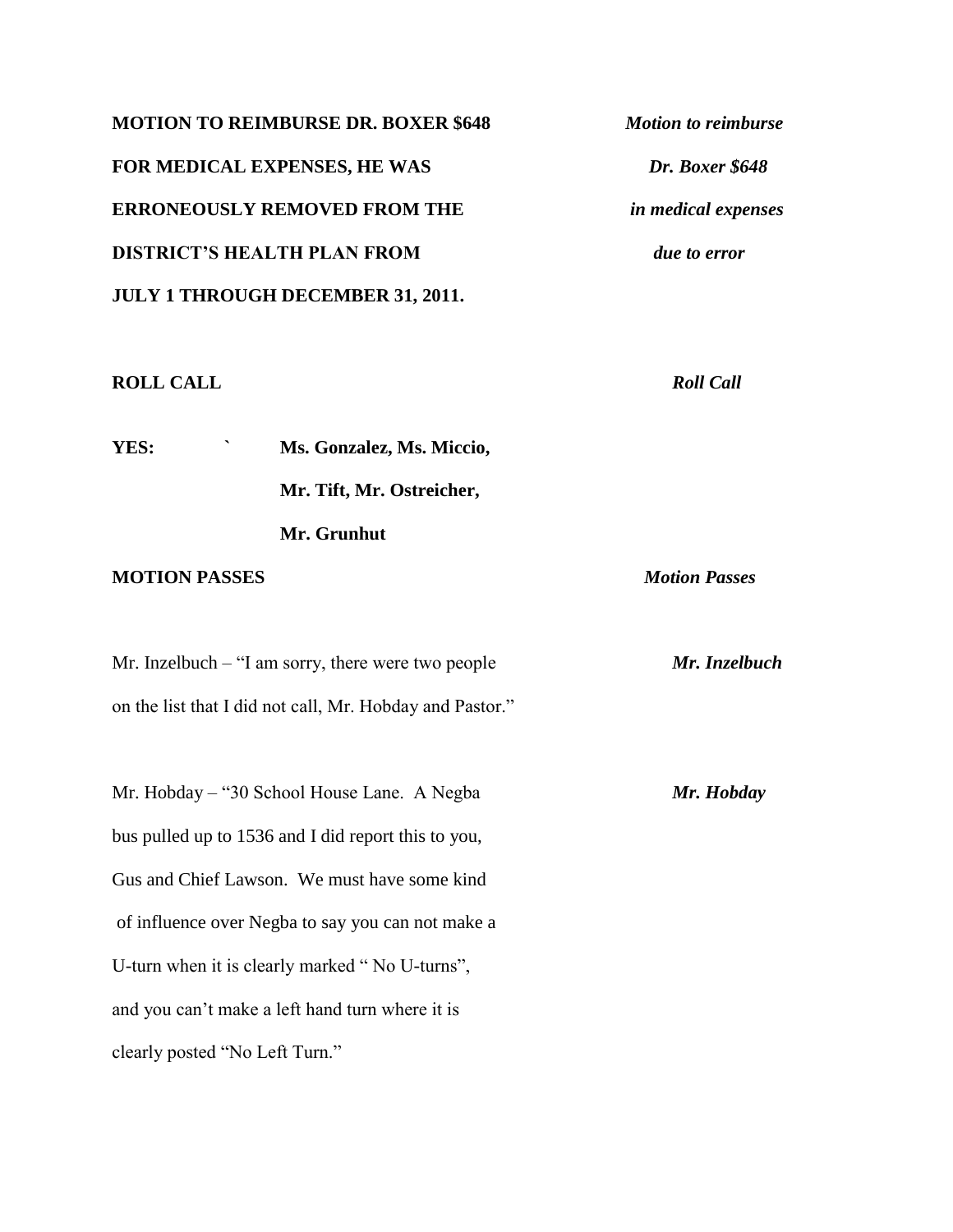Mr. Inzelbuch – "We are having a hearing, the Board *Mr. Inzelbuch* has voted to have a hearing at the County level, which is scheduled for May  $10^{th}$  at the Ocean County Office of the Superintendent. At that time the alleged infractions of that company will be discussed. I have been told that that complaint is on the list to be discussed."

Mr. Tift – "Through the chair. Mr. Hobday, you as a *Mr. Tift* private citizen can document the plate number, the bus number and you can go to the police station and issue a summons as a private citizen."

Mr. Hobday – "Rather than sign a complaint myself, *Mr. Hobday* I would prefer to sign it over to the proper authority."

Pastor Wilson – "Last week there was an incident at *Pastor Wilson* the high school where a student was arrested, there was a fight. All I want to know is what is the policy? Because there has been other fights at the high school and those students were not arrested, as a matter of fact those students were protected from the police. is every student who fights going to be arrested?"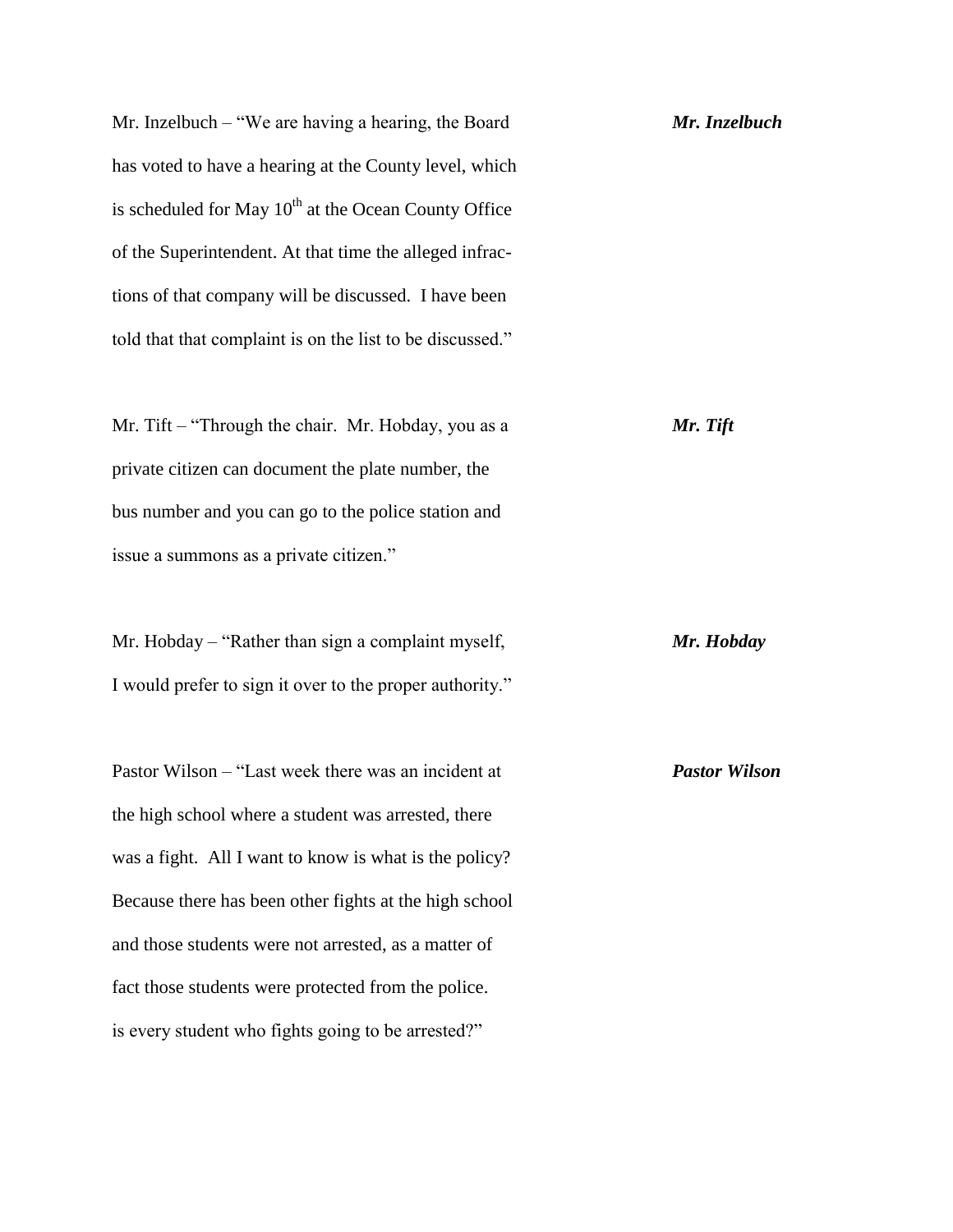Ms. Silva – "Every principal knows when we have *Ms. Silva* had our principal's meetings, I encourage them not to have conditions in which children can be arrested. I think it is very bad considering the number of our children already incarcerated. In this case you are talking about the SRO Officer, Officer Cohen, was contacted, he saw a film and there was a lot of aggression that was taking place. I believe the principal called security and security determined that it was such an egregious nature, and then I think that's when the police were called. It is not our policy to arrest students that fight, so to make it very clear that is not what we encourage."

Mr. Williams – "Ms. Silva is probably going to *Mr. Williams* hate me for the rest of her life, but I want to offer a submission to the Board, because I don't think they have proper background and understanding of some of the decisions Ms. Silva is making. So I want to ask permission to submit this to the President."

Mr. Inzelbuch – "Go ahead, and bring up to Mr. *Mr. Inzelbuch* Grunhut."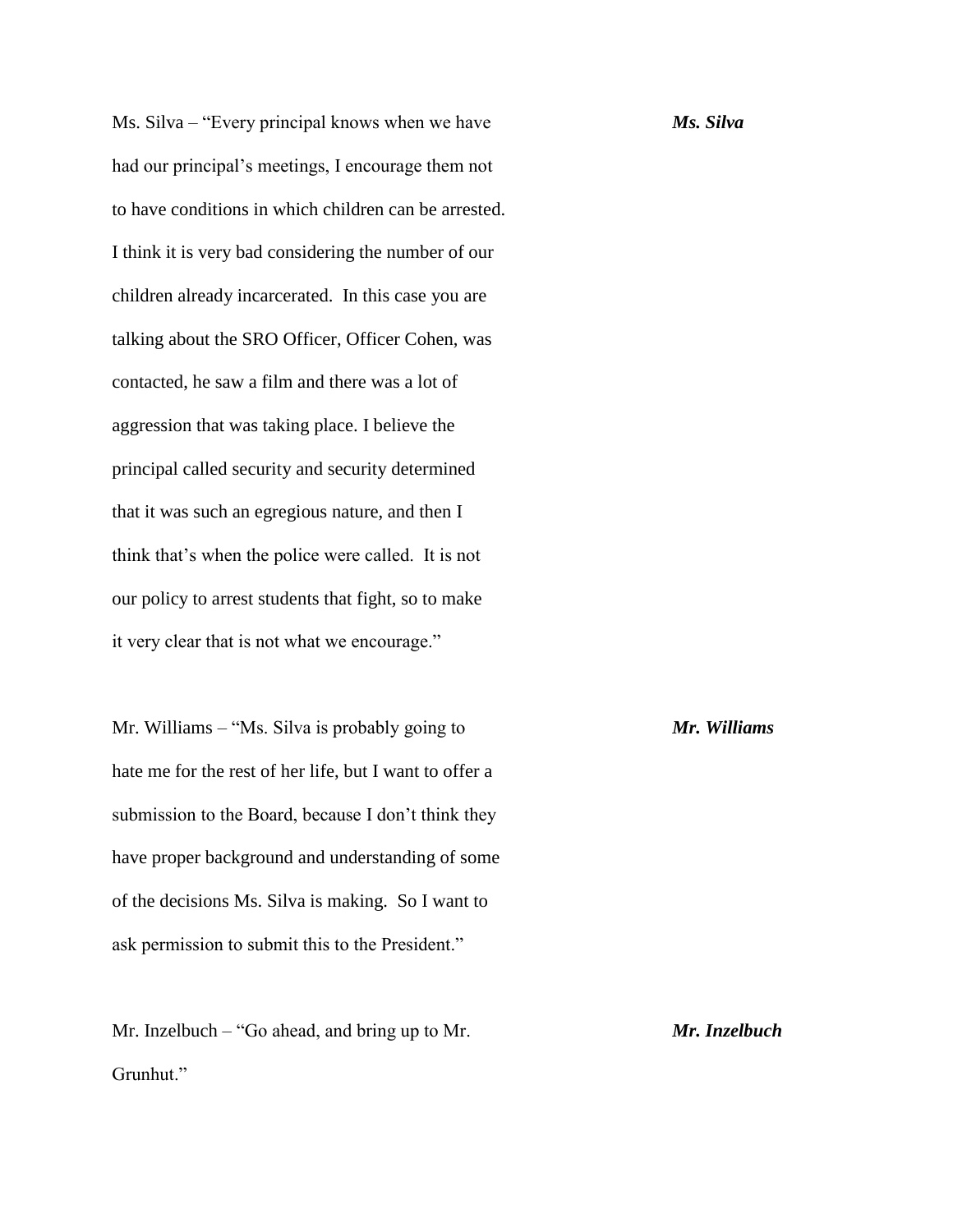Mr. Williams – "I am giving that to you Mr. Grunhut *Mr. Williams* to distribute to the BOE members. I want to state to you that Mr. Zlatkin brought up a point, at the last meeting about Algebra and Algebra scores and students and their inability to grasp the information that they need. I have been questioning Ms. Silva on that for quite a long time, on this Everyday Math. And your label of the district's children as "urban students", concerns me. You also state about these students making incremental changes, and those changes I think you were eluding to was on a test. Your Everyday Math Curriculum choice is not going to prepare our students to master Algebra, which most colleges and admission boards will tell you that you have to have a solid foundation in algebra to attend a four year university. I am wondering why my children and other children are going to be just test subjects in your eyes? One more thing, the SIG Grant, I read it and I think possibly you could have been more aggressive with some of the numbers that you made in that grant proposal. And number two,